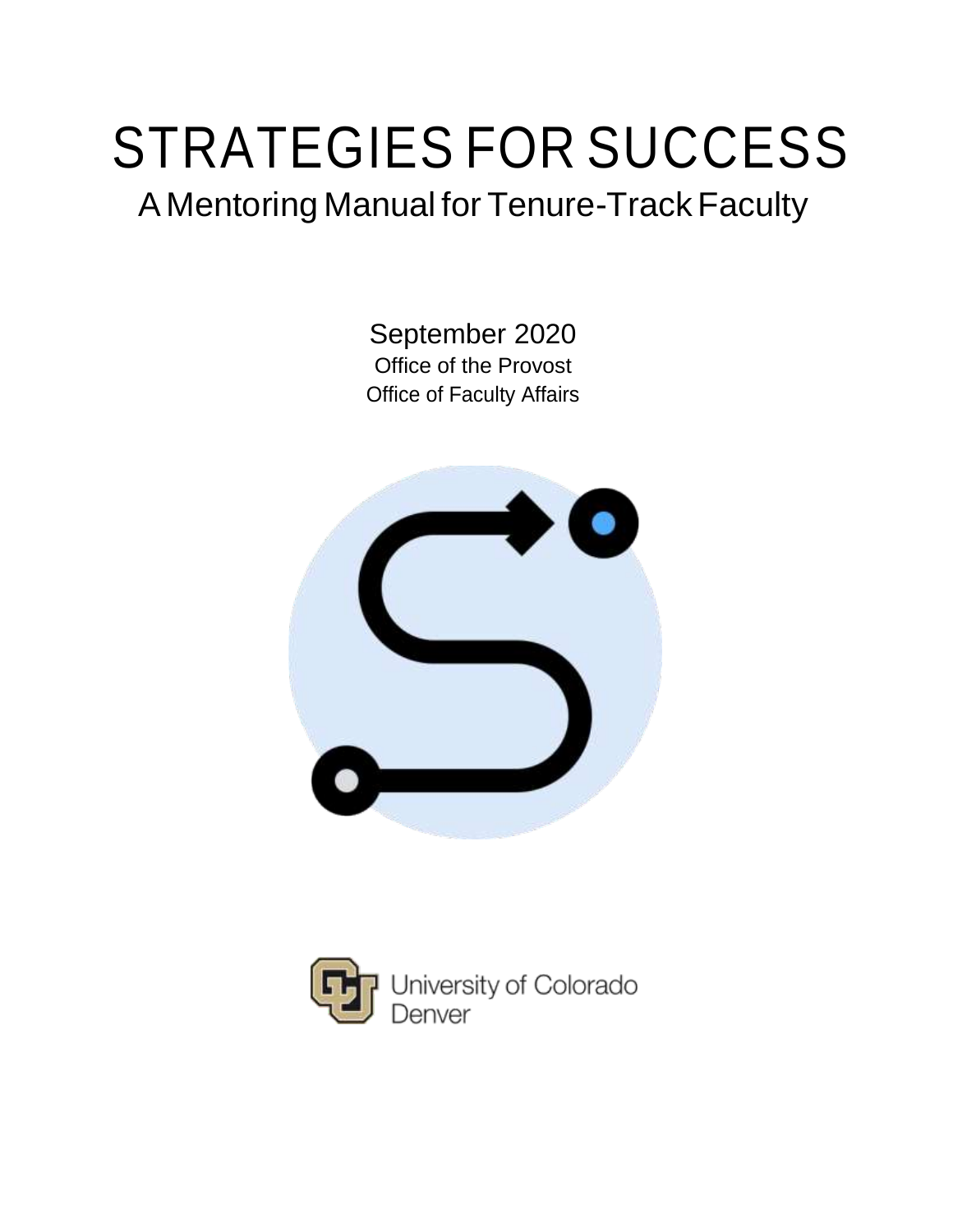# **Table of Contents**

| Obtaining Financial Resources to Support Your Scholarly/Creative Work 13             |  |
|--------------------------------------------------------------------------------------|--|
|                                                                                      |  |
|                                                                                      |  |
|                                                                                      |  |
|                                                                                      |  |
|                                                                                      |  |
|                                                                                      |  |
|                                                                                      |  |
|                                                                                      |  |
|                                                                                      |  |
| Relationship Building: Increasing the Visibility of Your Scholarly/Creative Work  17 |  |
|                                                                                      |  |
|                                                                                      |  |
|                                                                                      |  |
|                                                                                      |  |
|                                                                                      |  |
|                                                                                      |  |
|                                                                                      |  |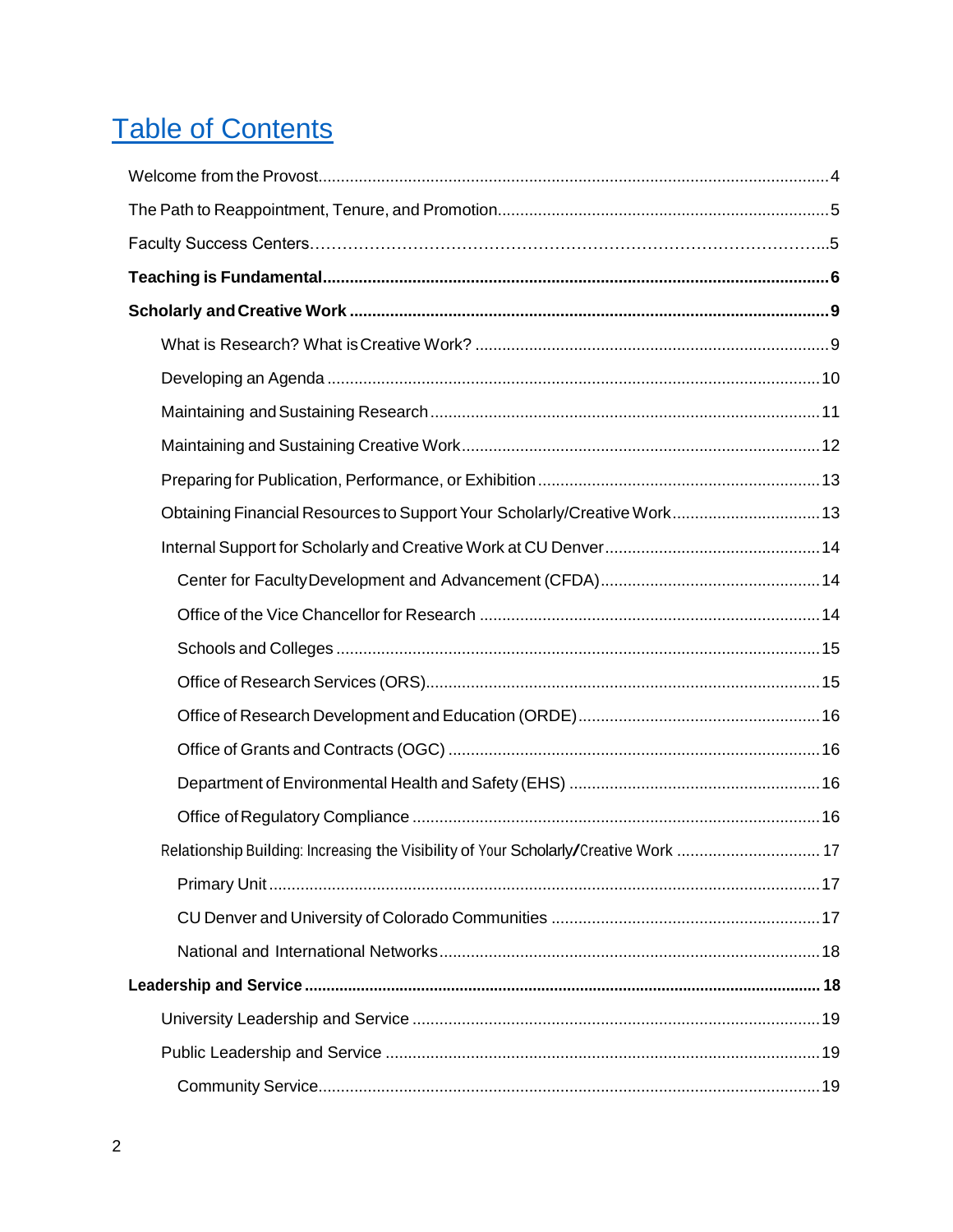| Documentation of University and Public Leadership and Service Activities  21 |  |
|------------------------------------------------------------------------------|--|
|                                                                              |  |
|                                                                              |  |
|                                                                              |  |
|                                                                              |  |
|                                                                              |  |
|                                                                              |  |
|                                                                              |  |
|                                                                              |  |
|                                                                              |  |
|                                                                              |  |
|                                                                              |  |
|                                                                              |  |
|                                                                              |  |
|                                                                              |  |
|                                                                              |  |
|                                                                              |  |
|                                                                              |  |
|                                                                              |  |
|                                                                              |  |
|                                                                              |  |
|                                                                              |  |
|                                                                              |  |
|                                                                              |  |
|                                                                              |  |
|                                                                              |  |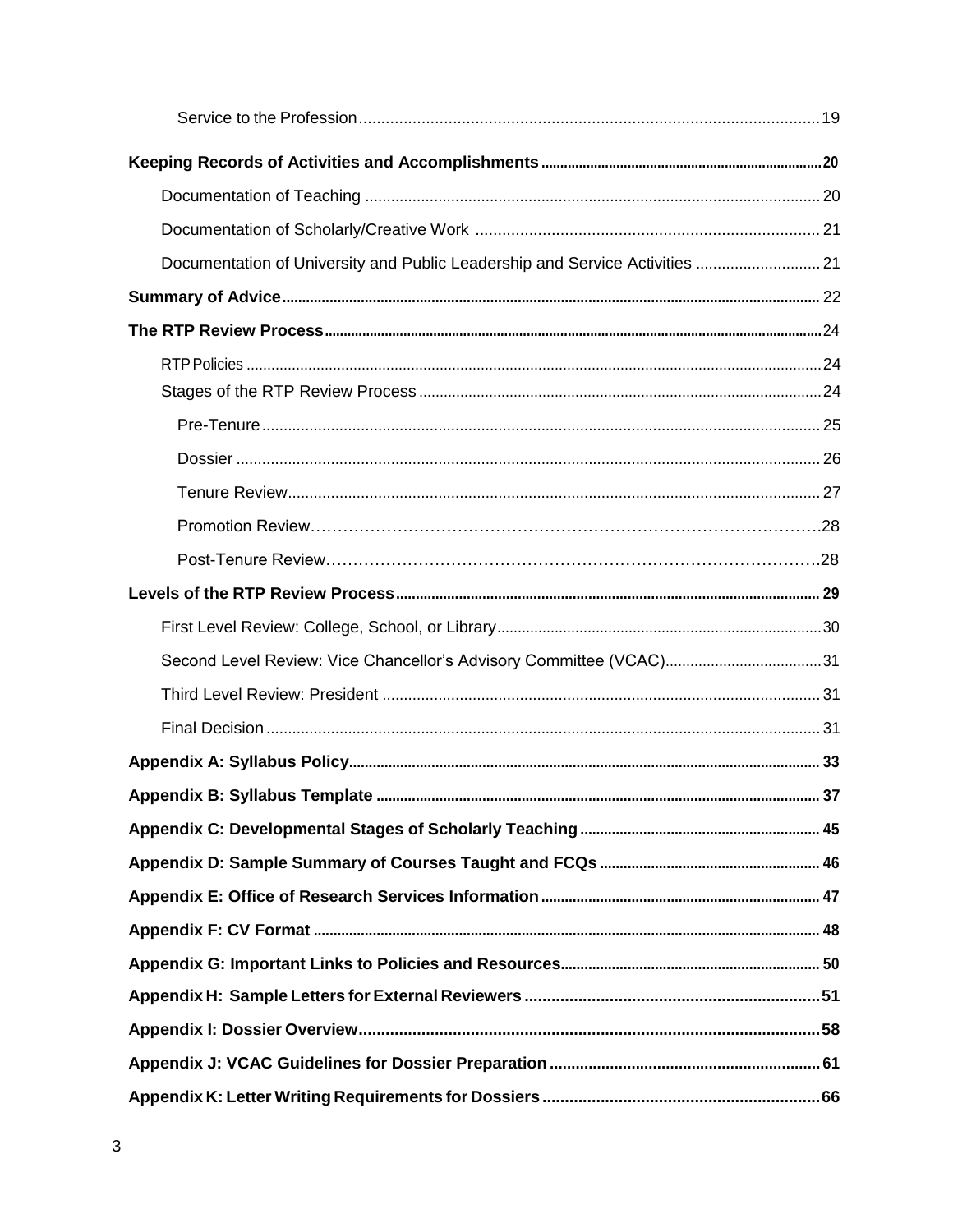

### <span id="page-3-0"></span>Welcome from the Provost

August 2020

Dear Faculty Colleague:

I am delighted to welcome you to the University of Colorado Denver. I hope that your years with us will be filled with rewarding and successful teaching, scholarly/creative work, and leadership and service to the university and your profession.

My colleagues and I in the Provost's Office are pleased to provide you with *Strategies for Success*. This manual is designed to be a virtual mentor, providing advice and guidance as you pursue your career here, develop your skills as a teacher and researcher, provide service to various communities, and prepare yourself to be considered for reappointment, tenure, promotion, and leadership roles in the university.

*Strategies for Success* includes: (1) sections on teaching, scholarly/creative work, and leadership and service; (2) an overview of the reappointment, tenure, and promotion (RTP) review process at all levels; and (3) appendices that contain materials to help you organize and prepare a faculty dossier. It is our hope that the information in *Strategies* will be useful throughout your faculty career.

This office has published *Strategies for Success* for many years. Please contact your department chair, associate dean, or the Center for Faculty Development & Advancement about the material provided here or about any questions you might have about your faculty career at CU Denver.

I look forward to meeting and getting to know you and extend my very best wishes for an enjoyable and successful future at our university.

 $\Omega$ 

Roderick Nairn, PhD Provost and Executive Vice Chancellor for Academic and Student Affairs University of Colorado Denver | Anschutz Medical Campus

> Office of the Provost and Executive Vice Chancellor for Academic and Student Affairs Campus Box 137 1380 Lawrence Street, 14th floor Denver, Colorado 80217-3364<br>Office: 303.315.2100 Office: 303.315.2100 Fax: 303.315.2087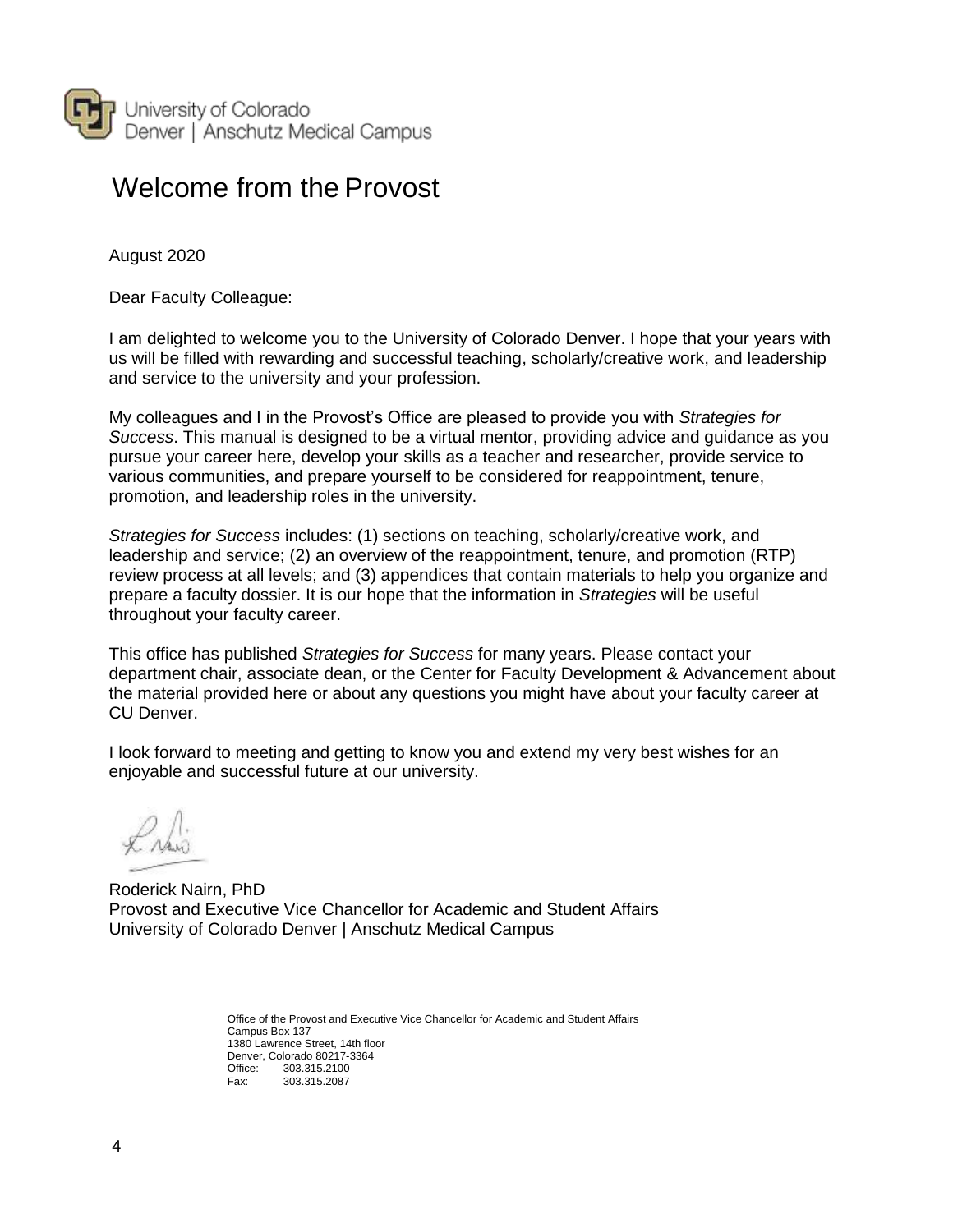# <span id="page-4-0"></span>The Path to Reappointment Tenure, and Promotion

Career success in academia is based on your engagement in three areas of activity: teaching, scholarly/creative work, and leadership and service. As a faculty member at the University of Colorado Denver you will be expected to make substantive contributions to your field, contribute to the learning of students through high-quality teaching, and provide service to professional, university, departmental, and /or local communities. Your activities in these three realms – teaching, scholarly/creative work, and leadership and service – will provide the framework through which your professional work will be evaluated. In the sections that follow you will find resources and practical advice that will help you to excel in each of these areas.





**Faculty Success Centers**

The University of Colorado Denver supports three distinct offices that provide innovative high-quality programs, resources and services designed to help faculty achieve rank and career advancement, develop their teaching and learning expertise, and accelerate research endeavors and opportunities.

#### The Center for Faculty Development & Advancement (CFDA)

The CFDA provides programs, resources and services that support faculty as they work toward rank advancement, grow as leaders in their departments, communities and fields, and thrive as members of the University community. The CFDA provides funding for tenure-track faculty members, a faculty mentoring program, tenure and promotion sessions, dossier development support, a library of successful dossier models, professional development programs, and communities of practice.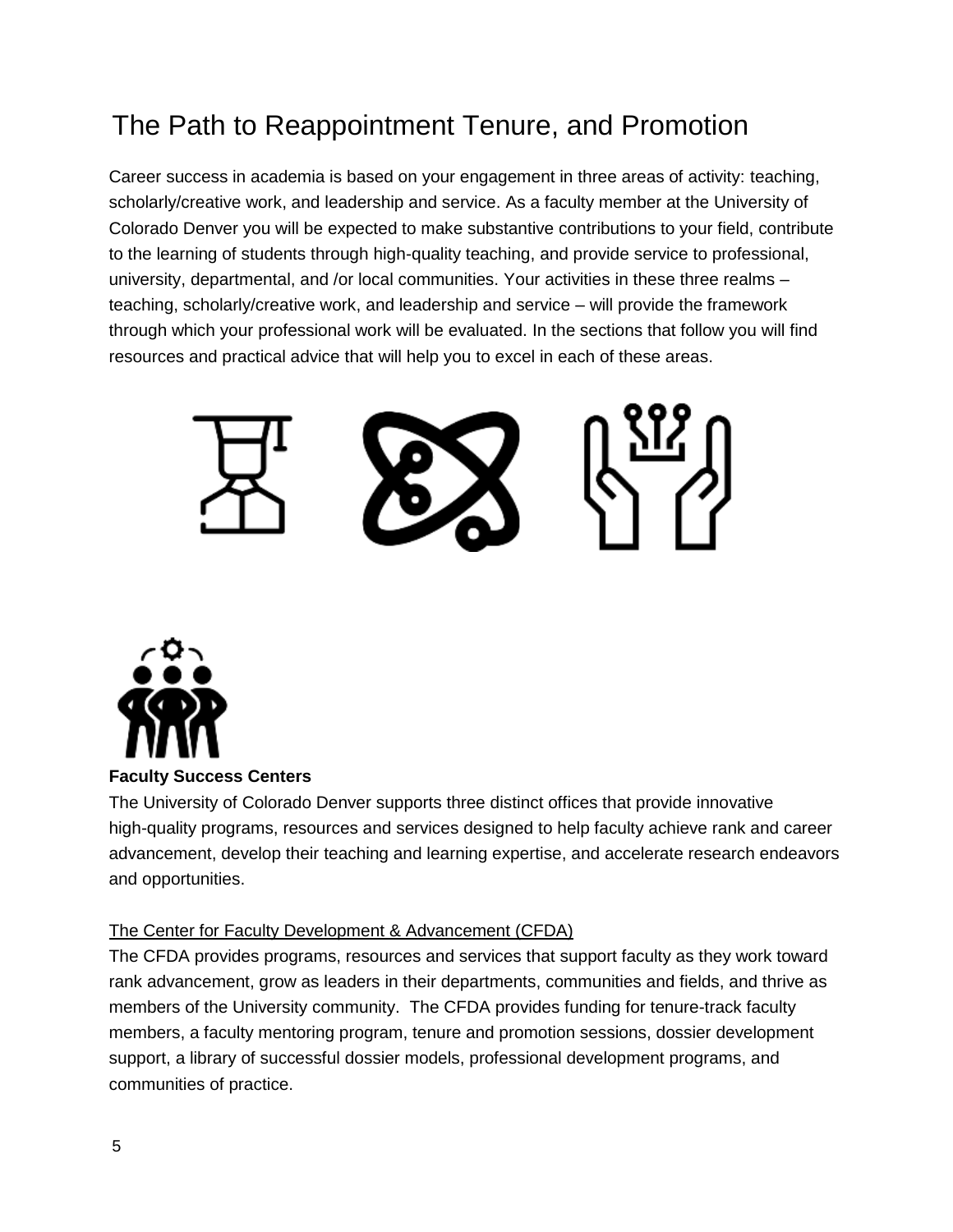#### The Center for Excellence in Teaching & Learning (CETL)

The CETL enhances excellence in undergraduate and graduate education through the development of faculty committed to implementing and advancing effective teaching practices. The center promotes university teaching that helps students learn, persist, succeed, and ultimately graduate and works to foster the use of evidence-based educational strategies that have been demonstrated to foster learning and improve academic outcomes for students.

#### Office of Research Services (ORS)

ORS is the overarching faculty development component of the Office of the Vice Chancellor for Research. ORS provides faculty development resources that enhance faculty research and creative work, proposal support for sponsored project grant and contract applications, and helps publicize research and creative work. The Office of Research Development and Education (ORDE) and The Creative Research Collaborative (CRC) are housed within ORS. ORDE focuses services on supporting faculty success in external funding while CRC fosters interdisciplinary research on the Denver Campus.



#### **Teaching is Fundamental**

The student body at the University of Colorado Denver is very diverse. We have traditional as well as non-traditional and first-generation undergraduate students. We have a relatively large proportion of graduate students. (The fall 2019 enrollment totaled 14,947 students; of these, 10,896 were undergraduate students and 4,051 were graduate students.) Many of the students are the same age or older than their faculty instructors. Many are working professionals with college degrees. Our students demand high quality instruction, and CU Denver takes great pride in delivering it.

Demonstration of successful teaching is a high priority and essential for reappointment, tenure, and promotion. Demonstration of proficiency as a teacher requires a high degree of planning, development, and documentation that is similar to demonstration of successful scholarly and creative achievements. The Center for Excellence in Teaching & Learning (CETL), the tenuretrack mentors, department chairs or division coordinators, and colleagues are all available to assist you to become a successful teacher.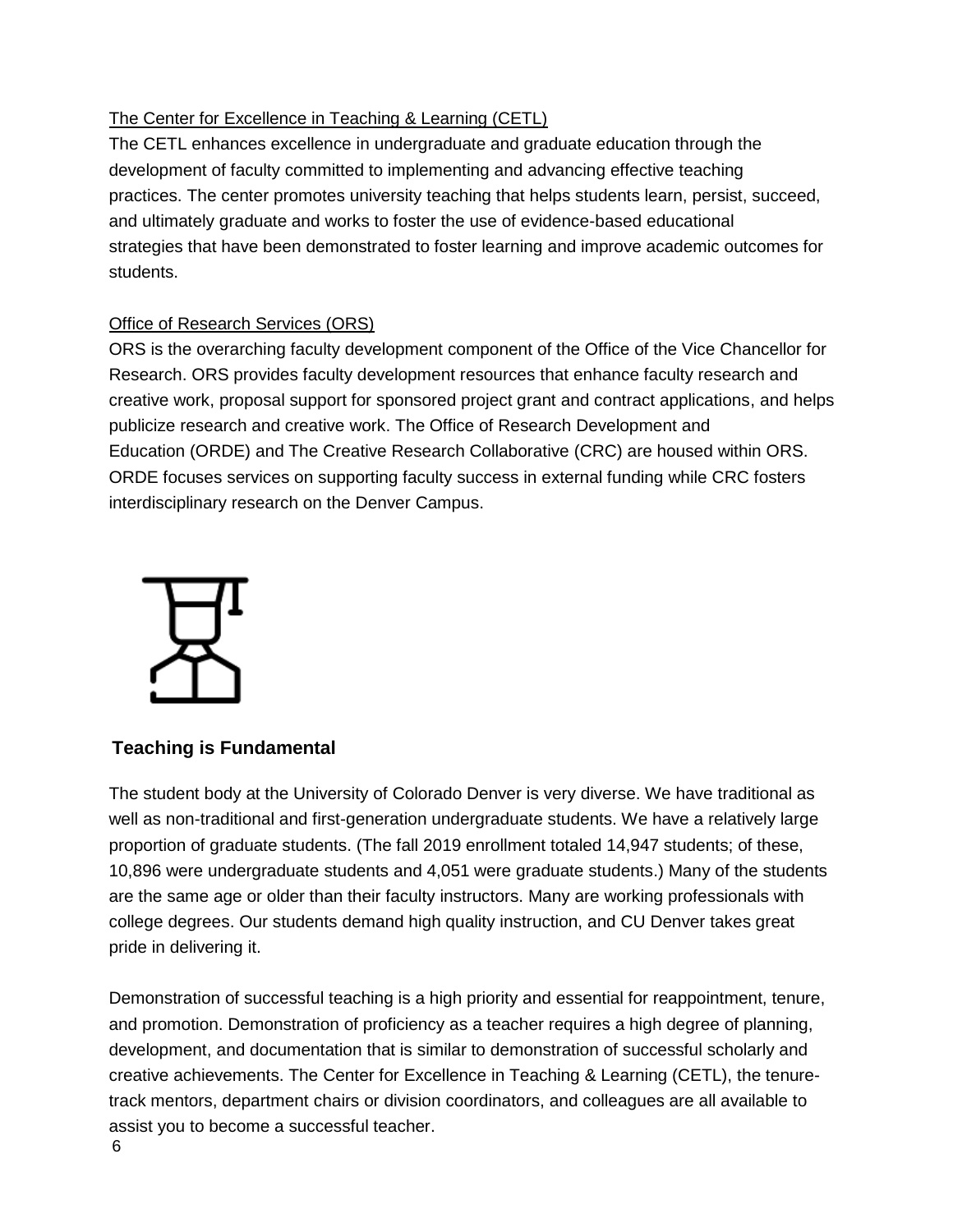Teaching excellence may be defined not only by the interactions between teacher and students in the classroom but also by the many ways we engage in teaching. Activities related to instruction (e.g., course design, developing activities and assignments, creating learning assessments, grading/assessing student work), program design/enhancement, student advising and mentoring (e.g., faculty advisor for student clubs, fostering student professional development), personal professional development, and conducting research on pedagogy taken together can demonstrate such excellence. No one category is sufficient; excellence is demonstrated by the breadth and depth of a multitude of teaching-related activities.

Proper documentation is essential to the demonstration of successful teaching. Although the temptation may be to rely first and foremost on student evaluations, the university requires that primary units use multiple means of evaluation. Candidates who keep careful records make this process easier. Candidates should also review primary unit criteria and familiarize themselves with their primary unit's expectations for "meritorious" and "excellent" teaching. Conversations with your department chair, division coordinator, or the director of the CFDA about standards and criteria may also be helpful.

Ways to demonstrate and document teaching excellence include a brief abstract (250 words maximum) for each course, which can be very useful to you, to students, and to colleagues. The abstract should specify (1) the purpose of the course, (2) what you want students to know after completing the course, (3) what primary methods you use to teach students, (4) how you will assess what students learn, and how you will evaluate your own success in meeting these goals. While this exercise does not take the place of a syllabus, (see *Appendix A: Syllabus Policy and Appendix B: Syllabus Template*) it encourages you to formulate and articulate your philosophy of teaching and to address the essence of what review committees need to know and may ask about the courses you have taught.

Research-based frameworks for scholarly teaching should be considered and studied when reflecting and developing one's teaching (see *Appendix C: Scholarly Teaching*). The faculty at the University of Colorado are required to use a common form to survey student satisfaction with teaching and learning in each course. At the present time, the Denver Campus uses the University of Colorado Faculty Course Questionnaire (FCQ). A summary table of courses taught and student ratings from the FCQs (see *Appendix D*) must be included in the dossier that you prepare for your reappointment, tenure, and promotion (RTP) reviews. The actual evaluation forms must be included in a supplementary binder submitted with the dossier. Also helpful to include in the dossier are the results of value-added assessments to validate content learning, and reviews from your chair or from colleagues who have substantial first-hand knowledge of your teaching. For assistance in designing value-added assessment instruments for the courses you teach, contact the director of the [Office of Assessment,](https://www1.ucdenver.edu/offices/assessmentoffice) Dr. Kenneth Wolf, at 303-315-3034, email [kenneth.wolf@ucdenver.edu.](mailto:Xenia@ucdenver.edu)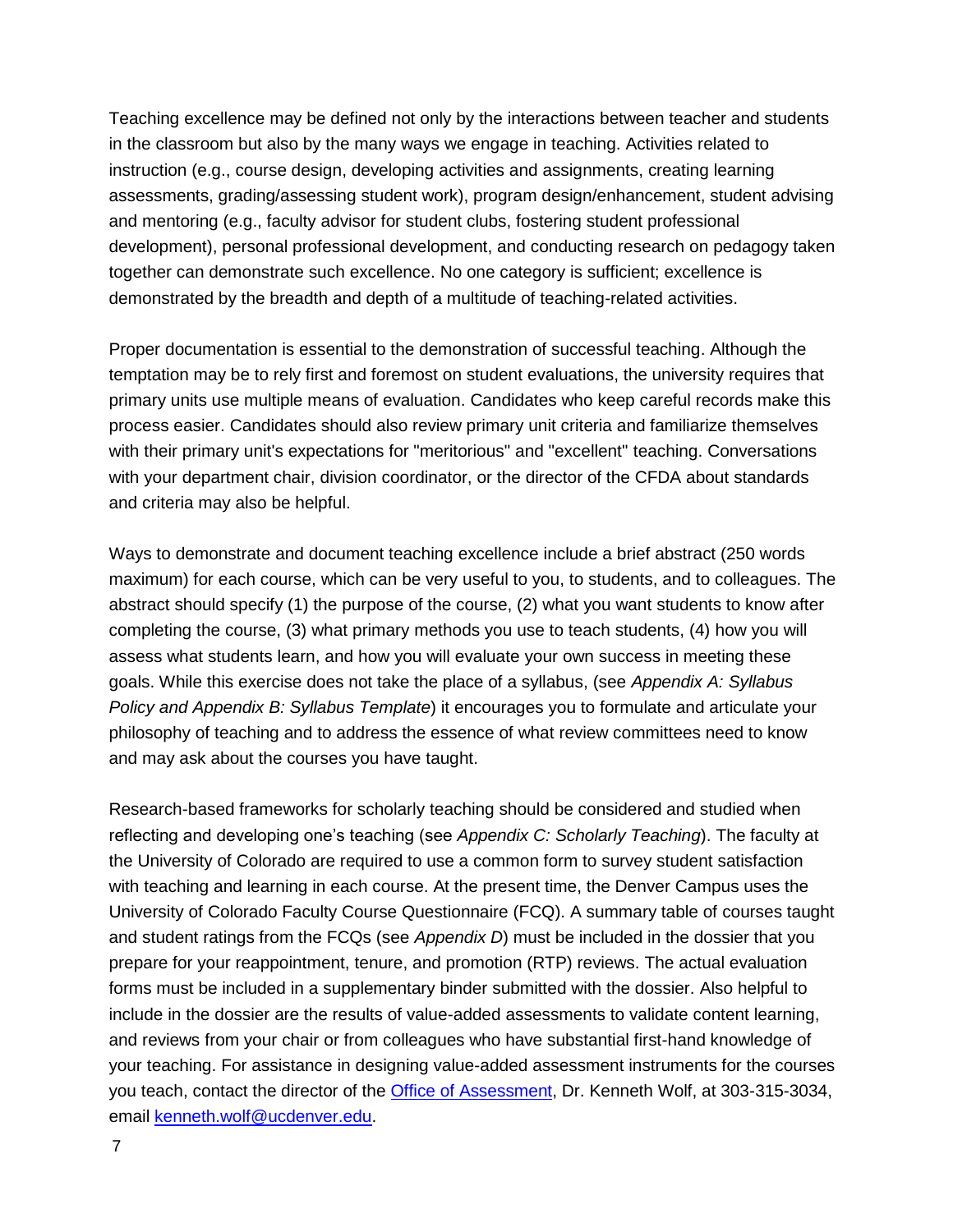To provide colleagues with the opportunity to become familiar with your teaching, you may want to give a colloquium to display your lecturing abilities, give guest lectures in your colleagues' classes, or ask colleagues to do a classroom observation and peer review of your teaching. At least two years prior to your comprehensive review and your tenure review, begin to request that your colleagues visit your classes. Begun early, peer reviews included in your dossier will document a history of your efforts to improve and enhance your teaching by seeking out the feedback and advice of faculty colleagues and mentors.

If your initial course and instructor evaluations reveal areas of your teaching that you would like to improve, contact the director of the Center for Faculty Excellence in Teaching & Learning who can help you interpret the evaluation results, discuss strategies for improving your teaching and can pair you with a teaching mentor if that seems desirable.

Other strategies that can help you explore ways to enhance your teaching include consulting with colleagues known to be effective teachers and observing their class sessions: faculty distinguished as the **President's Teaching Scholars**, faculty fellows from the CFDA and CETL, and recipients of the Denver Campus Teaching Excellence awards. You may also wish to take advantage of the books about teaching and learning found in the CETL library (#320 Lawrence Street Center), and to regularly attend CETL professional learning opportunities. Your committed efforts to improve your teaching will speak positively for you, especially if your FCQ evaluations improve. Consider participating in the [President's Teaching and Learning](https://www.cu.edu/ptsp/ptlc))  [Collaborative](https://www.cu.edu/ptsp/ptlc)) (PTLC). The PTLC offers faculty an opportunity for professional development and the experience and intellectual practice of work in two scholarly endeavors: teaching and research. The PTLC seeks to promote the practice of inquiry in teaching and measuring student learning.

Teaching does not end in the classroom. Research shows the trait that most characterizes outstanding teachers is the manner in which they interact with students outside of class sessions. If you spend substantial amounts of time outside of the classroom working with and supporting students, be sure to give yourself proper credit in your dossier. Activities that follow in this category of teaching include:

- tutoring and advising;
- supervising independent studies;
- giving assistance to students applying for employment, internships, and graduate study;
- sponsoring or engaging in other activities with academic clubs;
- supervising non-credit or preliminary research;
- serving on students' thesis and dissertation committees;
- and leading students in non-credit activities such as field trips or travel to professional meetings.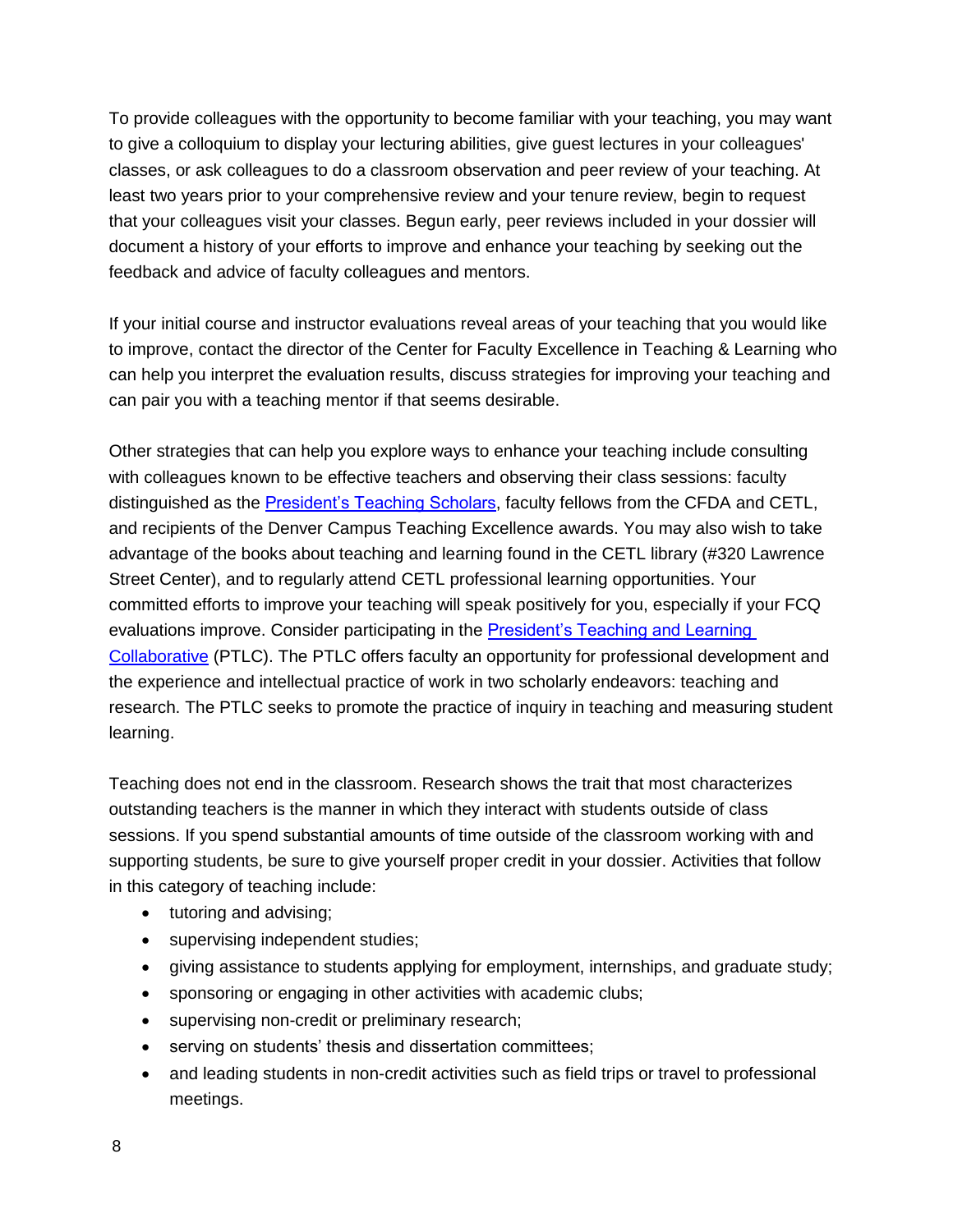Document all the teaching services you provide, such as engaging in special efforts in class preparation, including materials and equipment maintenance; strengthening campus media and library resources; soliciting donations of materials for courses; building guest speaker networks; and participating in program work (e.g., designing new courses and programs, mentoring instructors and lecturers, community outreach).

Document the teaching-oriented professional development activities in which you participate. These types of professional development activities may include:

- your consultations with the director, faculty fellows and mentors of the CFDA and CETL, and school/college colleagues;
- participation in meetings, conferences and workshops on teaching;
- membership in organizations that focus on teaching;
- any writing, editing, reviewing, or researching for your own discipline's pedagogy;
- use of new teaching strategies;
- development of teaching online, accelerated (e.g., summer condensed formats) and alternative-format courses;
- application of technology to enhance students' learning and experience;
- and initiation of and assistance with campus activities that promote better teaching or a better teaching environment.



#### <span id="page-8-0"></span>**Scholarly and Creative Work**

<span id="page-8-1"></span>*What is Research? What is Creative Work?* 

In traditional academic disciplines, research is compiled into a record of scholarly publications typically peer reviewed books, book chapters, articles, and conference proceedings. These publications are evaluated in terms of both quantity and quality. Evaluators ask questions about average annual productivity and the importance of the scholarly venues. Traditional academic research is peer reviewed, and evaluators want to know whether the research in question has had a demonstrable impact upon the field.

Creative work is also compiled into a record that can be evaluated in terms of its quality and quantity. It, too, has to be peer reviewed, and evaluators want to know what impact it has had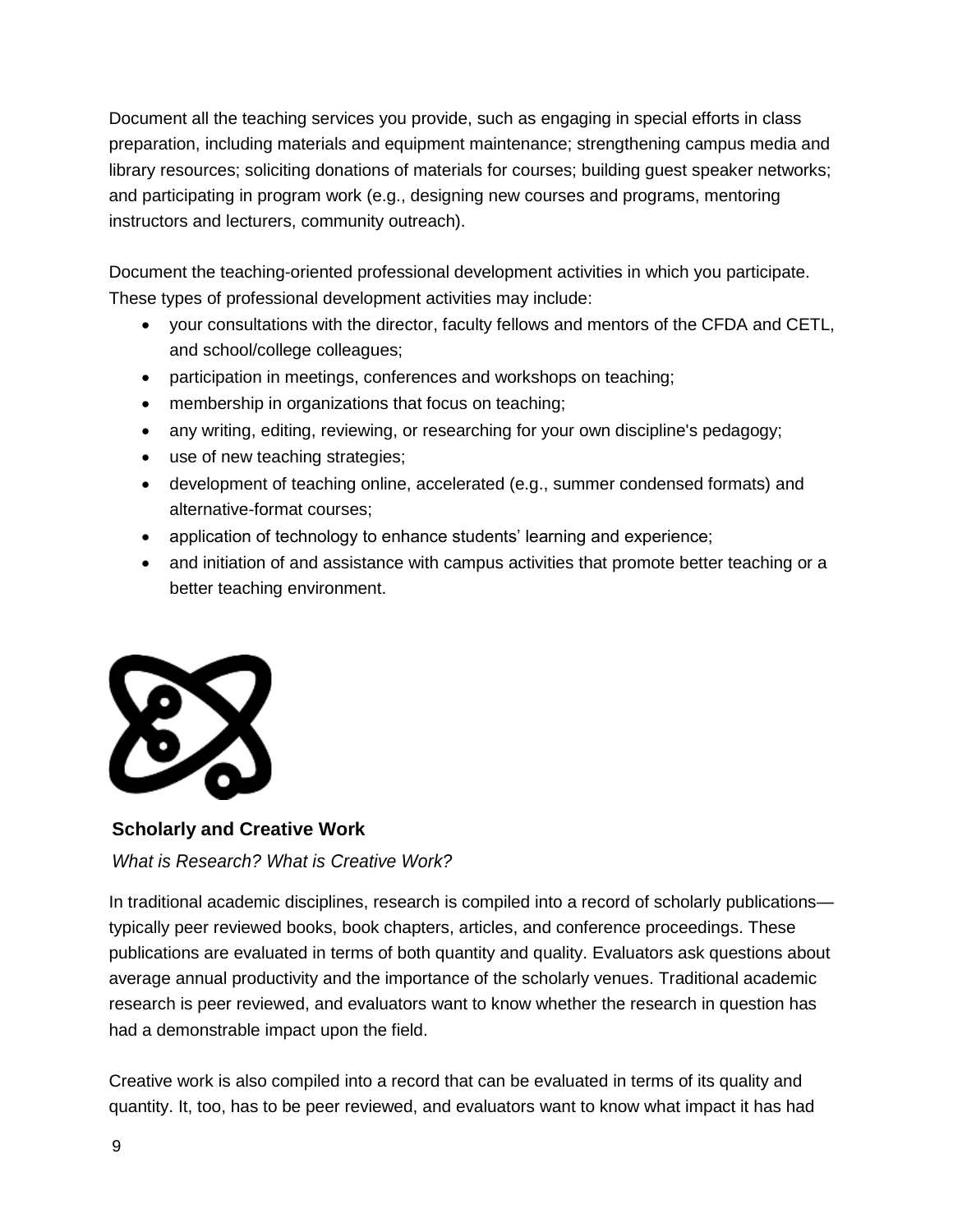on the field. Exhibitions, musical performances, design competitions, patent applications and other forms of creative work do not assume value simply because they have occurred. Creative work, much like research activity in traditional academic disciplines, happens within a community that assigns value to it. Artists, musicians, actors, and architects must ascertain the stature and significance of the venues at which the work is exhibited or the performances occur and seek out opportunities of the highest caliber.

You are strongly advised to carefully review the RTP criteria of your department/unit/college at the onset of your appointment to ensure that you are familiar with specific criteria, requirements and recommendations regarding the documented scholarly/creative work accomplishments and endeavors that will garner a meritorious or excellent evaluation.

#### <span id="page-9-0"></span>*Developing an Agenda*

It is essential for you to develop an overall plan for the development of your research or creative work with each year spent working toward a subset of the overall goals. You must set priorities and organize what you want to accomplish by the comprehensive review and what you need to have completed by the time of your tenure and promotion evaluation. Typically, a comprehensive review takes place in the fourth year and the review for tenure and promotion during the seventh year.

Your scholarly/creative work will be evaluated for evidence of growth, impact on the field, originality, and future promise. Your work needs to evolve, expanding beyond the scope of graduate and/or postgraduate study, and it is important to build a cohesive body of work that represents a sustained focus. Each discipline varies in terms of the kind of research contribution it most values, be it a book or journal article, and be it empirical or theoretical work. Papers published in premier journals within your field more often become cited more than those in lesser journals; it is worth remembering that citation frequency of your published work is certainly an important measure of the impact your scholarship. If you have questions about which publications outlets, or exhibition/performance venues, are most valued in your discipline, ask your colleagues at CU Denver and beyond.

The University of Colorado administrative policy statement, The Professional Plan for Faculty (see: [Faculty Affairs > Faculty Processes, Policies and Forms\)](https://www1.ucdenver.edu/offices/faculty-affairs/processes-policies-forms) requires all faculty members to develop a Professional Plan. The Professional Plan is intended to serve as the basis for discussions among faculty colleagues and to ensure that all faculty are working toward the goals of the unit. You should have your Professional Plan prepared for submission early in the spring semester of the first year of your appointment and submit annual updates each spring. However, successfully completing the goals of the Professional Plan and annual merit review does not necessarily ensure reappointment or tenure and promotion. For more information, please refer to the RTP Review Process.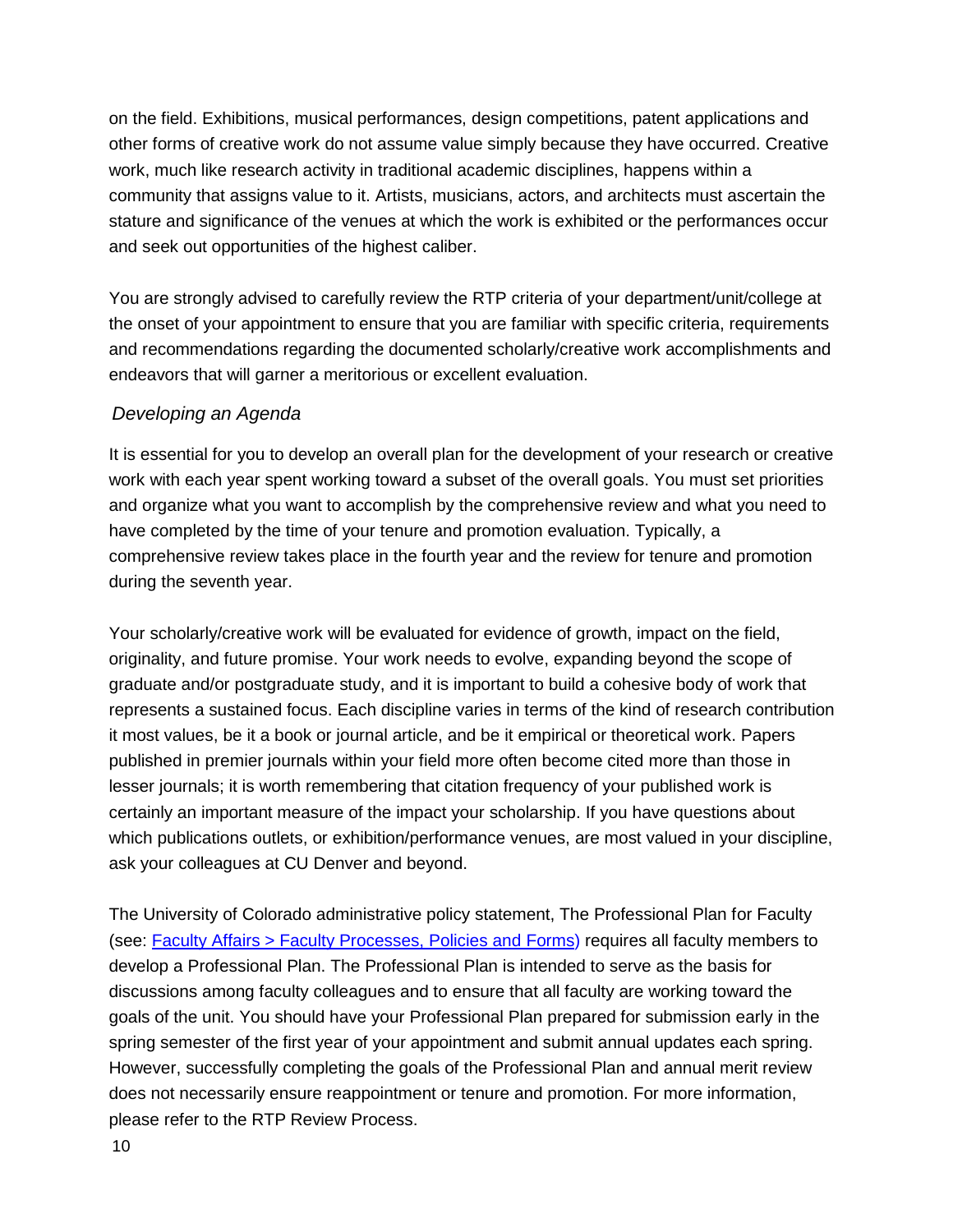To ensure that the time you devote to scholarly/creative work is maximized throughout the RTP timeframe, it is helpful to have a long-term plan for action with specific short-term goals. The following strategies can help you achieve your goals:

- Choose research topics or creative work activities that can be pursued at the CU Denver Campus;
- Select topics for scholarly/creative work that you and trusted peers deem important within the field, and worthy of your attention and effort;
- Allot and spend significant time for scholarly/creative activities each week;
- Select collaborators and mentors when appropriate, who will help you achieve your goals;
- Communicate regularly with your department chair and colleagues about what you are doing;
- Establish deadlines and adhere to them;
- Make and nurture contacts with significant contributors in your area of scholarly/creative work;
- Secure funds to support your scholarly/creative work and endeavors. Utilize the services of the [Office of Research Development and Education](https://research.ucdenver.edu/research-development-and-education) (ORDE);
- Utilize the services and grant programs [\(Young Upwardly Mobile Professors\)](https://www.ucdenver.edu/faculty_staff/faculty/center-for-faculty-development/grants/Pages/default.aspx) of the Center for Faculty Development & Advancement.

#### <span id="page-10-0"></span>*Maintaining and Sustaining Research*

If you have recently completed your doctorate, it is appropriate and relatively easy to develop one or more articles for publication from your dissertation. You are exceedingly familiar with this work and you should find working with the material a comfortable first venture into the publishing world. Once you have published something, you will feel more confident about developing a more sophisticated research agenda. It is essential for reappointment and for tenure and promotion that your research is not derivative of earlier research and includes significant accomplishments subsequent to your appointment at CU Denver.

Plan your research agenda around semesters and courses and also around the best times to collect data or assemble materials; around deadlines for conferences and grant submissions; and around the best times to analyze data and write. For example, if you are faced with particularly heavy teaching responsibilities one semester, determine how you can use your time weekly to collect data, do library research, or analyze the problem. Then, when open blocks of time become more available, you are ready to begin writing or to undertake other activities that require more time.

11 Some faculty members suggest working on three projects in different stages of completion at the same time: collecting data, analyzing data, and writing. In this way, you are always working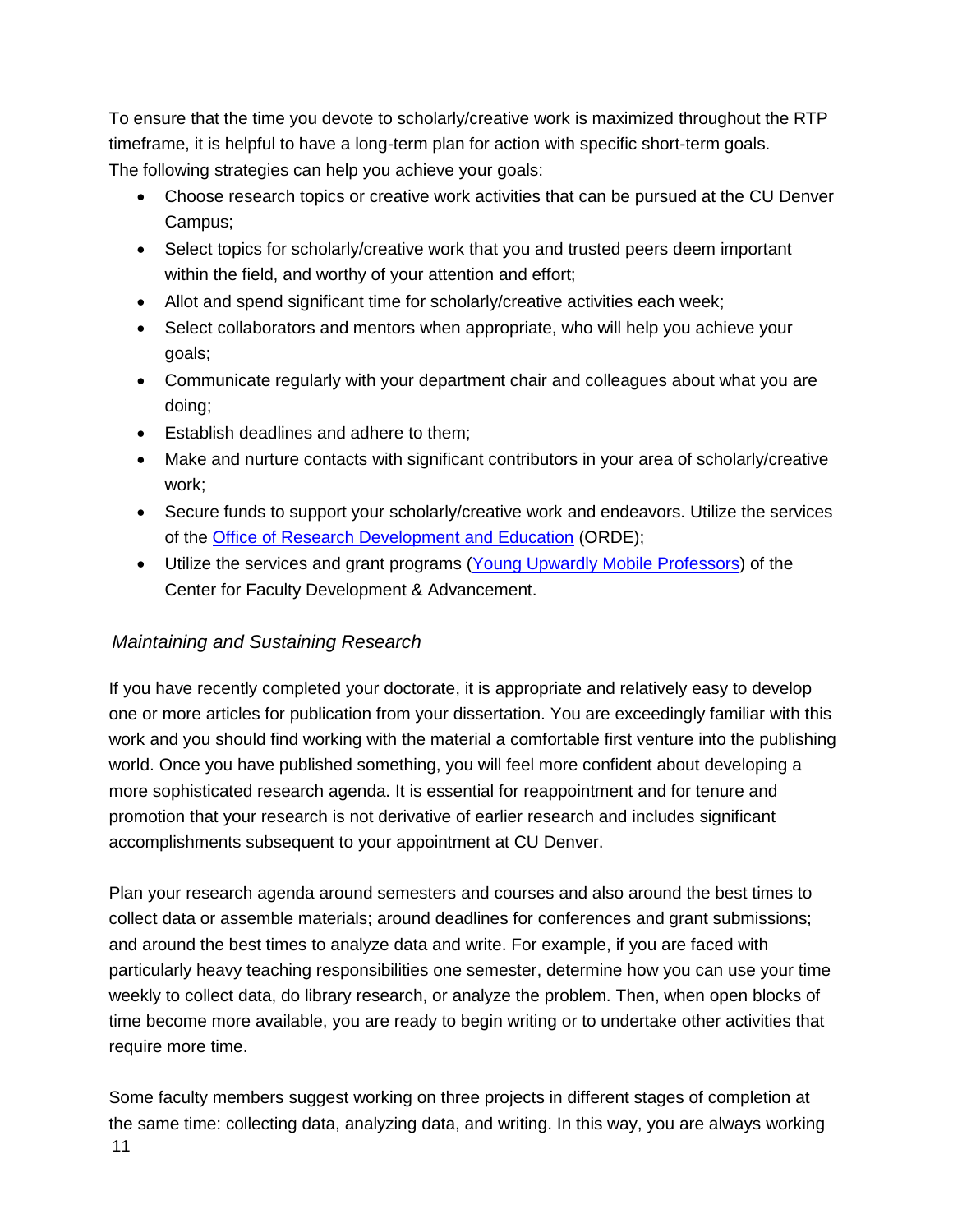and will be continuously producing manuscripts to submit for consideration for publication. Evaluators are often impressed by consistent research productivity.

Schedule blocks of time to work on your research activities. Some people work best in wholeday blocks of time and others find a certain time of day better for writing. Schedule meetings and appointments with these considerations in mind, making sure you earmark sufficient, as well as high quality, time for your research activities. Do not be diverted by reading your email or answering correspondence during the time you have designated for your research activities.

Engaging undergraduate or graduate students in your research pursuits, thereby integrating teaching and research, will enable you to enjoy much longer periods of time on your research work, will provide you with much needed assistance in certain aspects of the research and will add a new dimension to your scholarship. In choosing journals for publication, make conscious decisions about the particular audience you wish your work to reach. Have your manuscript finely tuned in format as well as substance before submitting it for publication. Be certain it is appropriate for the particular journal to which you plan to submit it. It takes time to revise and resubmit an article.

Several rules generally hold across disciplines. For example, the publication of popular books and textbooks is not as valued as greatly as other research endeavors. Writing a textbook is usually viewed as teaching, rather than research work, unless colleagues' letters attest to its research contributions.

One way to maintain and sustain research is to work collaboratively, especially across disciplines. Work done in collaboration with others can be difficult to evaluate without explanation from you. Make certain to explain in your dossier the nature of your independent contribution to a co-authored article, project or creative endeavor. For all co-authored products, provide an explanation of the role of each co-author and the meaning of the order of the names of co-authors. Letters from co-authors may be helpful. It is particularly important to explain your role in relation to co-authors who are students.

#### <span id="page-11-0"></span>*Maintaining and Sustaining Creative Work*

Many of the suggestions in the preceding sections also apply to creative work: planning and scheduling your work around courses, semesters, submission deadlines for exhibitions; the best times for you to engage in creative activities; planning sufficient blocks of time to work; not being distracted from your planned schedule; and involving students in your creative endeavors.

12 Your creative work may also lead to the following valued products: a DVD or video for non-profit and/or commercial distribution; design competition entries and awards; planning and design awards; the publication of books, monographs, reports, and reviews that are important to the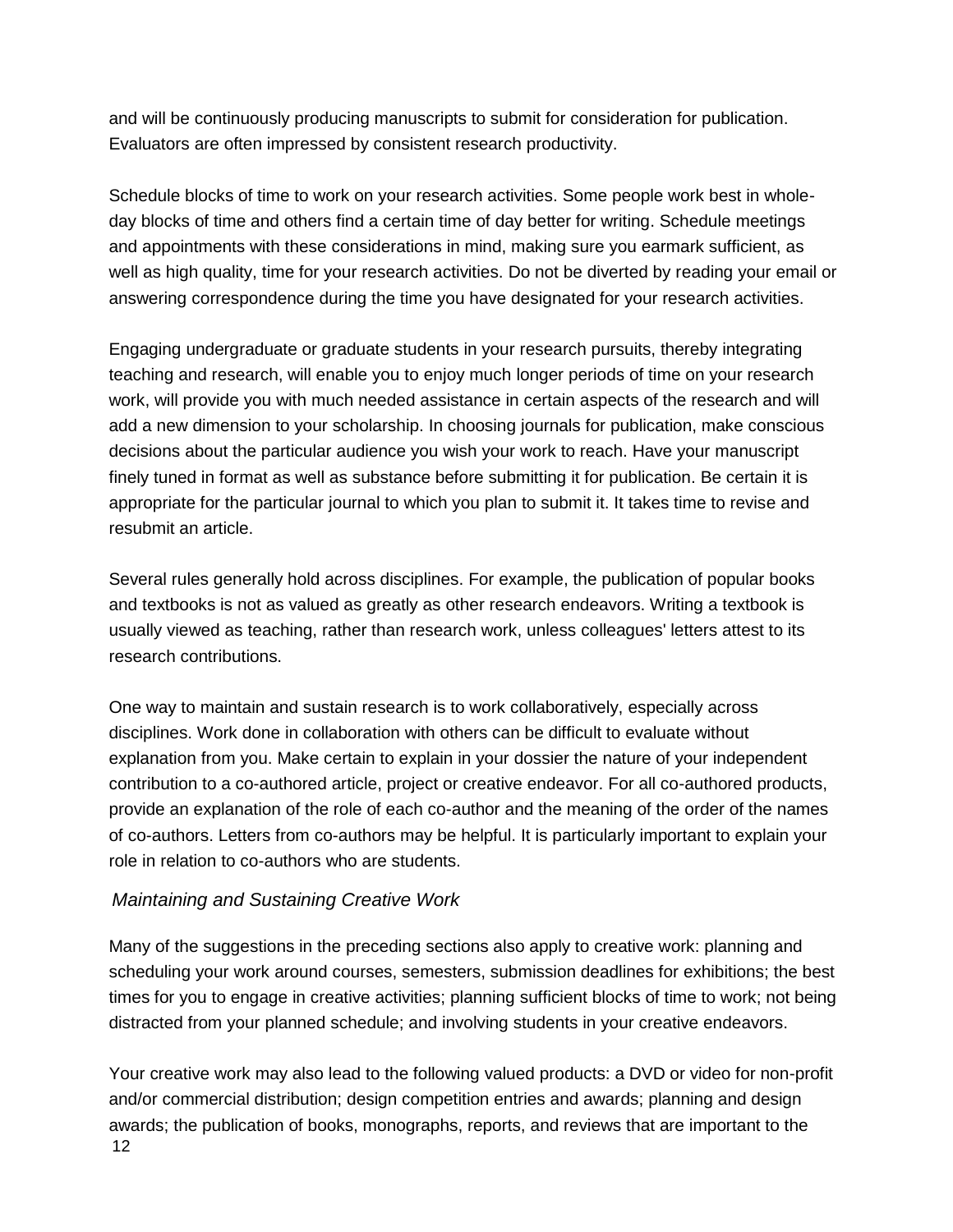field; computer software; website designs; professional commissions; built projects and approved longer-range plans that have been well-received. As with colleagues engaged primarily in research, you need to know what your creative discipline values and focus your creative work, if appropriate, on those activities and associated products.

As with research, your creative work will be evaluated for evidence of growth, impact on the field, originality, and future promise. Your work also needs to evolve, expanding beyond the scope of graduate and/or postgraduate study and to build a cohesive body of work that represents a sustained focus.

#### <span id="page-12-0"></span>*Preparing for Publication, Performance, or Exhibition*

CU Denver colleagues or colleagues in your field at other institutions can advise you about the valued criteria for achievement in your field and about the reputation of journals, competitions, professional awards, exhibition, and performance spaces. Your colleagues can also provide advice on drafts of your papers, creative work, or design work before you submit to journals or competitions. Be sure to seek advice in this area, whether it comes from campus or external sources.

It is important to publish or display your work promptly so that interested scholars can learn about it, cite it, and provide helpful critical feedback that will aid in shaping your future work. Do not wait until a book is completely finished before earmarking a piece (perhaps a pilot piece) for professional feedback.

Early in your career, begin the process of building visibility and keeping the door open for important criticism to which you may need to respond in your work. If publication or exhibition is important in your field, prepare your work for the most respected peer-reviewed journals or esteemed galleries. The prestige of the journal or arts venue influences the assessment of your scholarly work.

#### <span id="page-12-1"></span>*Obtaining Financial Resources to Support your Scholarly/Creative Work*

13 In some disciplines faculty members simply cannot succeed in their scholarly/creative work without obtaining major funding, almost always requiring applications for grants or contract funds from external sources. Even in fields such as the arts and humanities where funding has been historically relatively low, faculty members benefit enormously from fellowships for summer work, study leaves, travel funds and student support funds available at the school or college level. Depending on departmental by-laws, faculty members may be expected to make efforts to obtain funding through grant writing. The university also offers a number of internal grants through the **Office of Research Services** (ORS). Workshops conducted by **Office of** [Research Development and Education](https://research.ucdenver.edu/research-development-and-education) (ORDE) help with grant writing and provide strategies for obtaining and sustaining support for your scholarly/creative work. The [Office of Grants and](https://research.cuanschutz.edu/ogc)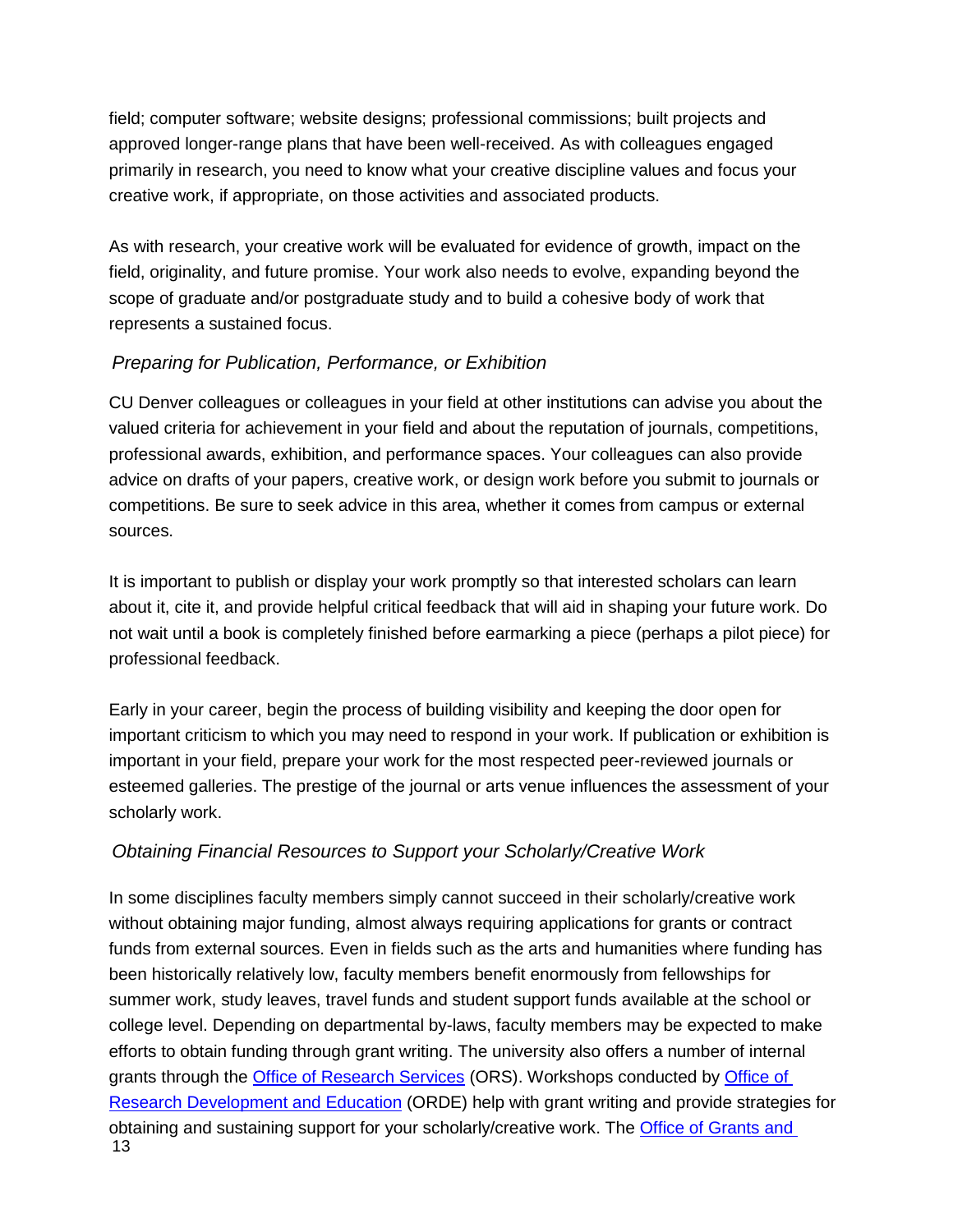[Contracts](https://research.cuanschutz.edu/ogc) (OGC) and sub-offices within the Office of Research Services provide guidance and support for submitting grants and contracts that are compliant with national requirements. The details of services and internal grants offered are described in the next sections and the appendices.

#### <span id="page-13-0"></span>*Internal Support for Scholarly and Creative Work at CU Denver*

<span id="page-13-1"></span>Center for Faculty Development and Advancement (CFDA)

The CFDA provides funds and administers several internal grants programs. The grants programs for faculty on the Denver Campus include the YUMPs (Young Upwardly Mobile Professors) program, and the Faculty Development Grants. For more information about these and other programs visit the [CFDA](http://www.ucdenver.edu/faculty_staff/faculty/center-for-faculty-development/Pages/default.aspx) [website, o](http://www.ucdenver.edu/faculty_staff/faculty/center-for-faculty-development/Pages/default.aspx)r contact the center's director, Karen Sobel, at 303-315-3030 (r via email at [karen.sobel@ucdenver.edu.](mailto:margaret.c.wood@ucdenver.edu)

<span id="page-13-2"></span>Office of the Vice Chancellor for Research

The Office of the Vice Chancellor for Research oversees all the university research functions including research development, grants, and contracts, regulatory compliance and laboratory animal resources. For more information about the research functions at CU Denver, see the [Office of Research Services website.](https://research.ucdenver.edu/research-services)

[Staff of the Office of Research Services](https://research.ucdenver.edu/research-services/home/staff-bios) at CU Denver I Anschutz include:

| Thomas Flaig           | Vice Chancellor for Research                                                                                             | Paula McGuigan, Executive<br>Assistant<br>303-724-8155<br>paula.mcguigan@cuanschutz.edu |
|------------------------|--------------------------------------------------------------------------------------------------------------------------|-----------------------------------------------------------------------------------------|
| <b>Robert Damrauer</b> | Associate Vice Chancellor for<br><b>Research and Creative Activities</b><br>303-315-2131<br>robert.damrauer@ucdenver.edu | Carie Carroll, Executive Assistant<br>303-315-5826<br>carie.carroll@ucdenver.edu        |
| Michael Jenson         | Assistant Vice Chancellor for<br><b>Research and Creative Activities</b><br>720-350-1711<br>michael.jenson@ucdenver.edu  | Carie Carroll, Executive Assistant<br>303-315-5826<br>carie.carroll@ucdenver.edu        |
| Lynette Michael        | Director, Office of Research<br>Development and Education<br>(ORDE)                                                      | 303-315-5822<br>lynette.michael@ucdenver.edu                                            |
| <b>Stefan Reiss</b>    | Senior Research Development<br>Analyst                                                                                   | 303-315-0029<br>stefan.reiss@ucdenver.edu                                               |
| Naomi Nishi            | Associate Director, Office of<br>Research Development and<br>Education (ORDE)                                            | 303-315-5825<br>naomi.nishi@ucdenver.edu                                                |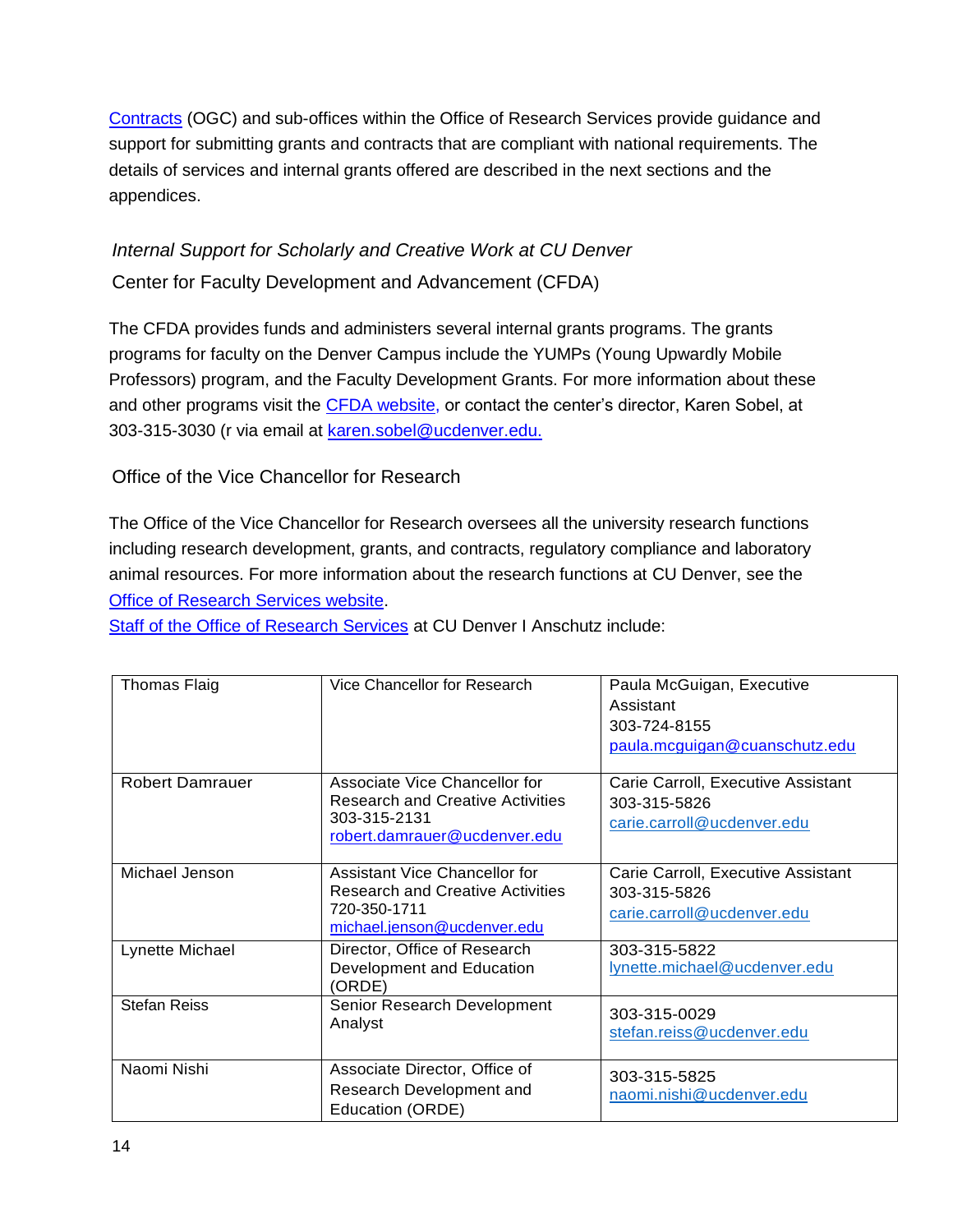| <b>Rachel Sturtz</b> | <b>Research Communications</b><br>Specialist                                                                       | 303-315-0433<br>rachel.sturtz@ucdenver.edu                                                       |
|----------------------|--------------------------------------------------------------------------------------------------------------------|--------------------------------------------------------------------------------------------------|
| Amy Gannon           | Associate Vice Chancellor -<br>Financial Services & Controller,<br>Office of Grants and Contracts<br>(OGC)         | Sara Esau, Executive Assistant<br>303-315-2248<br>Sara.esau@ucdenver.edu                         |
| Alison Lakin         | Associate Vice Chancellor for<br><b>Regulatory Compliance</b><br>303-724-1010<br>alison.lakin@ucdenver.edu         | <b>Esther Martinez, Executive</b><br>Assistant<br>303-724-1010<br>esther.martinez@cuanschutz.edu |
| <b>Ethan Carter</b>  | Director, Department of<br>Environmental Health and<br>Safety (EHS)<br>303-724-0699<br>ethan.carter@cuanschutz.edu | JC Lexow, Program Assistant<br>303-724-0075<br>jclexow@cuanschutz.edu                            |

#### <span id="page-14-0"></span>Schools and Colleges

Support for your research efforts is available from both your school/college and the Office of Research Services. School or College research support staff members can give advice as to contacts for finding grant opportunities, assistance in preparing budgets, contacts for meeting compliance requirements (e.g., use of human subjects or animals in research) for a particular project, help in interpreting details regarding the written requirements for a particular granting agency and interfacing with OGC.

| College of Architecture and Planning | Michelle Haynes                 |
|--------------------------------------|---------------------------------|
|                                      | michelle.a.haynes@ucdenver.edu  |
| College of Arts & Media              | Karen Ludington                 |
|                                      | Karen.ludington@ucdenver.edu    |
| <b>Business School</b>               | Terri Vasquez                   |
|                                      | terri.a.vasquez@ucdenver.edu    |
| School of Education and Human        | Bolormaa Begzsuren              |
| Development                          | bolormaa.begzsuren@ucdenver.edu |
| College of Engineering, Design and   | Kathryn Brocko                  |
| Computing                            | kathryn.brocko@ucdenver.edu     |
| College of Liberal Arts and Sciences | Carol Achziger                  |
|                                      | carol.achziger@ucdenver.edu     |
| School of Public Affairs             | Lauren Goolsby                  |
|                                      | lauren.goolsby@ucdenver.edu     |

<span id="page-14-1"></span>Office of Research Services (ORS):

ORS provides faculty development resources targeted at enhancing faculty research and creative work. Faculty will want to take advantage of the ORS internal grant competitions (see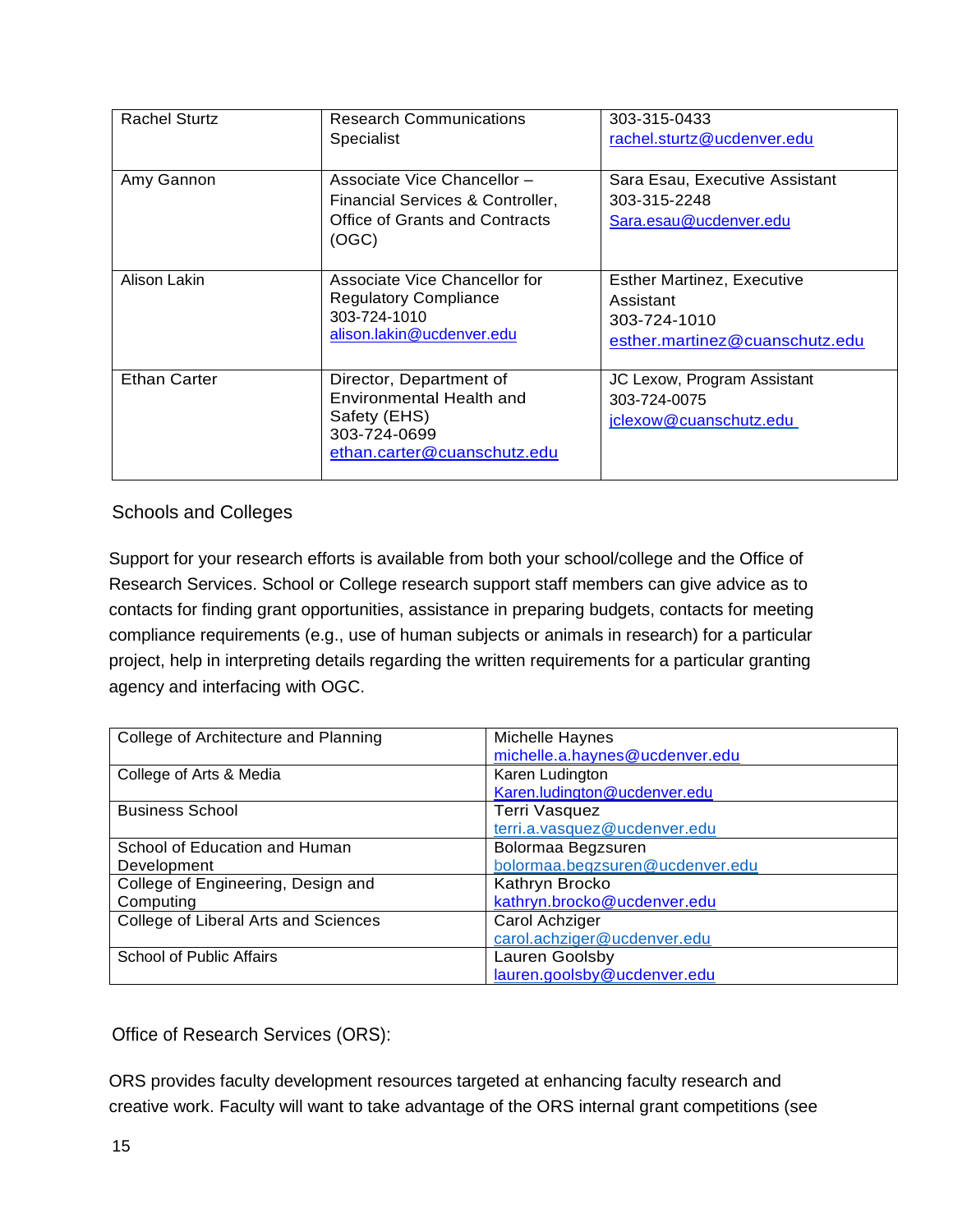[website](https://research.ucdenver.edu/research-services) for details). This office also offers faculty proposal support. Contact Stefan Reiss [\(stefan.reiss@ucdenver.edu\).](mailto:stefan.reiss@ucdenver.edu))

<span id="page-15-0"></span>Office of Research Development and Education (ORDE):

As a part of ORS, ORDE offers personalized fund searching for individual faculty projects and a Faculty Seminar Series addressing funding source location and proposal development topics and other services to CU Denver I Anschutz faculty (see *Appendix E*). For further details, consult the [ORDE website.](https://research.ucdenver.edu/research-development-and-education)

[Office o](http://www.ucdenver.edu/research/ORDE/Pages/default.aspx)f Grants and Contracts (OGC):

<span id="page-15-1"></span>This office assists faculty, administrators and staff in fulfilling the research mission of CU Denver I Anschutz Medical Campus by providing guidance about the sponsored project process. Services provided by OGC (see *Appendix E*) include grant proposal routing and award set-up, contract and subcontract negotiation, management of post-award financial and nonfinancial requirements, sponsored project accounting and gift accounting. Specific guidance and information is available at the [OGC website.](https://www.ucdenver.edu/research/OGC/Pages/default.aspx) Be sure to reference training requirements for Principal Investigators at this website and complete those training requirements prior to submitting a grant or contract proposal. OGC representatives are available to assist you at the Denver Campus office (LSC 900). You can reach OGC representatives at 303-724-0090 or by [email.](mailto:Xenia@ucdenver.edu)

<span id="page-15-2"></span>Department of Environmental Health and Safety (EHS):

This unit provides comprehensive environmental, health and safety services to CU Denver researchers and staff. Details are available on the [EHS website.](https://research.cuanschutz.edu/ehs)

#### <span id="page-15-3"></span>Office of Regulatory Compliance:

The office oversees the approval processes for working with human subjects and carrying out research with animals and related government-imposed regulatory matters. They provide training for the faculty in each of these areas to ensure that sound and ethical work practices are followed when conducting any type of Study, whether funded or not. A representative from COMIRB is on the Denver Campus on Wednesday (LSC 300) to advise on human subject research matters. Call 303 315-2732 for details. Further information about services can be found on the [ORC website.](http://www.ucdenver.edu/research/ORC/Pages/ORC.aspx)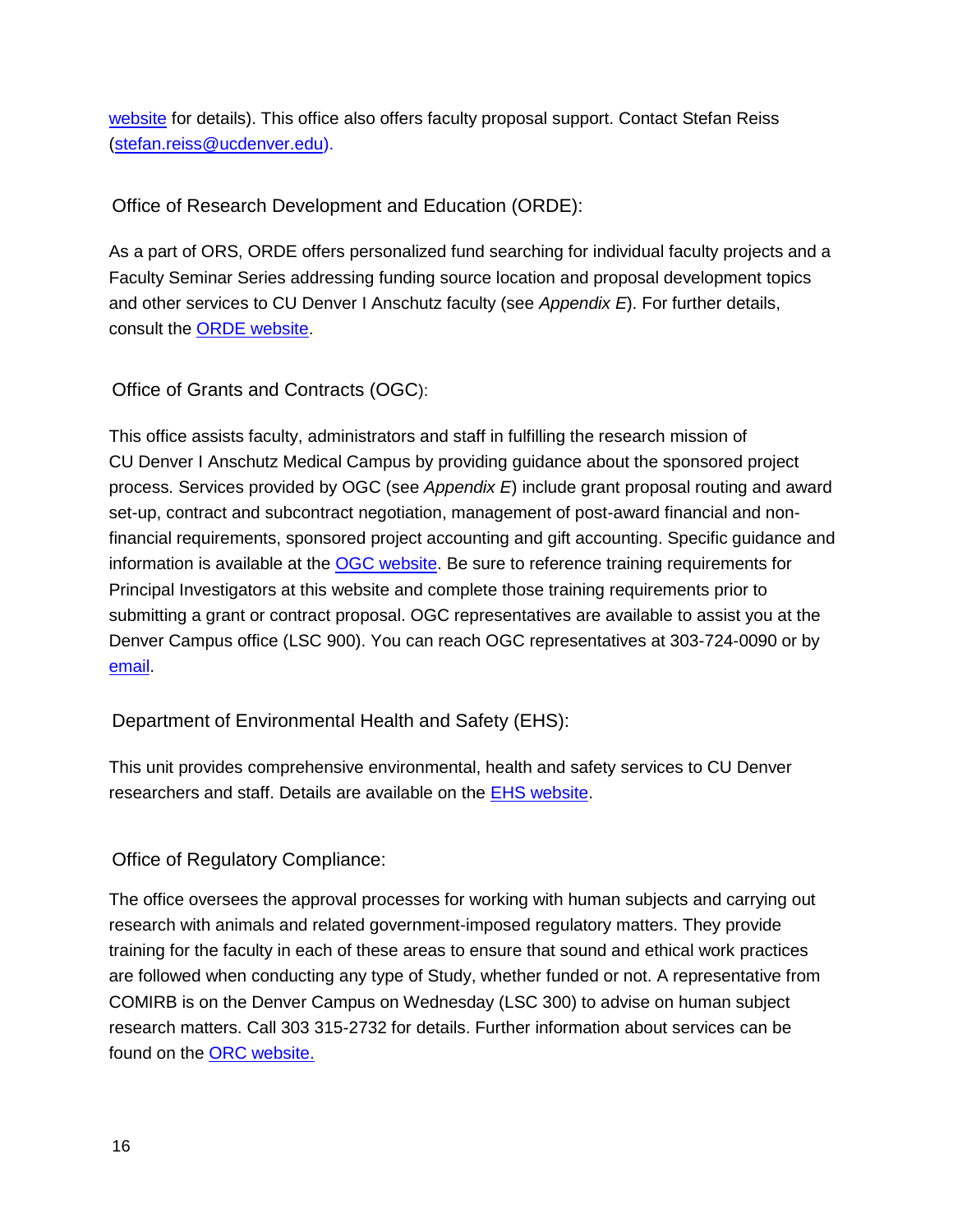#### <span id="page-16-1"></span><span id="page-16-0"></span>*Relationship Building: Increasing the Visibility of Your Scholarly/Creative Work*  Primary Unit

In the College of Liberal Arts and Sciences, the College of Engineering, Design and Computing, the College of Architecture and Planning, and the College of Arts & Media, the primary unit is the department (e.g., Chemistry, Economics, English, Psychology, Civil Engineering, Computer Science, Architecture, and Visual Arts). In the Business School, the School of Education & Human Development and the School of Public Affairs, the primary unit is the entire college or school. The Auraria Library is a primary unit.

Get to know colleagues in your unit. When the primary unit votes on your reappointment, tenure and promotion, your colleagues' familiarity with you and with your work is vital. This familiarity begins with your Professional Plan and is based not only on their taking the time to read, view, or listen to your work, but also on their sense of you as lively, responsive, and active in your scholarly/creative work. Colleagues can help you by discussing your ideas with you, encouraging you about what is new enough and valuable enough to write or create, advising on the best journals or competitions, reviewing and criticizing drafts, and suggesting you for important conferences, exhibitions, etc.

You should consult with your chair (or division coordinator) and mentor/s regularly about professional choices, making sure that you know the criteria for advancement, what are considered the best refereed journals or galleries, and what is "normal" productivity. Your chair and mentor/s play an important role in monitoring the evaluation process and in interpreting the primary unit vote. You need to keep your chair and mentor/s informed about your accomplishments and you need their advice in making choices.

Pay attention, too, to the results of your annual evaluations or merit reviews. The results of these reviews should give you helpful information about your chair's and/or dean's perceptions of your strengths and positive accomplishments, as well as areas needing attention or improvement.

#### CU Denver and University of Colorado Communities

<span id="page-16-2"></span>17 Colleagues outside your primary unit will eventually evaluate your work. Get to know colleagues in other disciplines and other schools or colleges. Particularly get to know colleagues who engage in research or creative activities related to your own. College/school/Library committee service is important and useful for an untenured faculty member. Participation with a faculty assembly or faculty council committee is a good way to get to know your colleagues in other colleges and schools on the Denver Campus. Be careful that committee work does not significantly impact the time you need to devote to your scholarly/creative work. Taking on the responsibility as a committee chair or serving on a search committee may be too time-intensive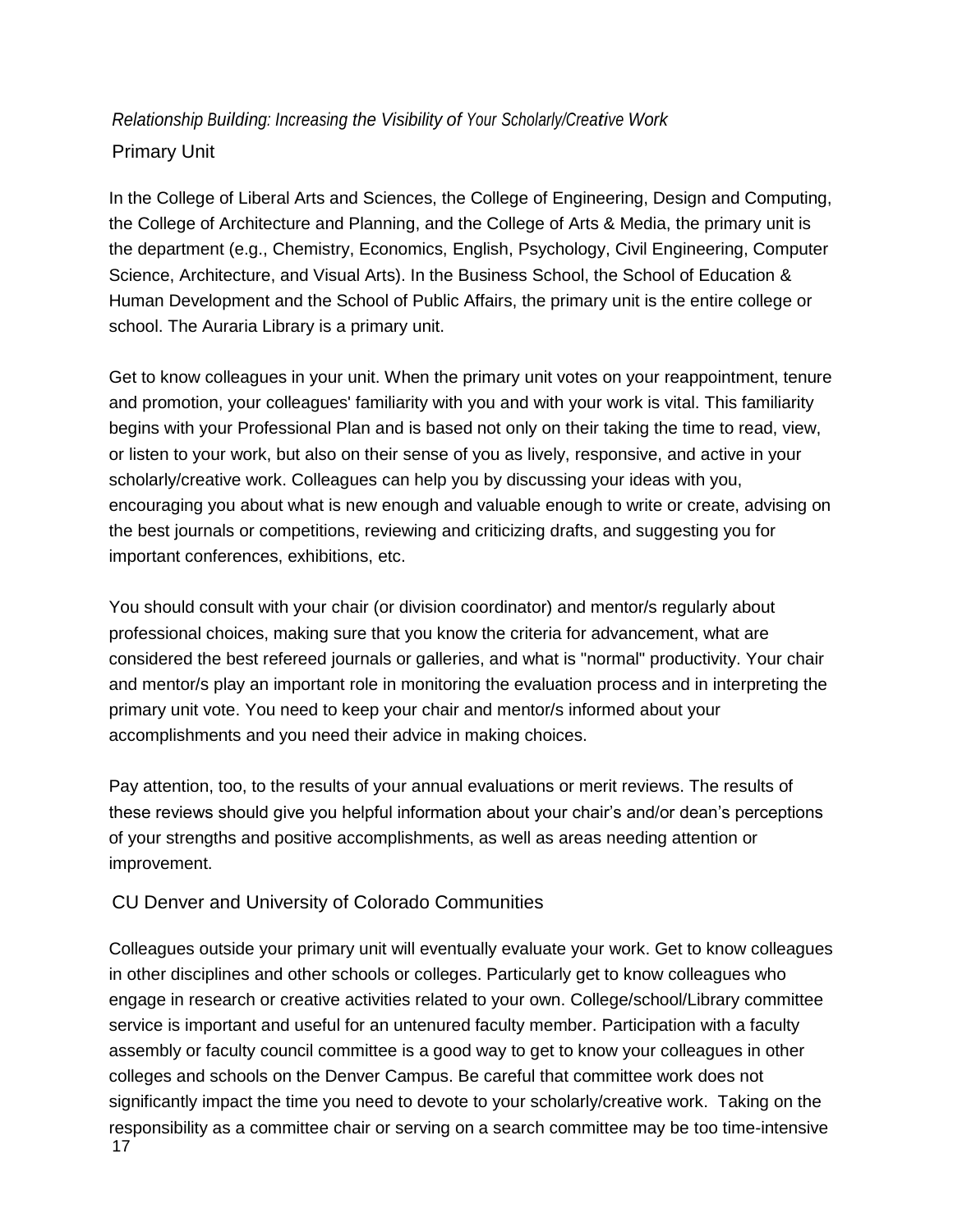if you are on the tenure track. If you have any questions about which service opportunities to select, consult your chair, mentor/s, associate dean, or dean for advice.

#### National and International Networks

<span id="page-17-0"></span>Attendance at conferences and workshops helps you establish contacts. The presentation of papers at conferences generally requires less lead time than journal publication and may help to make your work more widely known. In general, conference papers or presentations, while peer-reviewed at a high level, are not valued as greatly as articles published in refereed journals or performing/showing at a top tier arts venue in the reappointment, promotion, and tenure review processes so be selective and constrict the amount of time and effort devoted to conference activities.

Small professional meetings where you can engage in serious intellectual discussions with colleagues may often be more helpful than larger, more anonymous meetings. You may also want to participate in establishing a national network of colleagues in your area of research interest or creative endeavor, if such a network does not already exist.



#### <span id="page-17-1"></span>**Leadership and Service**

Leadership and service opportunities abound within the university, the broader community, and the profession at large. You will easily find numerous activities and causes that allow you to use your expertise and interests in productive and satisfying ways. However, your primary unit has specific expectations regarding service. Expectations may vary from one primary unit to another. Be sure to learn what your primary unit's service expectations are and discuss these with your department chair or division coordinator.

You must make careful decisions about leadership and service activities and watch your time commitments carefully. Service can consume vast quantities of time and energy. However rewarding it may be, service does not count nearly as much as teaching and scholarly/creative work in reappointment, tenure, and promotion decisions. It is essential that you prioritize and negotiate those commitments and find ways to say "no" if you are asked to participate in service activities that will cut significantly into the time you need to spend on teaching and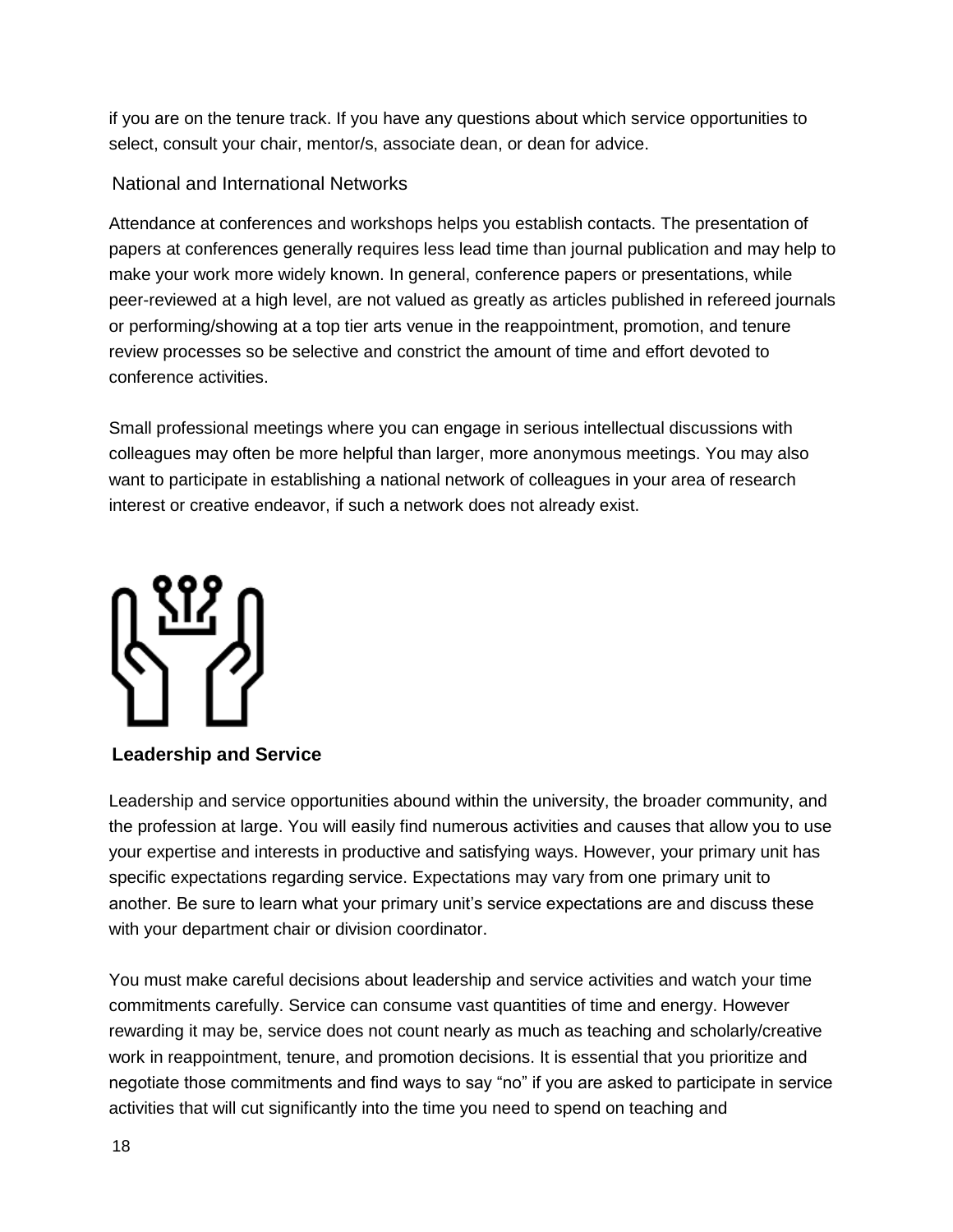scholarly/creative work.

Any activities for which you receive separate compensation (e.g., consulting with an external agency or organization) must be acknowledged. You must conform to the University of Colorado Regents rules about the amount of time that can be spent on outside consultations (commonly referred to as the "one-sixth rule") and complete a declaration of consulting activities for prior approval. For more information see [Faculty Consulting and External Professional Activities](https://www.cu.edu/ope/aps/1044) on the University of Colorado Board of Regents Policy website.

#### *University Leadership [and Service](https://www.cu.edu/regents/regent-policy-0)*

<span id="page-18-0"></span>University leadership and service opportunities include such activities as serving on college/school/library, university, or system- wide committees; serving on the [CU Denver](https://www.ucdenver.edu/faculty_staff/faculty/assembly/Pages/default.aspx)  [Campus Faculty Assembly](https://www.ucdenver.edu/faculty_staff/faculty/assembly/Pages/default.aspx) or the [University of Colorado Faculty Council;](https://www.cu.edu/faculty-council?_ga=2.79730263.1939989626.1598302485-890314139.1530542640) and serving on ad hoc task forces or temporary committees that are formed for special purposes.

#### <span id="page-18-2"></span><span id="page-18-1"></span>*Public Leadership and Service*  Community Service

Service to the broader community includes, but is not limited to, such activities as serving on the board of a not-for-profit organization; serving as a professional consultant to a community organization, public agency, or private business; serving as an expert witness or consultant in a legal matter. These activities will count as service if they are related to your discipline or scholarly/creative interests, but not otherwise.

#### <span id="page-18-3"></span>Service to the Profession

<span id="page-18-4"></span>Service to your profession includes, but is not limited to, such activities as participation in professional organizations, committees, and projects; professional licensure/registration; holding office in a professional organization; reviewing journal manuscripts and editing journals; reviewing grant and fellowship proposals; serving on an accreditation review committee for a regional or specialized accrediting agency; and serving on professional conference planning committee.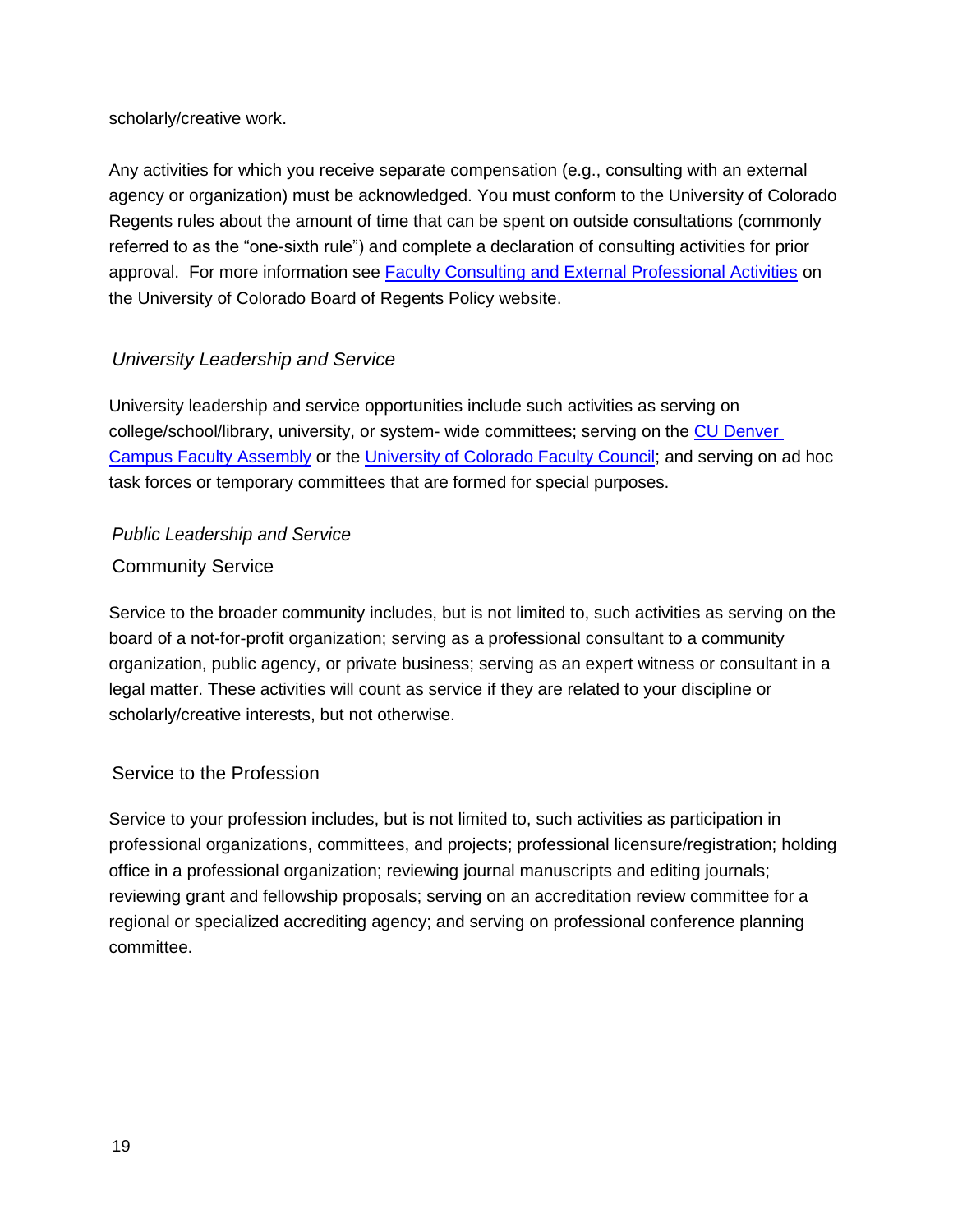

#### **Keeping Records of Activities and Accomplishments**

Begin to keep records of your activities and accomplishments in teaching, scholarly/creative work, and leadership and service from the time of your initial appointment. If you do this, you will be able to construct a viable dossier more easily by the time your first review arrives. Here are some suggestions of the type of information you should be collecting:

#### <span id="page-19-0"></span>*Documentation of Teaching*

- List of formal courses; course outlines and syllabi (see *Appendix A*); reading lists; grade sheets;
- Evidence of work in developing new courses and new methods of teaching;
- Work on textbooks, published or unpublished;
- Record of theses and oral/written examination committees on which you have served (undergraduate honors theses, MA/MS theses, oral/written qualifying examinations, doctoral dissertations);
- Student advising and mentoring; student clubs, professional presentations with students; directing students in the Undergraduate Research Opportunity Program (UROP);
- Curriculum and/or program development you have contributed in your primary unit;
- Teaching awards and grants;
- Contracts documenting independent studies and internships you have supervised/directed;
- Original FCQ forms; create a summary table with courses taught, the course and faculty ratings for each course and overall average course and faculty ratings (see *Appendix C*);
- Unsolicited letters from students, alumni and colleagues;
- Professional status of former students;
- Outstanding students you may have influenced, with details;
- Joint publications with students;
- Contributing to, or editing, a professional journal on teaching;
- Participating in a teaching mentoring program;
- Participating in or giving teaching improvement workshops;
- <span id="page-19-1"></span> Evidence of multiple means of teaching evaluations; see the Regents policy, *Multiple Means of Teaching Evaluation* at the [University of Colorado Office of Policy and Efficiency](https://www.cu.edu/ope/aps/1009) website.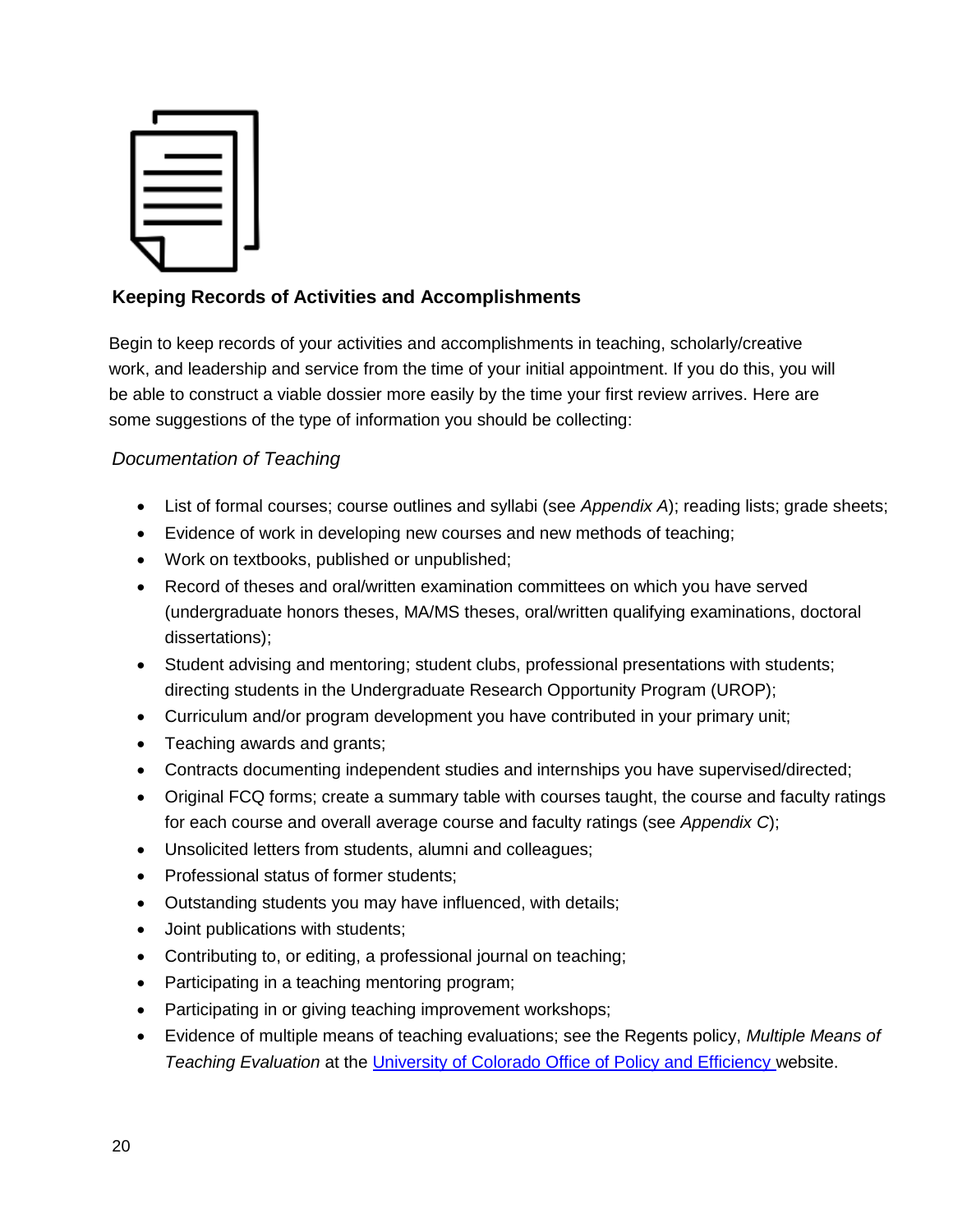#### *Documentation of Scholarly/Creative Work*

- Publications and creative works, peer reviewed and non-peer reviewed;
- Research colloquia and conferences attended, with dates, places, and brief descriptions;
- Research colloquia and conferences at which presentations were made, with dates, places, with brief description, and whether the presentations were peer reviewed/invited;
- Exhibitions, performance events or film screenings to which you were invited to contribute or participate, with dates, location and brief description;
- Requests to review books or performances, with details;
- Citation analysis, with details;
- Important citations of your work, with details;
- Unsolicited letters of praise;
- Reviews of your work;
- Research awards, with dates, amounts, name of donor;
- Grants applied for (include funded and unfunded grants) with funding agencies, dates, amounts requested, and amounts funded;
- Fellowships applied for and received, with dates, amounts, and brief descriptions;
- Work in press, with details;
- Work in preparation, with details;
- Professional commissions:
- Creation and development of new technology related to the discipline.

#### <span id="page-20-0"></span>*Documentation of University and Public Leadership and Service Activities*

- Service activities on college/school/library, university, or system-wide committees;
- Committee, consultant, and public service work, with details;
- Letters concerning the nature of your contribution;
- Letters from persons acknowledging your professional or service work;
- Records of participation in professional organizations and committees and offices held, with details;
- Service on editorial boards, with details;
- Service as a consultant, with details;
- Reviews of grant and fellowship proposals, with details;
- Reviews of manuscripts, with details;
- Journal editorships, with details;
- Service awards, with details;
- Honorary degrees, with details;
- <span id="page-20-1"></span>Service as an expert witness or consultant in a legal matter.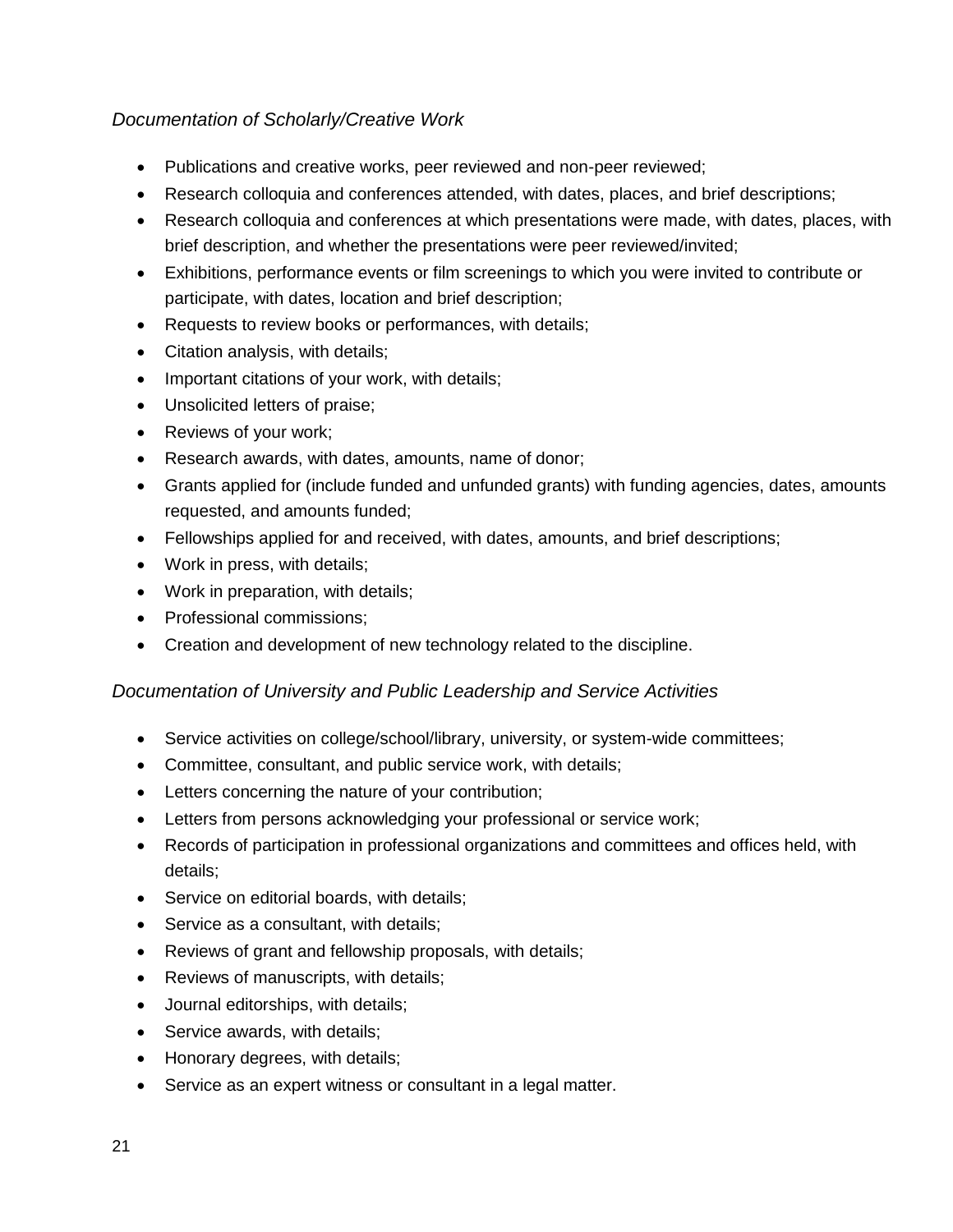# $\checkmark$

#### **Summary of Advice**

- **Know the system**. Learn the rules, customs, procedures, channels of communication, power centers, and ways to get things done.
- **Manage your time effectively**. Be sure to set aside time for your students, scholarly/creative work, your leadership and service activities, your family, and yourself.
- **Maintain records**. Compile your own personnel file and update it at least every semester. Items in this file will be needed to document your accomplishments for reappointment, tenure, and promotion.
- **Keep your curriculum vitae updated and current and in the format as shown in** *Appendix*  **F.** Your first evaluation occurs very quickly and deadlines cannot be altered.
- **Carefully review the RTP criteria of your department/unit/college**. Be sure that you are familiar with specific criteria, requirements and recommendations regarding the documented scholarly/creative work and teaching accomplishments and endeavors that will garner a meritorious or excellent evaluation.
- **Know key administrators**. Get acquainted with your chair, dean, and other university administrators who can be helpful to you. They want and need to hear from you, and get to know you.
- **Know your colleagues**. Attend seminars, colloquia, lectures, artistic, and social events on campus. Seek intellectual and social companionship from your colleagues. Find an advisor or mentor in your department or college/school/library, or through the assistance of the CFDA tenure-track mentoring program to work with someone who can help you understand the system and the procedures you need to know.
- **Monitor your reviews**. Check with the primary unit head about the progress of your dossier through the review process and request a copy of the primary unit letter if you haven't received it when the dossier goes forward to the dean's level. Check with the dean's office or with your mentor about the progress of your dossier through the review process and request a copy of the dean's level letter(s) if you haven't received it/them when the dossier goes forward to the vice chancellor's level.
- **Be informed**. Read the [University of Colorado Faculty Handbook,](https://www.cu.edu/faculty-council/faculty-handbook) and all the important university, school/college/library, and department/program documents and web pages (also see *Appendix F*). Ask questions freely to obtain the information you need to understand these policies and procedures. When in doubt, seek counsel from appropriate sources.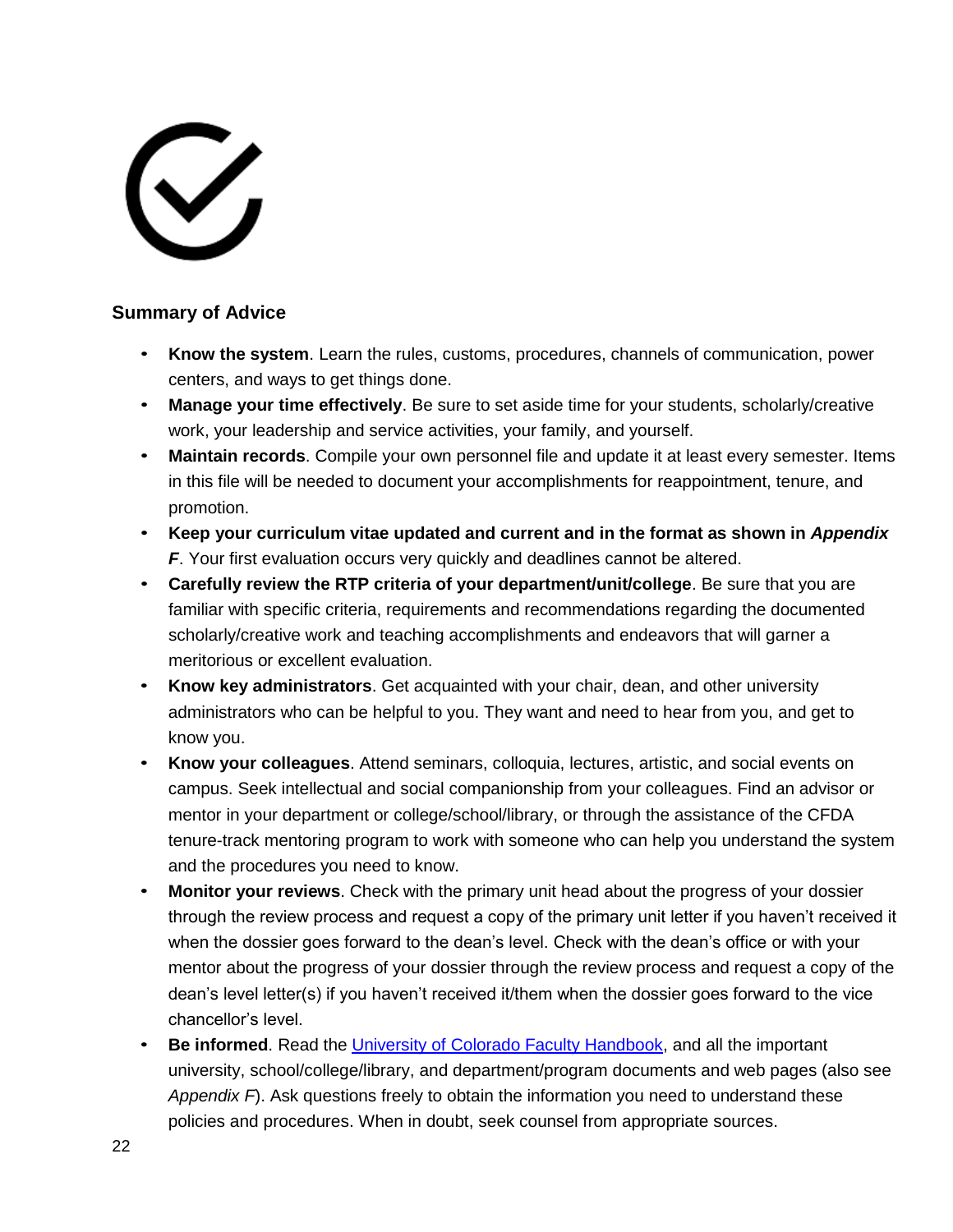- **Know what resources are available**. Find out about resources in your department/program, school/college/library, and the university that can help you in your teaching, scholarly/creative work, and leadership and service endeavors.
- **Make yourself known**. Take an active role in your career. Get involved with university, college/ school/library, and department/program committees and other university-wide activities – but be mindful of not over-extending your service commitments in the interest of needed time for scholarly/creative work.
- **Ask for help**. Take advantage of the expertise of the CFDA, CU Online, Auraria Library, senior colleagues, and various administrative offices available for assistance of various kinds. Participate in the CFDA events and activities.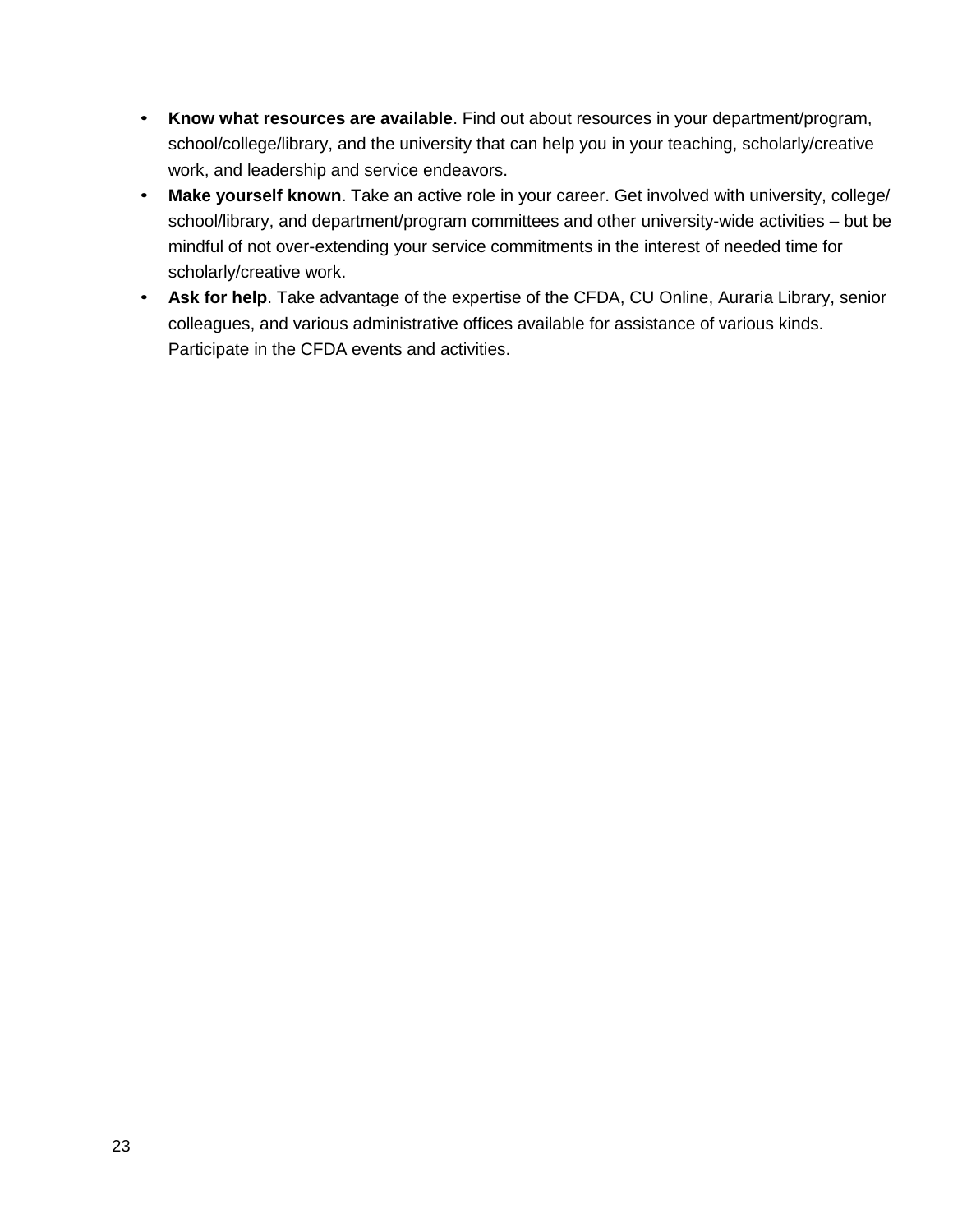<span id="page-23-0"></span>

**The RTP Review Process**

This section briefly explains how the performance of tenure-track and tenured faculty at the CU Denver Campus will be evaluated. New faculty are urged to read the specific policy statements on RTP, which are available online.

#### <span id="page-23-1"></span>*RTP Policies*

You can find the full text of the policies below on the CU Denver [| Anschutz Medical Campus](https://www.ucdenver.edu/faculty_staff/employees/policies/Pages/default.aspx)  [Policies and Guidelines website.](https://www.ucdenver.edu/faculty_staff/employees/policies/Pages/default.aspx)

- CU Denver | [CU Anschutz Campus Administrative Policy 1004: Reappointment, Tenure,](https://www.ucdenver.edu/faculty_staff/employees/policies/Policies%20Library/1XXX%20Academic%20and%20Faculty%20Affairs/1004%20-%20Reappointment,%20Tenure,%20and%20Promotion%20Review.pdf)  [and Promotion Review](https://www.ucdenver.edu/faculty_staff/employees/policies/Policies%20Library/1XXX%20Academic%20and%20Faculty%20Affairs/1004%20-%20Reappointment,%20Tenure,%20and%20Promotion%20Review.pdf)
- [University of Colorado APS 1022: Standards, Processes and Procedures for](https://www.cu.edu/ope/aps/1022)  [Reappointment, Tenure, Promotion, and Post-Tenure Review](https://www.cu.edu/ope/aps/1022)
- [University of Colorado Board of Regents Policy 5.D: Reappointment \(to a tenure-track](https://www.cu.edu/regents/policy/5)  [position\), Tenure, and Promotion](https://www.cu.edu/regents/policy/5)
- <span id="page-23-2"></span>CU Denver | [CU Anschutz Campus Administrative Policy 1050: Post-Tenure Review](https://www.ucdenver.edu/faculty_staff/employees/policies/Policies%20Library/1XXX%20Academic%20and%20Faculty%20Affairs/1050%20-%20Post%20Tenure%20Review.pdf)

#### *Stages of the RTP Review Process*

All stages and levels of the review process take into account your teaching record, your scholarly/creative work, and your university, professional, and public leadership and service activities, and other criteria that may have a bearing on the decision are also considered. The award of tenure is dependent upon developing excellence in either teaching or scholarly/creative work, or both. Make sure you are building a record of excellence in one, or both, of these two areas while achieving a meritorious record in the other two. In accordance with the Laws of the Board of Regents tenure may be awarded only for demonstrated meritorious performance in each of teaching, scholarly/creative work, and leadership and service, and demonstrated excellence in either teaching or scholarly/creative work, or both. Read the full policy statement at the CU Denver | CU Anschutz Policies and Guidelines website.

The Denver Campus generally weights faculty performance as 40% in teaching, 40% in scholarly/creative work, and 20% in leadership and service. Once you receive tenure, you may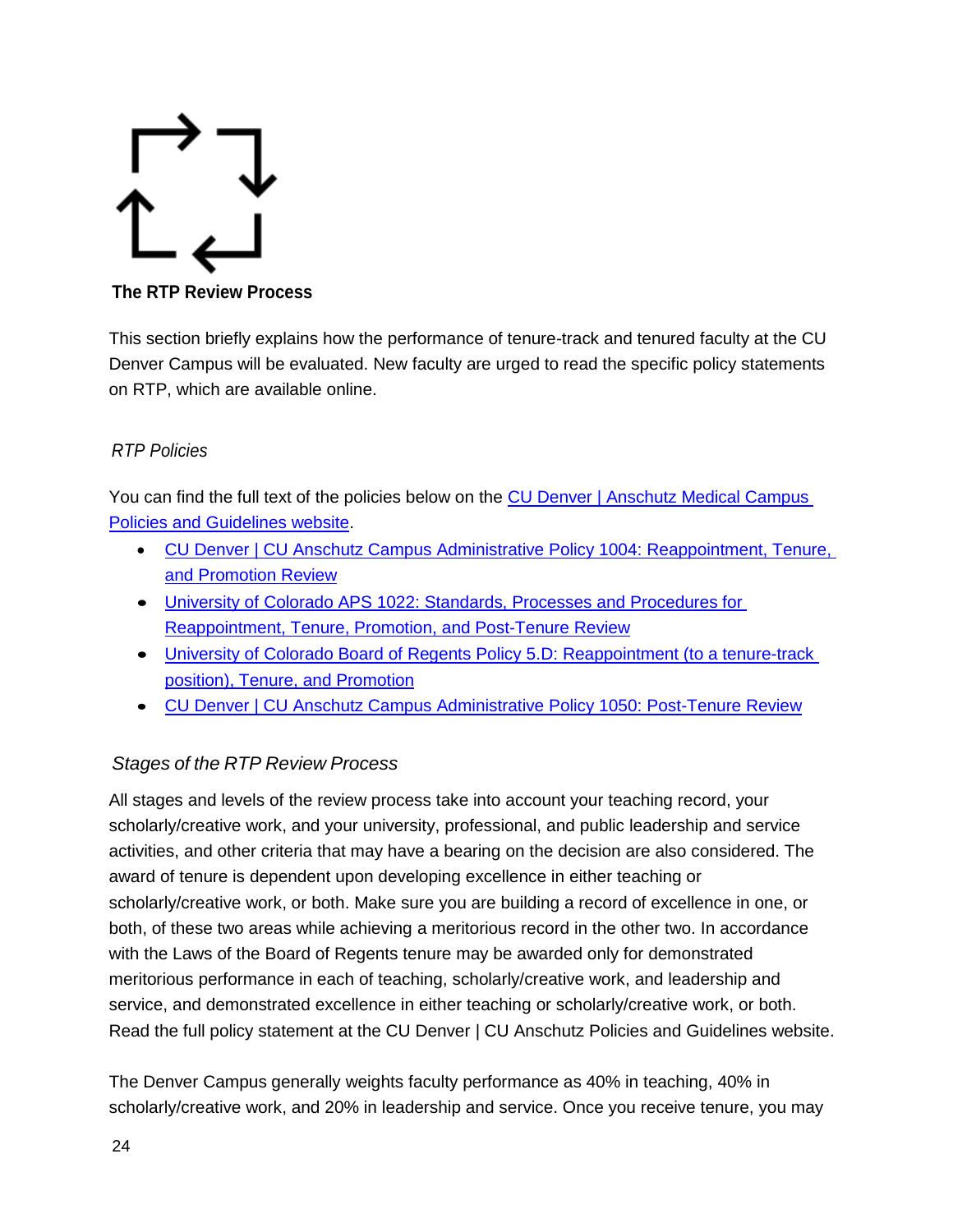negotiate a differentiated annual workload if, for example, you assume administrative duties such as chairing your department, or want to, or need to, distribute your efforts differently. Such arrangements must be approved so that workload distributions are fairly made and the necessary work in the department/school/college/library can be carried out. Be aware, however, that the standards and criteria for promotion to full professor do not flex to accommodate a differentiated workload. Taking a differentiated workload may result in waiting several additional years in order to achieve the requisite record before coming up for promotion review to full professor.



#### <span id="page-24-0"></span>Pre-Tenure

#### **1. Initial Appointment**

Your initial appointment as an assistant professor (or, less commonly, as an associate professor, tenure-track) indicates that you are well qualified to teach at the undergraduate and graduate levels, to carry out scholarly/creative work in a special field, and to meet the program requirements of the primary unit. Your carefully reviewed and approved appointment reflects a judgment that you have the potential to achieve tenure at CU Denver.

#### **2. Professional Plan**

Every faculty member is required to prepare a Professional Plan. The Professional Plan is designed to provide a clear statement of your goals and the nature of effort you will make in teaching, scholarly/creative work, and leadership and service. The Professional Plan clarifies for the primary unit and other evaluative groups the goals you have set. The Plan should be developed in consultation with the primary unit so that your planned activities, when combined with those of other faculty in the unit, result in the primary unit meeting its responsibilities to students and the university. The Professional Plan is submitted annually in the spring semester and updated annually. For information, read the Professional Plan university policy statement at the [Faculty Affairs: Processes, Policies & Forms website.](https://www1.ucdenver.edu/offices/faculty-affairs/processes-policies-forms)

#### **3. Annual Merit Reviews**

Every faculty member's performance in teaching, scholarly/creative work, and leadership and service is evaluated annually through the merit review process. The results of the evaluation include feedback on areas of strength and areas in need of improvement, as well as your salary increase for the next academic year. Check with your chair, associate dean, or dean for the procedures that are used in your school/college/library. It should be understood that results of the faculty merit evaluations are not considered in the tenure process.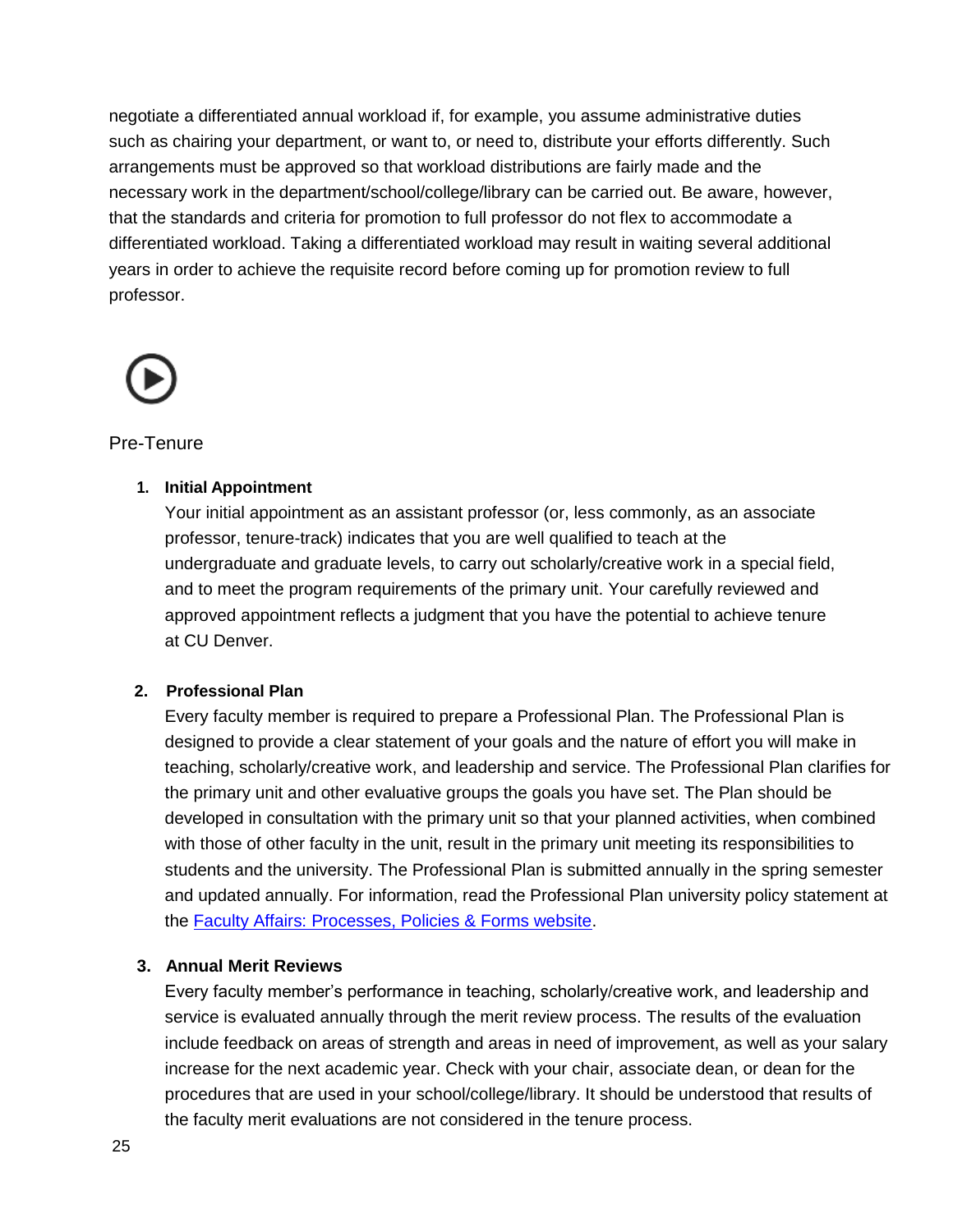#### <span id="page-25-0"></span>**4. Comprehensive Review Process**

The comprehensive review for reappointment is a critical appraisal point that typically occurs in the fourth year. The comprehensive review process evaluates your entire record since your appointment as a faculty member and includes the use of external evaluators.

The comprehensive review provides a formal mechanism for the department or program to get to know your record. Its purpose is to assist you and the department or program to identify your strengths and weaknesses in sufficient time to allow you to improve your record before your evaluation for tenure and promotion to associate professor. You should use the comprehensive review as the basis for collegial conversations with faculty in your unit about your professional progress.

Non-reappointment is possible as the result of the comprehensive review. If you are not reappointed, you will have a terminal year before your appointment ends. More typical is reappointment with specific advice about aspects of your performance that need improvement during the years leading to your tenure review. It is essential that you pay attention to advice for improvement and make the necessary changes prior to your review for tenure.

If you fail or decline to submit a dossier for comprehensive review at the scheduled time or submit a dossier that omits relevant material, you are deemed not to have applied for reappointment.

#### Dossier

Your dossier must be a carefully developed compilation of documentation of your activities and accomplishments. Candidates are required to check with their primary unit head in their school/college/library concerning the contents and presentation of the dossier that will be sent to external reviewers. Scholars representing the candidate's field of specialization serve as external reviewers (see *Appendix H: Sample External Review Letters*). Your dossier is a complete record of your teaching, scholarly/creative work, and leadership and service since your appointment and is critical to the review process: it is evidence in support of your application for reappointment, tenure, and promotion. This is an opportunity for others to analyze the progress of your work and its contributions and impact, and to highlight future directions.

For the primary unit, at the reappointment, tenure, and promotion reviews, you are required to provide the following in your dossier:

- Current curriculum vitae in the required format (see *Appendix F*);
- Summary overview (two-three pages) of your entire teaching, scholarly/creative work, and leadership service record;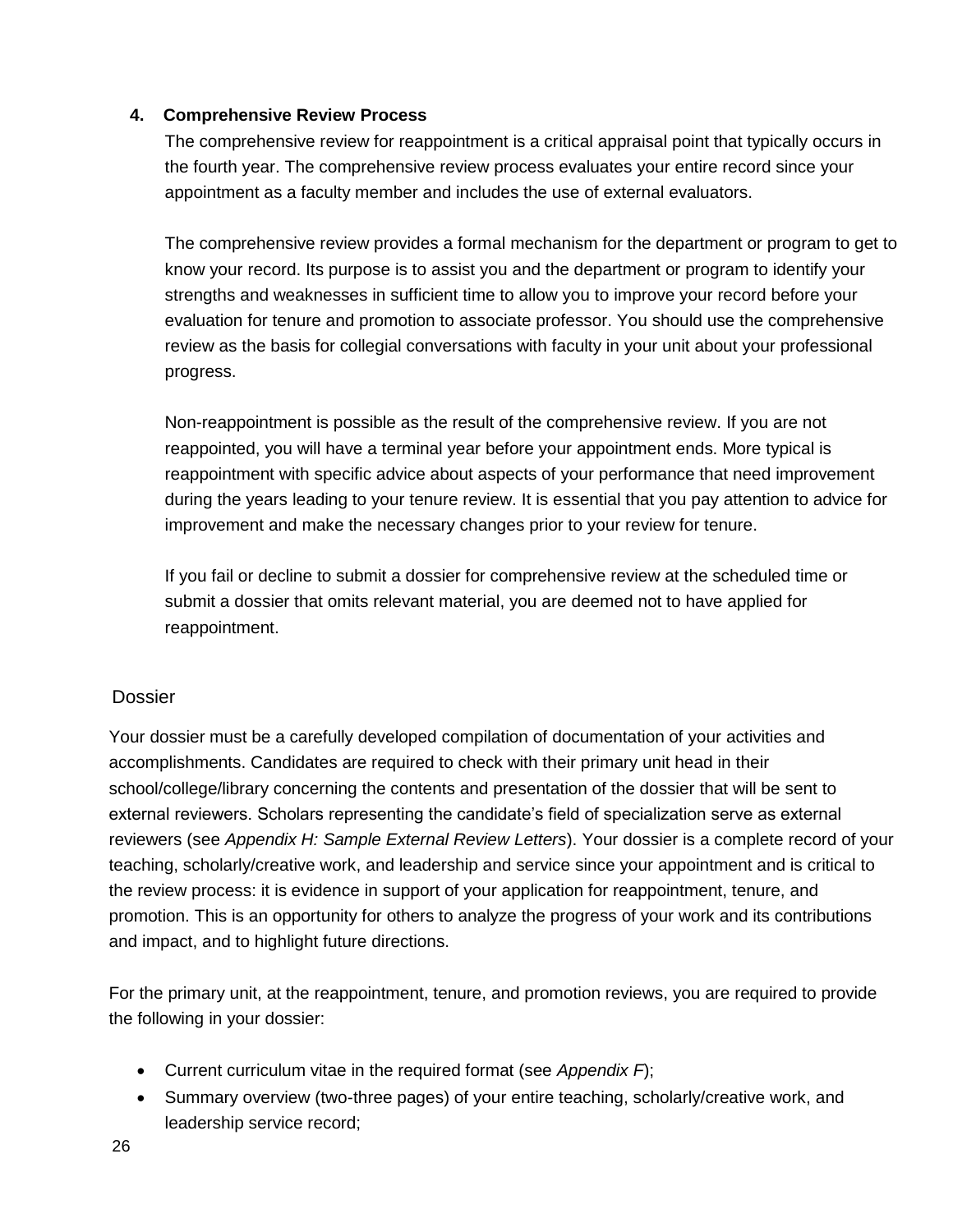- Statement about teaching and educational endeavors, with associated documentation;
- Summary table of courses taught and FCQ results (see *Appendix D*);
- Statement of scholarly/creative accomplishments and plans, with associated documentation;
- Statement of leadership and service activities, with associated documentation;
- Copies of the scholarly/creative work (in a separate binder);
- Additional documentation you feel is necessary to fully represent your work for review.

<span id="page-26-0"></span>

#### **Tenure Review and Beyond**

#### *Tenure Review*

Normally, you are reviewed for tenure in the seventh year of your appointment. A faculty member may apply to be granted tenure in less than seven years. You should consider the advice you were given at the time of the comprehensive review for reappointment and consult with your chair or mentor/s about the timing of your application for tenure.

Occasionally, highly experienced people have been hired as associate professors, tenure-track. The standards for tenure for associate professors on the tenure-track are the same as for assistant professors.

In accordance with the Laws of the Regents, tenure may be awarded only for demonstrated meritorious performance in teaching, scholarly/creative work, and leadership and service, and demonstrated excellence in either teaching or scholarly/creative work. See: [CU Regents Policy \(5.D\) Reappointment](https://www.cu.edu/regents/policy/5)  [\(to a tenure-track position\), Tenure, and Promotion.](https://www.cu.edu/regents/policy/5)

It is possible that you may not be awarded tenure as the result of the tenure review. If you are not awarded tenure, you will have a terminal year before your appointment ends. For more information, review the university policy statement that outlines the rights and appeals process for faculty who are denied tenure. See: [CU Regents Policy \(5.D\) Reappointment \(to a tenure-track position\), Tenure, and](https://www.cu.edu/regents/5m-reappointment-tenure-track-position-tenure-and-promotion)  [Promotion.](https://www.cu.edu/regents/5m-reappointment-tenure-track-position-tenure-and-promotion)

If you fail or decline to submit a dossier for tenure review at the scheduled time or submit a dossier that omits relevant material, you are deemed not to have applied for reappointment. In this situation, your appointment terminates at the end of your existing appointment. There is no terminal year beyond the end of the existing appointment.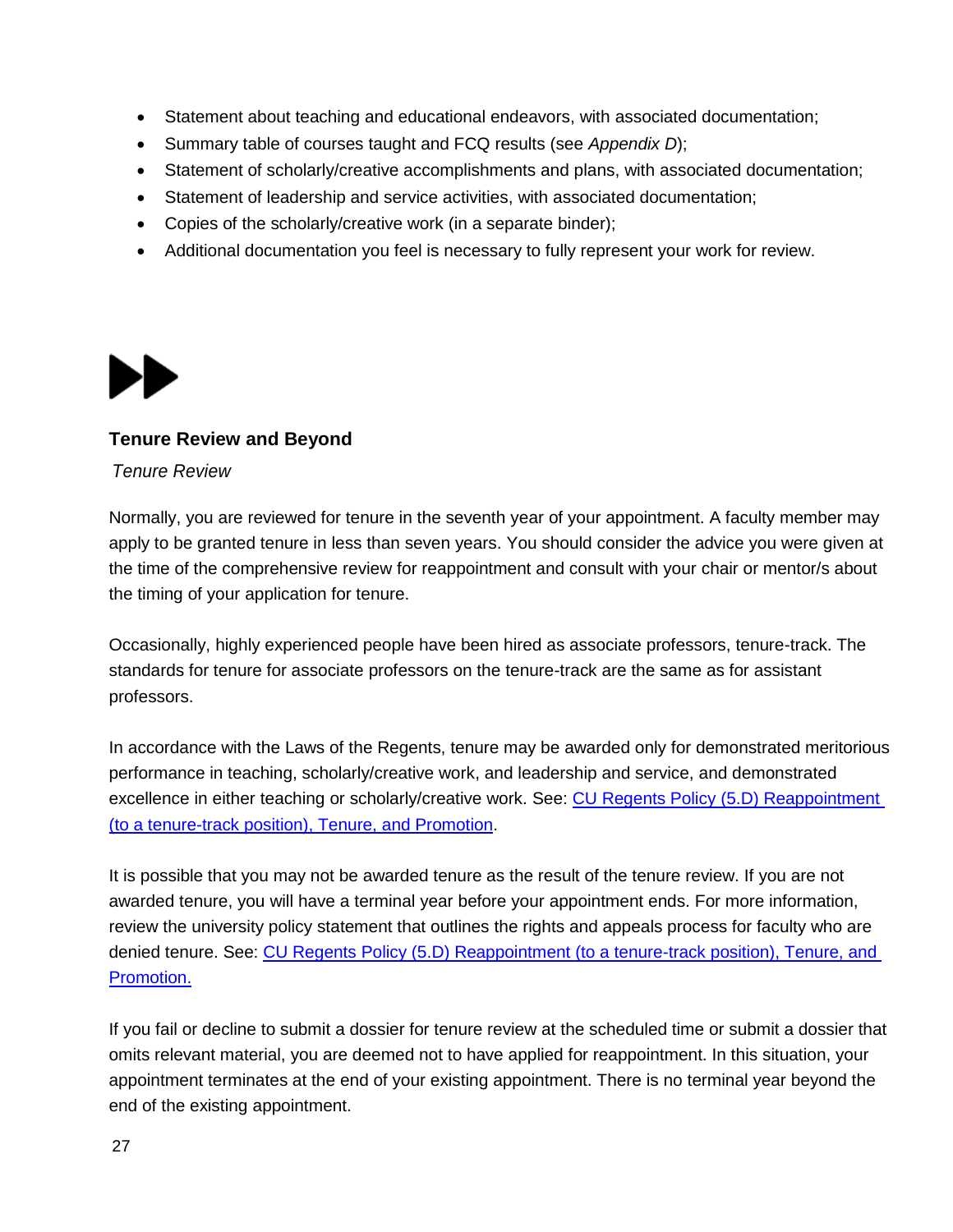#### *Promotion Review*

Promotions require the same energy, focus, and effort by the faculty member as the comprehensive and tenure reviews require. The promotion review requires the use of external evaluators.

At the Denver Campus, the review for promotion from assistant professor to associate professor is conducted in the tenure review.

Promotion to full professor requires a record that, taken as a whole, is judged to be excellent; a record of significant contribution to both graduate and undergraduate education, unless individual or departmental circumstances require a stronger emphasis or singular focus on one or the other; and a record, since receiving tenure and promotion to associate professor, that indicates substantial, significant, and continued growth, development, and accomplishment in teaching, scholarly/creative work, and leadership and service.

#### *Post-Tenure Review (PTR)*

Post-tenure review is required by Board of Regents policy. Post-tenure review is intended to (1) facilitate continuing faculty development, consistent with the academic needs and goals of the university and the most effective use of institutional resources, and (2) ensure professional accountability by a regular, comprehensive evaluation of every tenured faculty member's performance.

Post-tenure review is a comprehensive peer review evaluation scheduled every five years following the award of tenure. Once a faculty member has been awarded tenure, the faculty member is responsible for continuing to submit a Professional Plan. Post-tenure reviews are based on the faculty member's progress in implementing the Professional Plan and annual merit reviews.

The criteria used in post-tenure review are the same as for tenure and promotion review and reflect the same indicators of quality performance that are used in tenure review. If the faculty member is making good progress in following the Professional Plan and receives a rating of "meeting expectations" or higher in the annual merit reviews, a brief post-tenure review will be conducted.

Faculty who receive a summary evaluation of "below expectations" in their annual merit review at any time during the five-year PTR cycle are required to meet with members of their primary unit and/or the unit head, as determined in the by-laws of the primary unit, to identify the causes of the unsatisfactory evaluation and to plan and implement a written Performance Improvement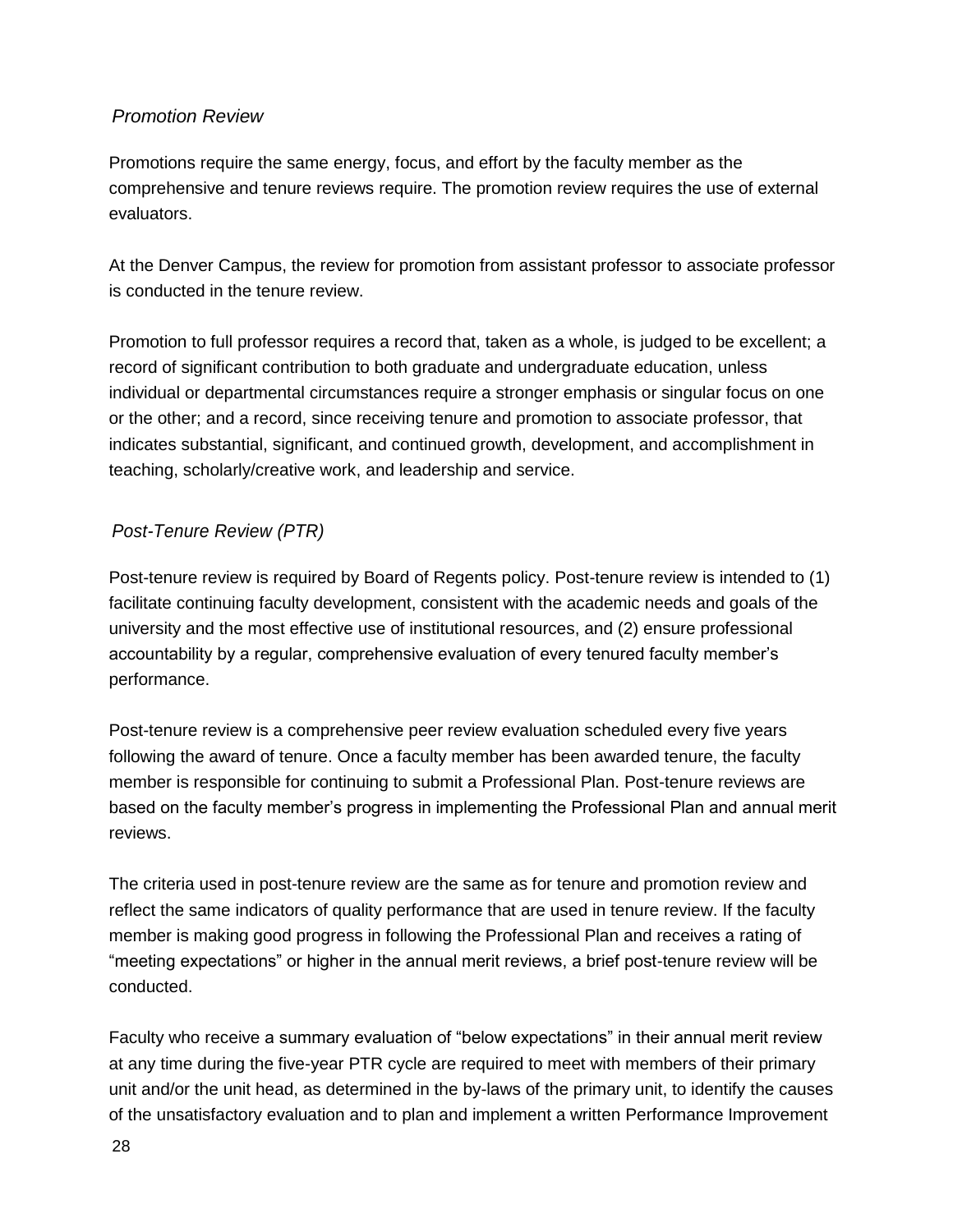Agreement (PIA) to remedy their problems. If the goals of the PIA have been met, as evidenced in the next annual merit evaluation, the faculty member continues in the current five-year posttenure review cycle. If the goals of the PIA have not been met at the next annual merit evaluation, an extensive review process shall be initiated.

If a faculty member receives a PTR summary rating of "below expectations" or "fails to meet expectations," in *any* of the evaluated areas of teaching, scholarly/creative work, and leadership and service, the faculty member must undertake a Performance Improvement Agreement (PIA). If the goals of the PIA are not met, an extensive review will be conducted, and a development plan will be written. (See University of Colorado **APS 5008** for information and procedures relating to PIAs and extensive review).

For more detailed information on post-tenure review, review the [CU Denver | CU Anschutz](https://www.ucdenver.edu/faculty_staff/employees/policies/Policies%20Library/1XXX%20Academic%20and%20Faculty%20Affairs/1050%20-%20Post%20Tenure%20Review.pdf)  [Post-Tenure Review Policy.](https://www.ucdenver.edu/faculty_staff/employees/policies/Policies%20Library/1XXX%20Academic%20and%20Faculty%20Affairs/1050%20-%20Post%20Tenure%20Review.pdf)

<span id="page-28-0"></span>

#### **Levels of the RTP Review Process**

The reappointment, tenure, and promotion review process occurs at several levels on the Denver Campus. Your initial appointment, comprehensive review, tenure review, post-tenure reviews, and considerations for promotion to full professor go through the same process of review at several levels. Review letters are required and requirements depend on the type of case (see Appendix J). Read the CU Denver | CU Anschutz Reappointment, Tenure and [Promotion Review Policy](https://www.ucdenver.edu/faculty_staff/employees/policies/Policies%20Library/1XXX%20Academic%20and%20Faculty%20Affairs/1004%20-%20Reappointment,%20Tenure,%20and%20Promotion%20Review.pdf) at the CU Denver | [CU Anschutz Policies and Guidelines website.](https://www.ucdenver.edu/faculty_staff/employees/policies/Pages/Academic-and-Faculty-Affairs-Policies.aspx)

Department chairs are required to provide all tenure-track faculty with a formal description of the structure and criteria of the reappointment, tenure, and promotion review process. All schools and colleges have written standards for RTP. If you do not have a copy of the standards for RTP, be sure to ask your dean, associate dean, or chair for a copy. You also can find RTP criteria on the [Faculty Affairs website.](https://www1.ucdenver.edu/offices/faculty-affairs/about-us/schools-and-colleges)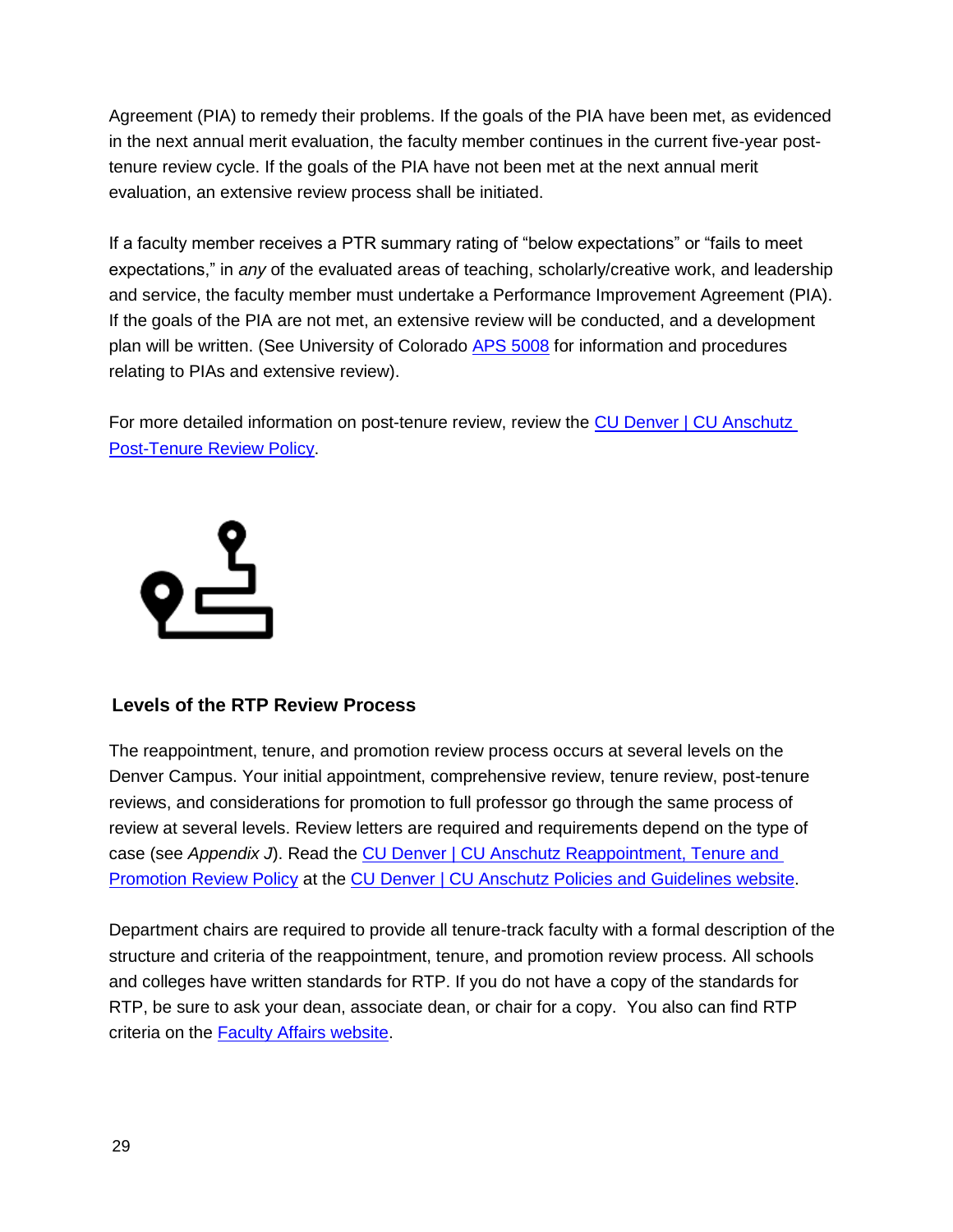# *First-Level Review: School, College, or Library*

#### Primary Unit Review

The primary unit conducts the initial review. The primary unit has a strong voice in personnel decisions: it selects information; it emphasizes; it analyzes and evaluates; it votes; and it makes recommendations. Thus, it has a significant impact on the eventual outcome of the review process.

The primary unit selects the external reviewers. You may suggest names of persons you believe would be appropriate evaluators. Where you believe someone would be inappropriate to evaluate your work, you must provide a reason. In suggesting external referees, care must be taken to exclude evaluators whose evaluations might constitute a conflict of interest. The identity of external reviewers and their letters are confidential and will not be disclosed to you. However, redacted comments from external reviewers are usually included in the letters written by the primary unit, the chair (where appropriate), dean's advisory committee/first level review committee, the dean, campus-wide RTP committee, and the provost.

There is a definite schedule for the submission of personnel recommendations. You need to know the deadline and submit your materials on time. Deadlines are generally early in the fall semester. Be sure that materials you prepare for the primary unit review committee and the external reviewers are forwarded to the appropriate individuals in the primary unit. Since evaluation criteria vary among units, discuss with your chair the criteria that will be used to evaluate your record.

The primary unit's review may involve an appraisal by a committee in your unit that acts as a whole to submit a report. The report is usually discussed by the faculty who outrank you. This discussion is followed by a vote. Split votes must be explained and a minority report may be provided. The vote is reported in the file and forwarded with the unit's letter to the dean. Where there is a departmental structure, the department chair also writes a letter expressing an independent opinion on your case. You receive copies of the primary unit's report and the chair's letter at the time they are inserted in the dossier. If you don't receive these documents in a timely manner, ask for them.

#### <span id="page-29-0"></span>Dean's Review/Advisory Committee and Dean

The primary unit sends your dossier, with the departmental report and the chair's letter, to the dean's office. The dean's office sends your dossier to the dean's advisory committee/first level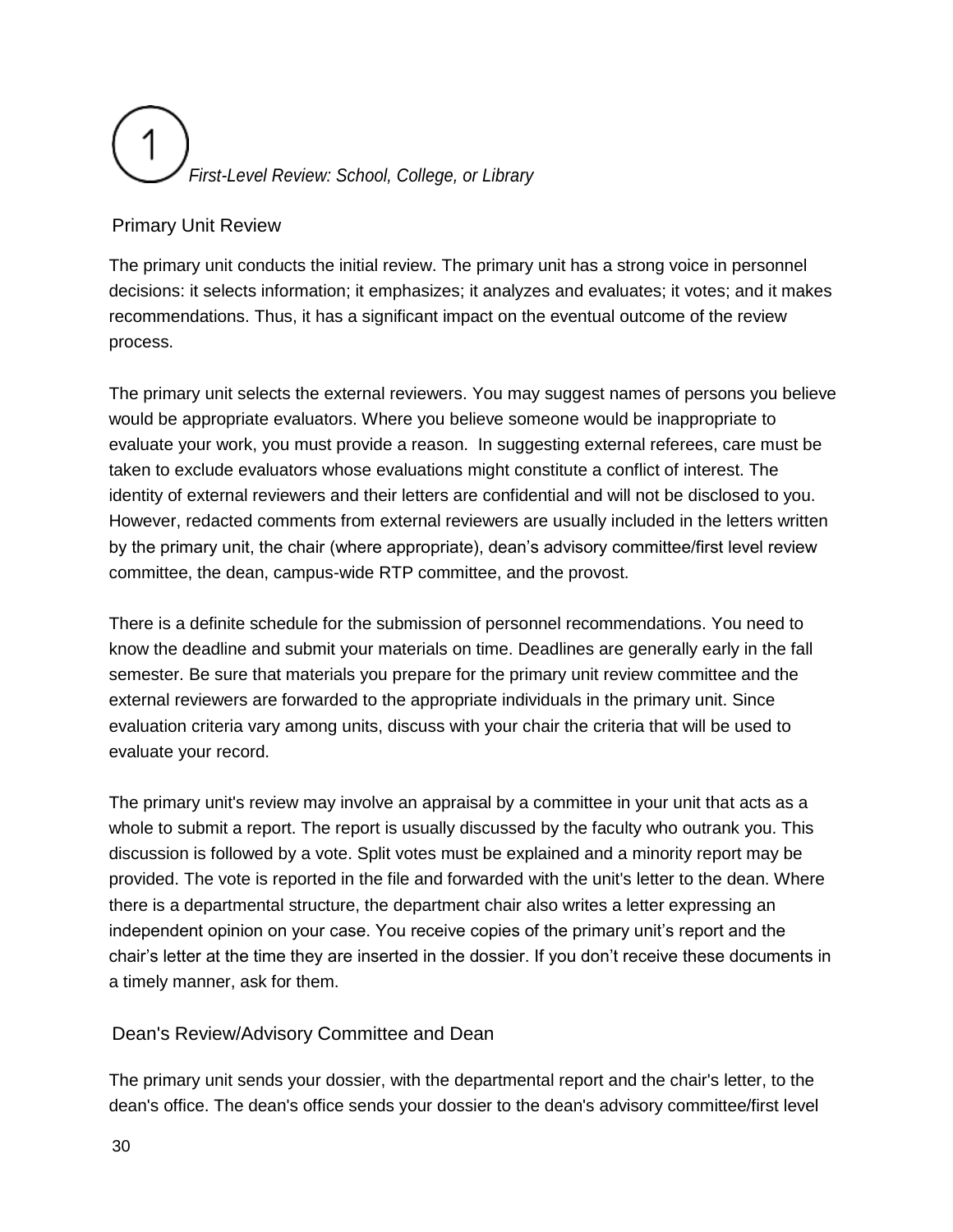review committee, which appraises it, adding its own letter of evaluation and recommendation. Split votes must be addressed and a minority report may be written. The dean's advisory committee's/first level review committee's recommendations are advisory only and not binding on the dean. The dean appraises and interprets the dossier and writes a letter expressing an independent evaluation of your case. You receive copies of these two letters at the time they are inserted in the dossier. As stated in the previous section, if you don't receive these documents in a timely manner, ask for them.

# <span id="page-30-0"></span>*Second Level Review: Vice Chancellor's Advisory Committee (VCAC)*

The dean's office sends your dossier to the provost's office for review by the campus-wide Vice Chancellor's Advisory Committee (VCAC) for RTP. This committee includes faculty selected from each of the colleges, schools, and the library. This committee's deliberations are confidential. The committee reviews applications for reappointment, tenure, and promotion and makes a written recommendation to the provost. The committee's recommendations are advisory to the provost. You will receive a letter from the provost (and a copy of the VCAC letter), reporting the provost's decision on your application, including any suggestions or recommendations. The provost makes a recommendation to the chancellor.

# <span id="page-30-1"></span>*Third Level Review: President*

<span id="page-30-2"></span>The chancellor reviews the tenure recommendations of the provost and makes a final decision about which candidates are forwarded to the president and Board of Regents for consideration for tenure. The chancellor does not forward negative decisions on tenure to the President's Office. The president makes a recommendation to the University of Colorado Board of Regents.

*Final Decision* 

The chancellor makes the final decision on reappointments and promotions. These decisions do not require approval by the president and Board of Regents.

The Board of Regents gives final approval to the award of tenure, and to the appointment of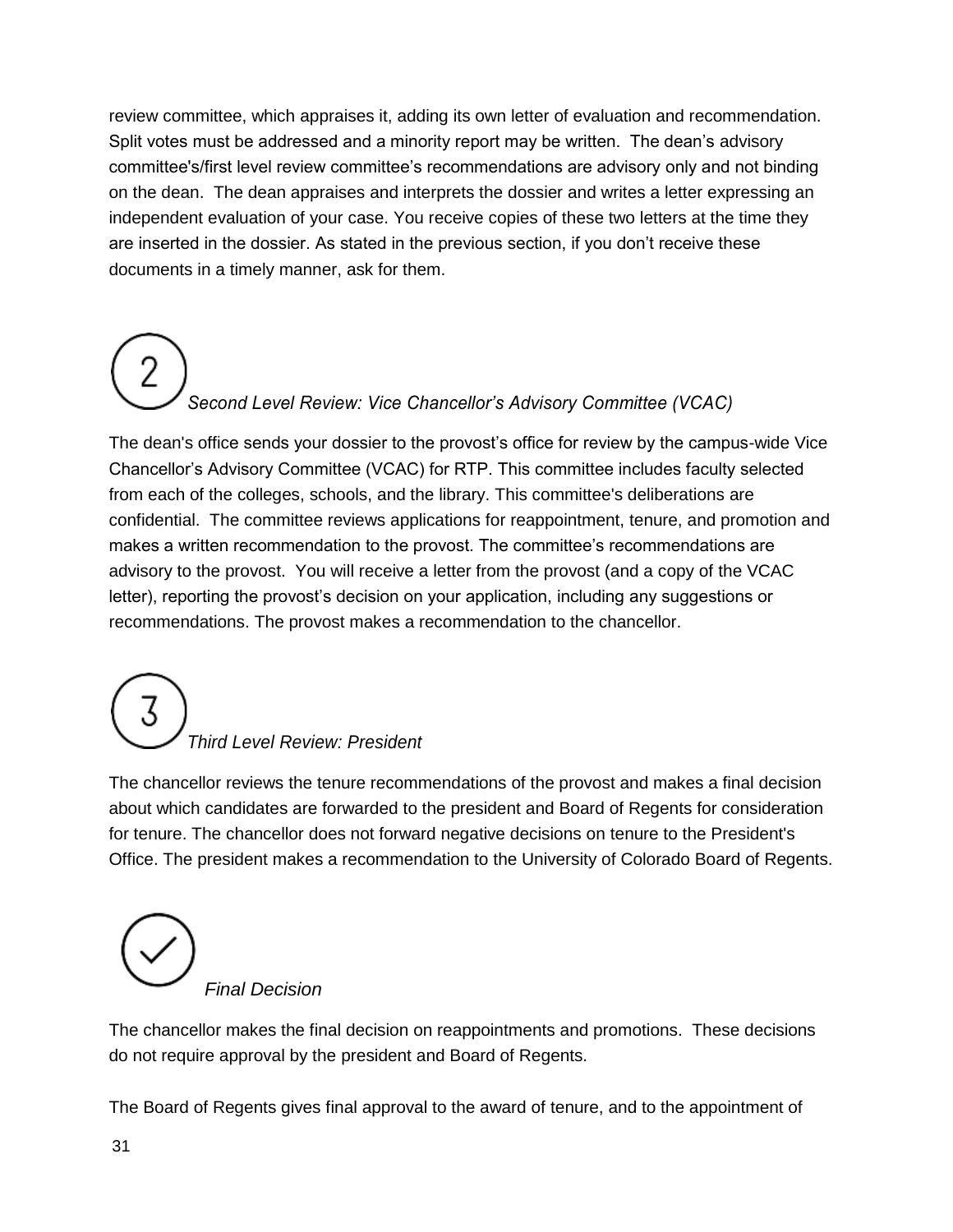faculty with tenure. These faculty personnel decisions are not placed into effect without the approval of the Board of Regents.

#### **See Reference Material:**

- Appendix H: Sample External Reviewer Letters
- Appendix I: Dossier Overview
- Appendix J: VCAC Guidelines for Dossier Preparation
- Appendix K: Letter Writing Requirements for Dossiers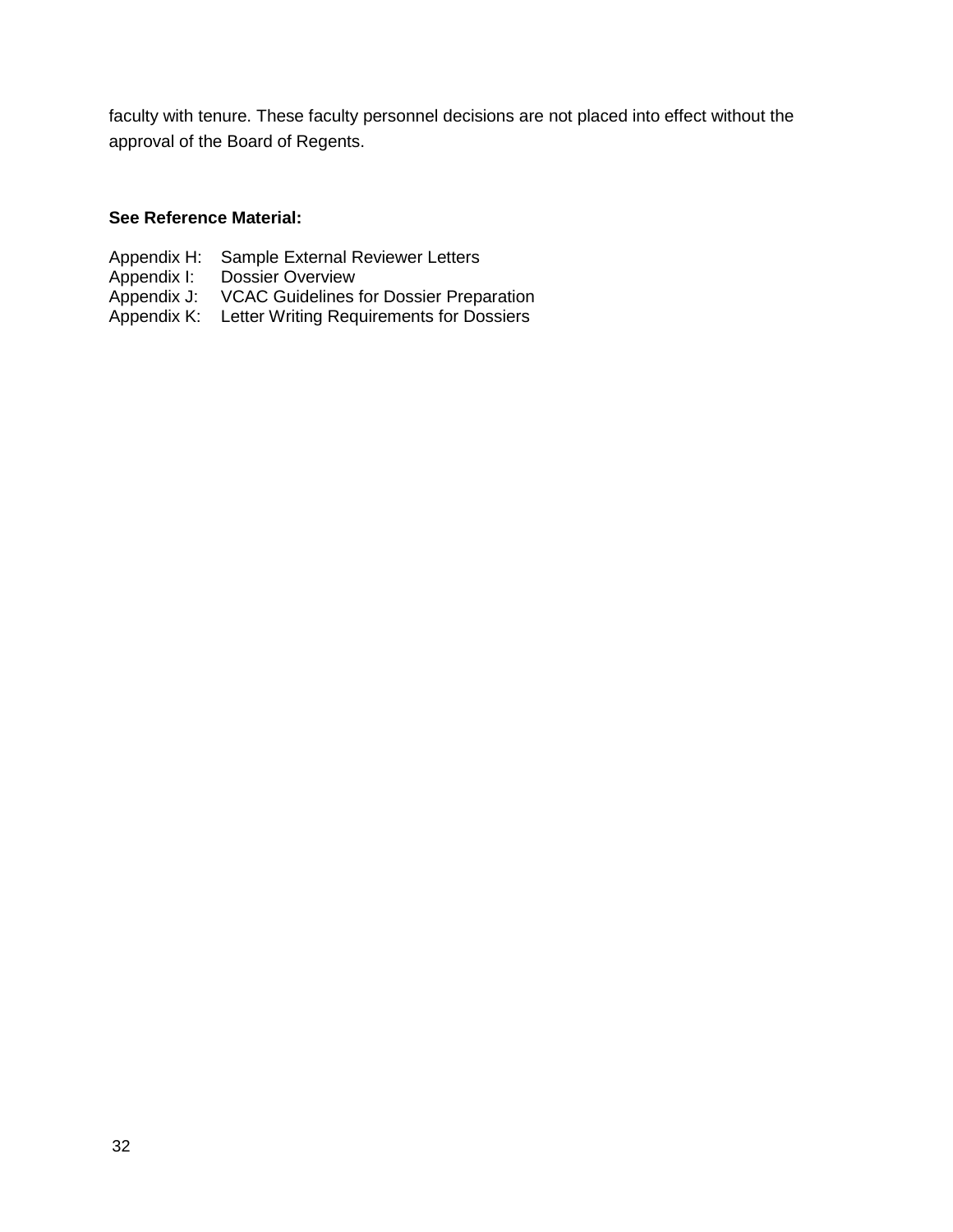# <span id="page-32-0"></span>Appendix A: Syllabus Policy



#### **Campus Administrative Policy**

| <b>Policy Title:</b>        | <b>Syllabus</b>                                                                  |                                                                                                           |                                                        |
|-----------------------------|----------------------------------------------------------------------------------|-----------------------------------------------------------------------------------------------------------|--------------------------------------------------------|
| <b>Policy Number:</b>       | 1031                                                                             | <b>Functional Area:</b>                                                                                   | Academic and Faculty Affairs                           |
| Effective:                  |                                                                                  | July 1, 2016                                                                                              |                                                        |
| Date Last Amended/Reviewed: |                                                                                  | July 1, 2016                                                                                              |                                                        |
| Date Scheduled for Review:  |                                                                                  | June 30, 2023                                                                                             |                                                        |
| Supersedes:                 |                                                                                  | Syllabus (January 1, 2015)                                                                                |                                                        |
| Approved by:                |                                                                                  | <b>Roderick Nairn</b><br>Provost and Executive Vice Chancellor for Academic and<br><b>Student Affairs</b> |                                                        |
| Prepared by:                |                                                                                  |                                                                                                           | Associate Vice Chancellor for Academic Affairs         |
| <b>Reviewing Office:</b>    | Provost and Executive Vice Chancellor for Academic and<br><b>Student Affairs</b> |                                                                                                           |                                                        |
| Responsible Officer:        |                                                                                  | <b>Student Affairs</b>                                                                                    | Provost and Executive Vice Chancellor for Academic and |
| Applies to:                 |                                                                                  | <b>CU Denver Campus</b>                                                                                   |                                                        |

#### **A. INTRODUCTION**

While a syllabus is an essential component of good teaching, student learning, and outcomes assessment, it is also a guide used in the resolution of conflicts that may arise between students and their instructors. While a faculty member has great flexibility in the design and content of a syllabus for a course, core information should be found in every syllabus for courses offered at CU Denver Campus.

#### **B. POLICY STATEMENT**

33

- 1. All faculty members must have a current syllabus for each course and must provide a syllabus to students at the first class meeting of every course. For details (including recommended boilerplate statements), please see the appended CU Denver Campus Syllabus Template.
- 2. By census date of each term, all faculty members must provide their dean's office with updated electronic copies of the syllabi for all courses they are teaching that term. The campus record retention schedule requires syllabi to be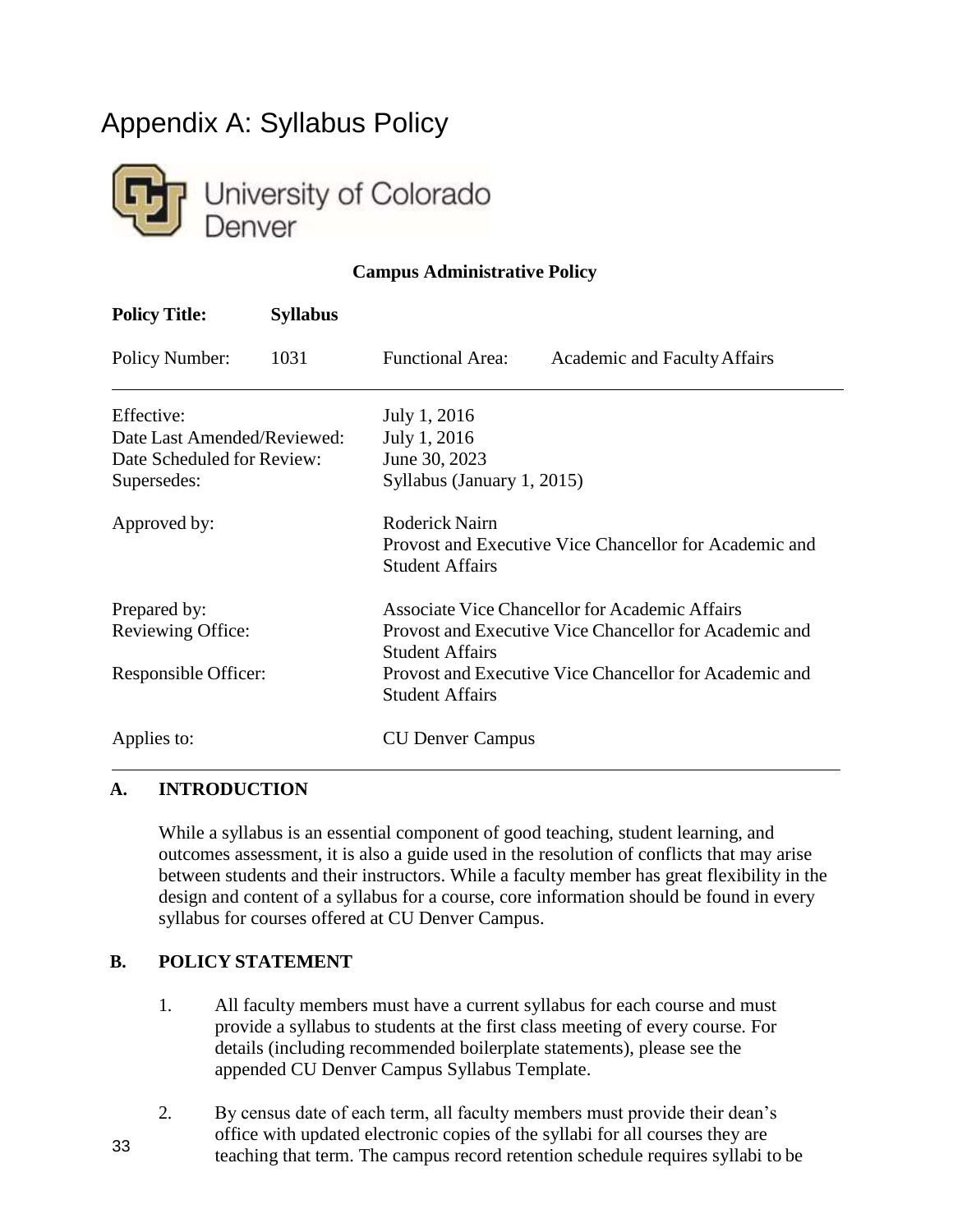retained by the instructor until no longer needed for reference.

#### CU Denver Campus Syllabus Requirements:

- 1. Course Overview and Course Information
	- a) Campus location (Denver Campus or Anschutz Medical Campus) Academic School/College
	- b) Course title (official ISIS title), number, prefix, and section designation. Indicate if the course is part of the undergraduate core. See [http://www.ucdenver.edu/student](http://www.ucdenver.edu/student-)[services/resources/ue/core/Pages/default.aspx](http://www.ucdenver.edu/student-services/resources/ue/core/Pages/default.aspx) for a listing of all core courses
	- c) Semester/term and year
	- d) Class meeting day(s) and time(s)
	- e) Catalog description and any additional information including requisites
- 2. Basic Instructor Information
	- a) Instructor's name (including co-instructors and/or teaching assistants)
	- b) Instructor's office location (building and room #)
	- c) Instructor's contact Information (phone number(s) and email address(es))
	- d) Instructor's office hours and statement of availability (for face-to-face, hybrid and online courses)
- 3. Course Goals/Outcomes
	- a) Overall learning objectives
	- b) Major topics
	- c) Rationale (instructor's statement relating course content to student's academic or professional growth, etc.)
- 4. Evaluation
	- a) Requirements (papers, oral reports, projects, quizzes, tests, final exams, etc.), including points, deliverables, and due dates
	- b) Instructor's grading policy
	- c) Instructor's attendance, participation, and late-work policies. If attendance is part of a student's grade, details in writing are mandatory as lack of information may become the source of student complaints and appeals.
	- d) If the course is a "slash" undergraduate/graduate course, differing outcomes, assignments requirements, and evaluation metrics for graduate students must be articulated to distinguish them from undergraduate outcomes, assignments, requirements, and metrics.
- 5. Syllabus Revisions
	- a) In general, syllabi should not be changed once the semester begins, though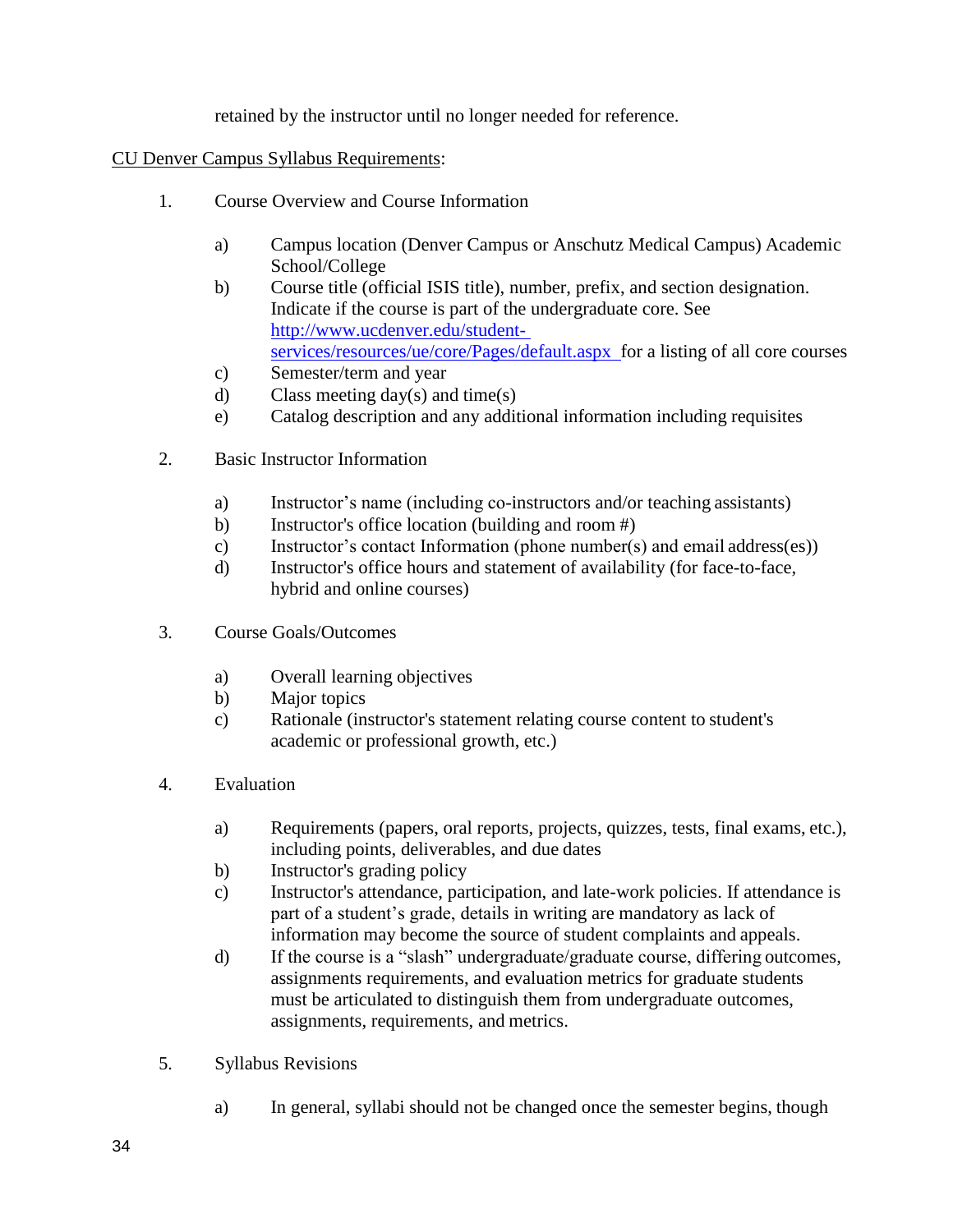unforeseen circumstances may lead to changes. Students should be notified in a timely manner in writing (via email/Canvas, etc.) of any changes to the syllabus.

- 6. Course Procedures
	- a) Materials (required as well as recommended texts, equipment, software, and supplies)
	- b) Course calendar/schedule (may include appropriate links to CU Denver Campus academic calendar)
	- c) Course-related (and/or School/College-related) policies and procedures, (with appropriate links) such as attendance, late work, incompletes, communication, participation, notification of changes
	- d) Research/library-related skills needed for successful completion of course
	- e) University wide policies that are relevant to the syllabus are below in Cross Reference/Appendix section:

#### **Notes**

- 1. Dates of official enactment and amendments: October 5, 2010: Adopted July 1, 2013: Revised April 8, 2014: Revised January 1, 2015: Revised July 1, 2016: Revised June 7, 2018: Modified January 24, 2019: Corrected
- 2. History:

35

July 1, 2013: Revised to eliminate some overly prescriptive rules and to clarify. April 8, 2014: Small paragraph added on smoke-free classrooms (including ecigs) July 1, 2016: Clean-up of dead links and new wording for Title IX (page 11)

June 7, 2018: Modified to reflect a 2018 Campus-wide effort to recast and revitalize various Campus policy sites into a standardized and more coherent set of chaptered policy statements organized around the several operational divisions of the university. January 24, 2019: Corrected Office of Equity contacts and cleaned up references

- 3. Initial Policy Effective Date: October 5, 2010
- 4. Cross References/Appendix:
	- Student Code of Conduct [http://www.ucdenver.edu/life/services/standards/students/pages/default.as](http://www.ucdenver.edu/life/services/standards/students/pages/default.aspx) [px](http://www.ucdenver.edu/life/services/standards/students/pages/default.aspx)
	- Accommodations [http://www.ucdenver.edu/student-services/resources/disability-](http://www.ucdenver.edu/student-services/resources/disability-resources-services/accommodations/Pages/accommodations.aspx) [resources](http://www.ucdenver.edu/student-services/resources/disability-resources-services/accommodations/Pages/accommodations.aspx)[services/accommodations/Pages/accommodations.aspx](http://www.ucdenver.edu/student-services/resources/disability-resources-services/accommodations/Pages/accommodations.aspx)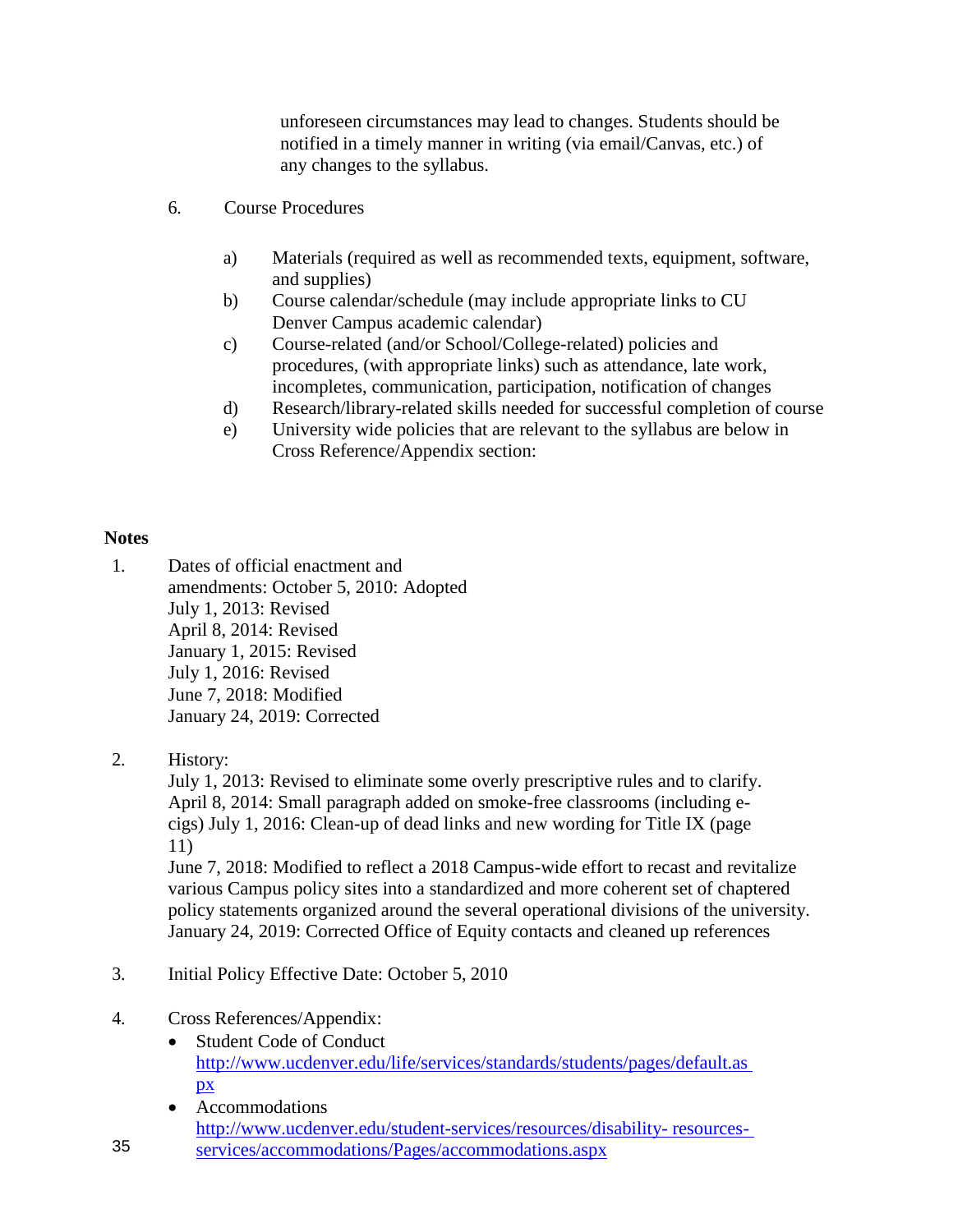- Academic Freedom [http://www.ucdenver.edu/policy/pages/academic-](http://www.ucdenver.edu/policy/pages/academic-Freedom.aspx)[Freedom.aspx](http://www.ucdenver.edu/policy/pages/academic-Freedom.aspx)
- Family Educational Rights and Privacy Act (FERPA) [http://www.ucdenver.edu/anschutz/studentresources/Registrar/StudentServices/F](http://www.ucdenver.edu/anschutz/studentresources/Registrar/StudentServices/FERPA/Pages/default.aspx) [ERPA/Pages/default.aspx](http://www.ucdenver.edu/anschutz/studentresources/Registrar/StudentServices/FERPA/Pages/default.aspx)
- Attendance [Campus Policy 1030, Student Attendance and Absences](https://www.ucdenver.edu/faculty_staff/employees/policies/Policies%20Library/1XXX%20Academic%20and%20Faculty%20Affairs/StudentAttendance.pdf)
- Discrimination and Harassment
	- o [Campus Policy 3054, Nondiscrimination](https://www.ucdenver.edu/faculty_staff/employees/policies/Policies%20Library/3XXX%20General%20Administration/3054%20-%20Nondiscrimination%20Policy.pdf) Policy
	- o [Office of Equity Discrimination and](https://www1.ucdenver.edu/offices/equity/university-policies-procedures/discrimination-and-harassment) Harassment
	- o [Office of Equity Sexual Misconduct, Intimate Partner Abuse &](https://www1.ucdenver.edu/offices/equity/university-policies-procedures/sexual-misconduct-intimate-partner-abuse-and-stalking) Stalking
- Grade Appeal Process [http://www.ucdenver.edu/policy/Documents/Process](http://www.ucdenver.edu/policy/Documents/Process-for-Grade-Issues.pdf)[for-Grade-Issues.pdf](http://www.ucdenver.edu/policy/Documents/Process-for-Grade-Issues.pdf)

#### **Appendix: Syllabus Template**

Note: This syllabus template is provided as a model for providing clear expectations for student academic success. This template is designed to help instructors offer students the essential information they need at the onset of the course. A complete and professional syllabus helps to establish a relationship between faculty and students as it sets the tone for the course: communicates when, when and how students will learn; makes clear to students what they need to do in order to be successful; communicates expectations in terms of student responsibilities; and deters misunderstanding about course policies. In addition to the categories provided here, instructors at other institutions have included other optional information (e.g. Educational Opportunity Programs; Title IX/Sexual Harassment; Ombuds Office, etc.).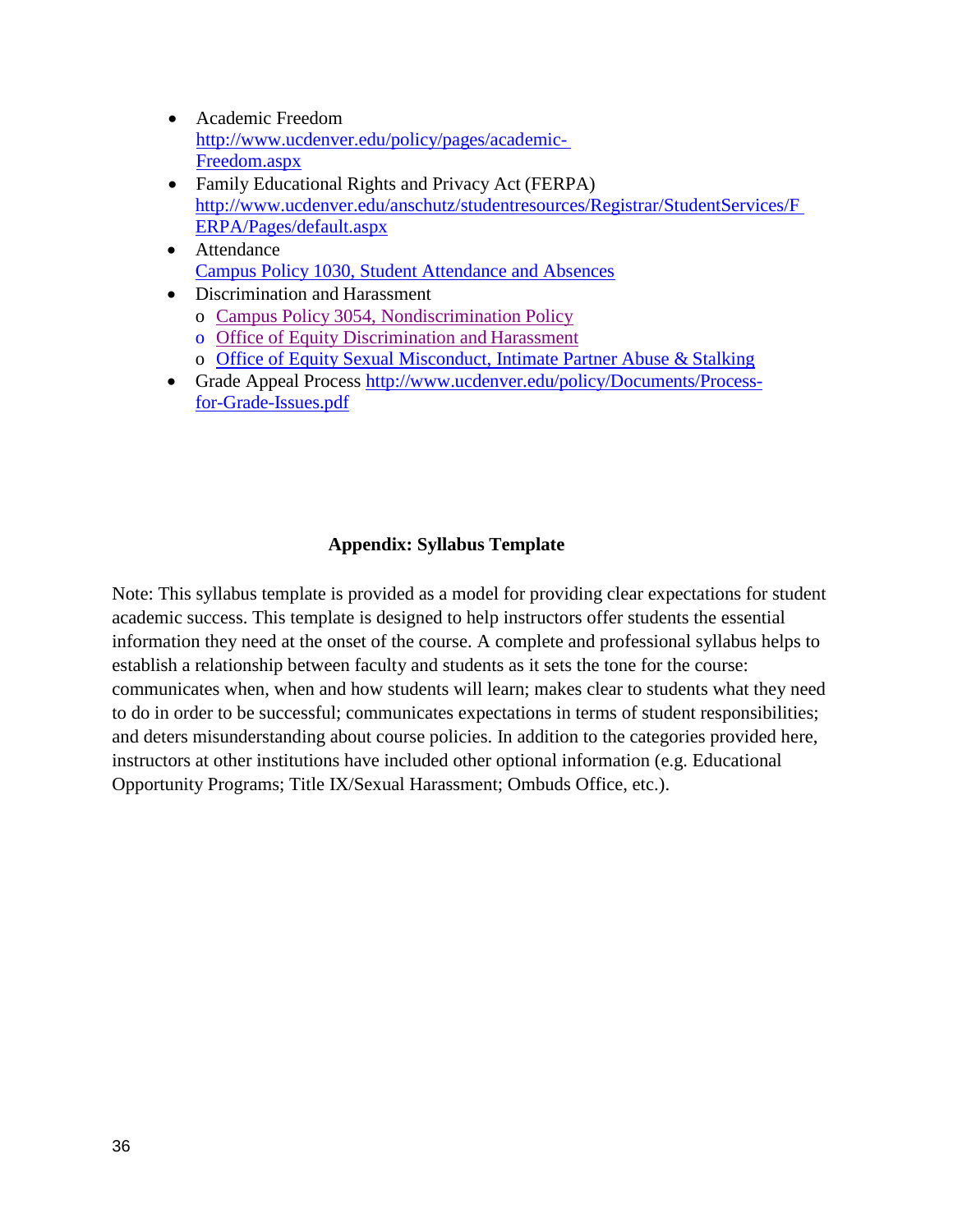### **Appendix B: Syllabus Template**

**Course Number: Course Title Department Name College Name University of Colorado Denver COURSE SYLLABUS**

| Instructor Name:                         |
|------------------------------------------|
| Instructor Office:                       |
| Instructor Email:                        |
| Website: [Instructor and course website] |
| Office Hours: [Days and times]           |
| Term:                                    |
| <b>Class Meeting Days:</b>               |
| Class Location: [Building and room]      |
| Lab Location: [Building and room]        |

Instructor Phone:

Class Meeting Hours:

#### **COURSE OVERVIEW**

#### **I. Welcome!**

If desired, address your students directly with a statement of welcome or something that establishes the relevance of the course to their course of study and/or personal and professional goals. This is an opportunity to get them excited about the course.

#### **II. University Course Catalog Description**

Paste the description from the catalog and indicate if the course is part of the undergraduate core. See the [Undergraduate Catalog](http://catalog.ucdenver.edu/preview_program.php?catoid=28&poid=9545&hl=core+courses&r%20eturnto=search) for a listing of Core courses.

#### **III. Course Overview**

Short description of the course, including the major topics addressed in the course, the rationale for those topics, and recommendations for student success in the course.

#### **IV. Course Goals and Learning Objectives**

What will they know, what will they be able to do, what will they value, what will they create as they progress through the course? This can be under bullets, listing, outlines, as detailed as you would like. Learning objectives should be specific rather than general, speaking to skills and performance rather than knowledge: what will students be able to do as a result of completing the course? Learning objectives should also be clearly measurable. Often, learning objectives use the phrasing "by the end of this course, students will be able to…".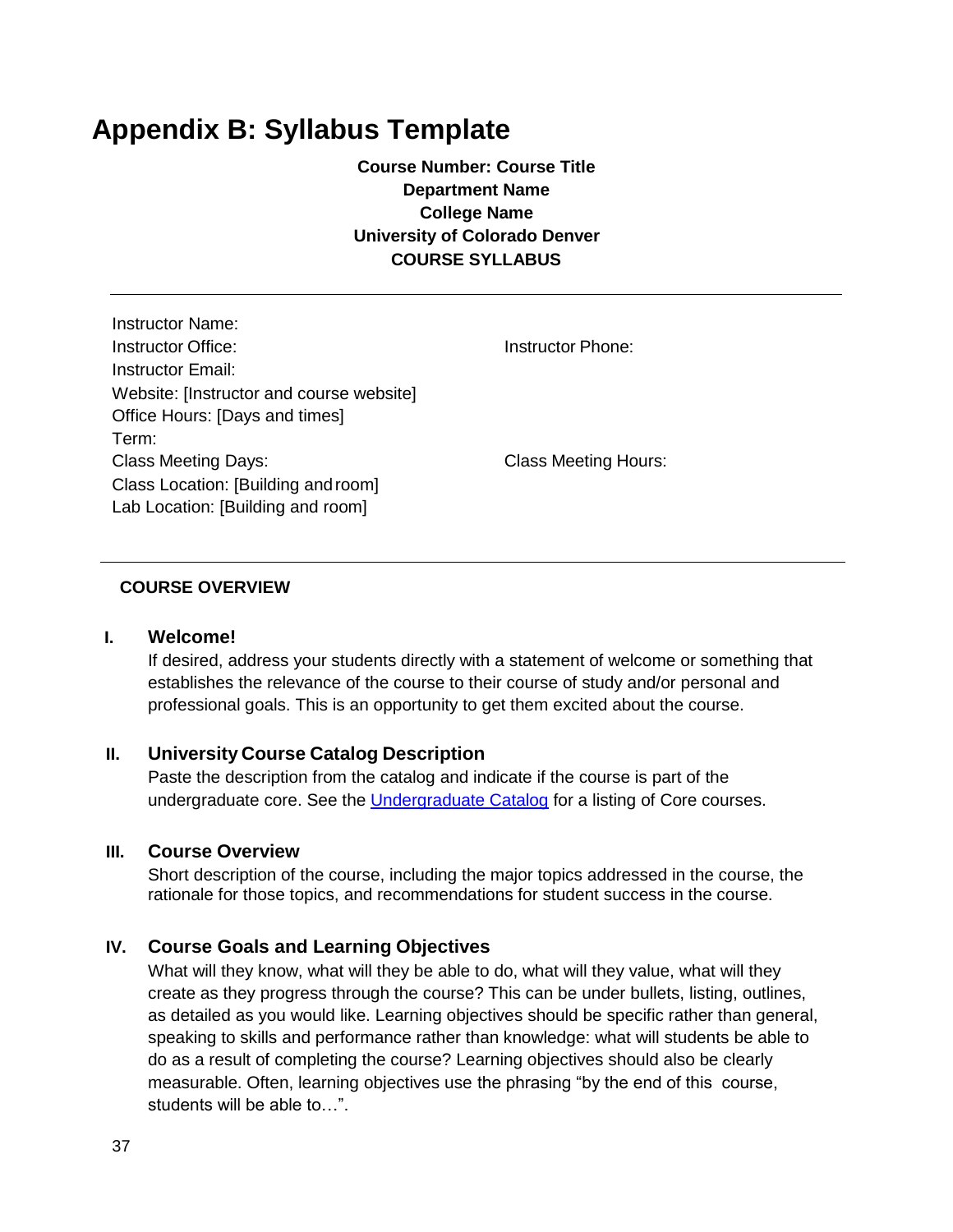#### **V. Course Prerequisites**

What do you expect your students to know coming into this course? Include skills, and course pre-requisites.

#### **VI. Course Credits**

List number of course credits

#### **VII. Required Texts and Materials**

Full text citations of all required materials Guidelines for achieving desired level of understanding Required library/library-accessible resources can be described here; supply links to free/full-text materials as available (consult with librarian if needed).

#### **VIII. Supplementary (Optional) Texts and Materials**

Full text citations/online links of any supplementary materials

#### **IX. Course Schedule**

The schedule should include the sequence of course topics, the preparations or readings, and the assignments with due dates. For the readings, give page numbers in addition to chapter numbers to help students budget their time. Exam dates should be firmly fixed, while dates for topics and activities may be listed as tentative. Notify students in writing if the syllabus is revised.

| Date | $\overline{\phantom{a}}$ copic | <b>Required Reading</b> | Assignments |  |  |  |
|------|--------------------------------|-------------------------|-------------|--|--|--|
|      |                                |                         |             |  |  |  |
|      |                                |                         |             |  |  |  |
|      |                                |                         |             |  |  |  |

Class Schedule

#### **EVALUATION**

#### **X. Assignments**

State the nature and format of the assignments and their deadlines. If you are using examinations, give the examination dates and briefly indicate the nature of the tests (multiple choice, essay, short-answer, take-home tests). How do the assignments relate to the learning objectives for the course? If you are using written assignments, describe your expectations for written work, including the expected length and formatting; if you use rubrics for written assignments, indicate where students may locate those assessment tools. If you are using projects, describe your expectations; again, if you use rubrics for written assignments, indicate where students may locate those assessment tools.

#### **XI. Basis for Final Grade**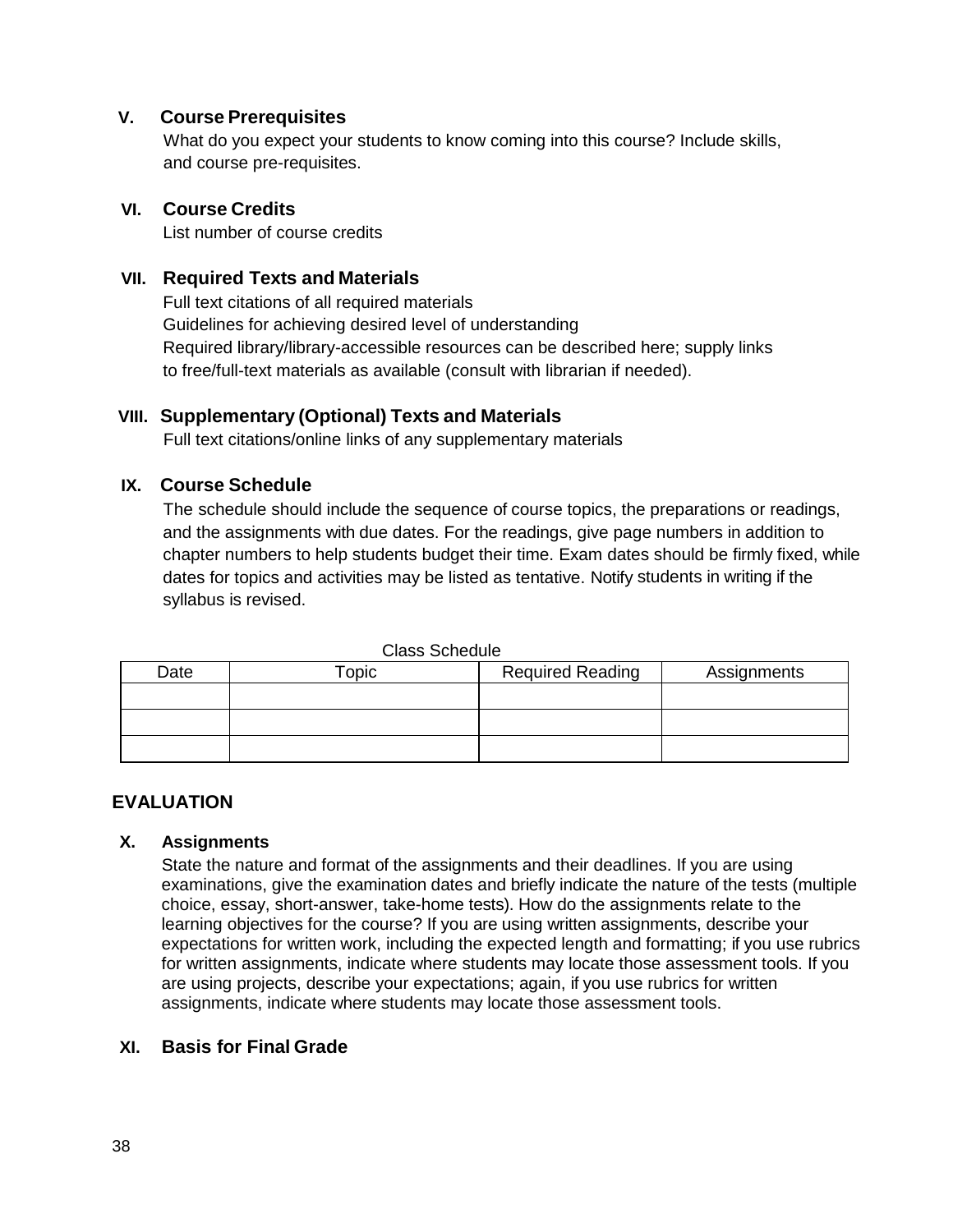Provide a listing of assessments, points possible for each assessment, and the percentage weighting. In addition to (or even in lieu of) tests, consider exploring "authentic" assessments, which are based as closely as possible to real world experiences.

| Assessment         | <b>Points Possible</b> | <b>Percent of Final Grade</b> |  |
|--------------------|------------------------|-------------------------------|--|
| e.g. Essay 1       | 20                     | 20%                           |  |
| e.g. Midterm       | 15                     | 15%                           |  |
| e.g. Group Project | 15                     | 15%                           |  |
| e.g. Essay 2       | 30                     | 30%                           |  |
| e.g. Final Exam    | 20                     | 20%                           |  |
|                    | 100                    | 100%                          |  |

Insert grading scale here. Be clear as to whether the scale is based on points or percentage.

Scale (points or %)

| <i>ו</i> טל וט טוווטקן טווטט |    |
|------------------------------|----|
| $94 - 100$                   | А  |
| 90-93                        | A- |
| 87-89                        | B+ |
| 84-86                        | в  |
| 80-83                        | в- |
| 77-79                        | C+ |
| 74-76                        | С  |
| 70-73                        | C- |
| 67-69                        | D+ |
| 64-66                        | D  |
| 60-63                        | D- |
| 0 - 59                       | F  |

#### **XII. Grade Dissemination**

Explain how students will learn of their grades from assignments and assessments. Examples:

Graded tests and assignments in this course will be returned via the Canvas course shell. You can access your scores at any time within the Canvas gradebook.

Papers, quizzes, and examinations will be distributed in a class session. I will announce when papers, quizzes, and examinations will be available to be picked up, if they are not to be returned during class. To ensure your privacy when papers, projects, quizzes, and examinations are returned in class or made available for pickup, please provide me with a 9x12 envelope with your name on it each time you submit a paper, quiz, or examination to me.

CU Denver utilizes web grading which is accessed through UCDAccess*.*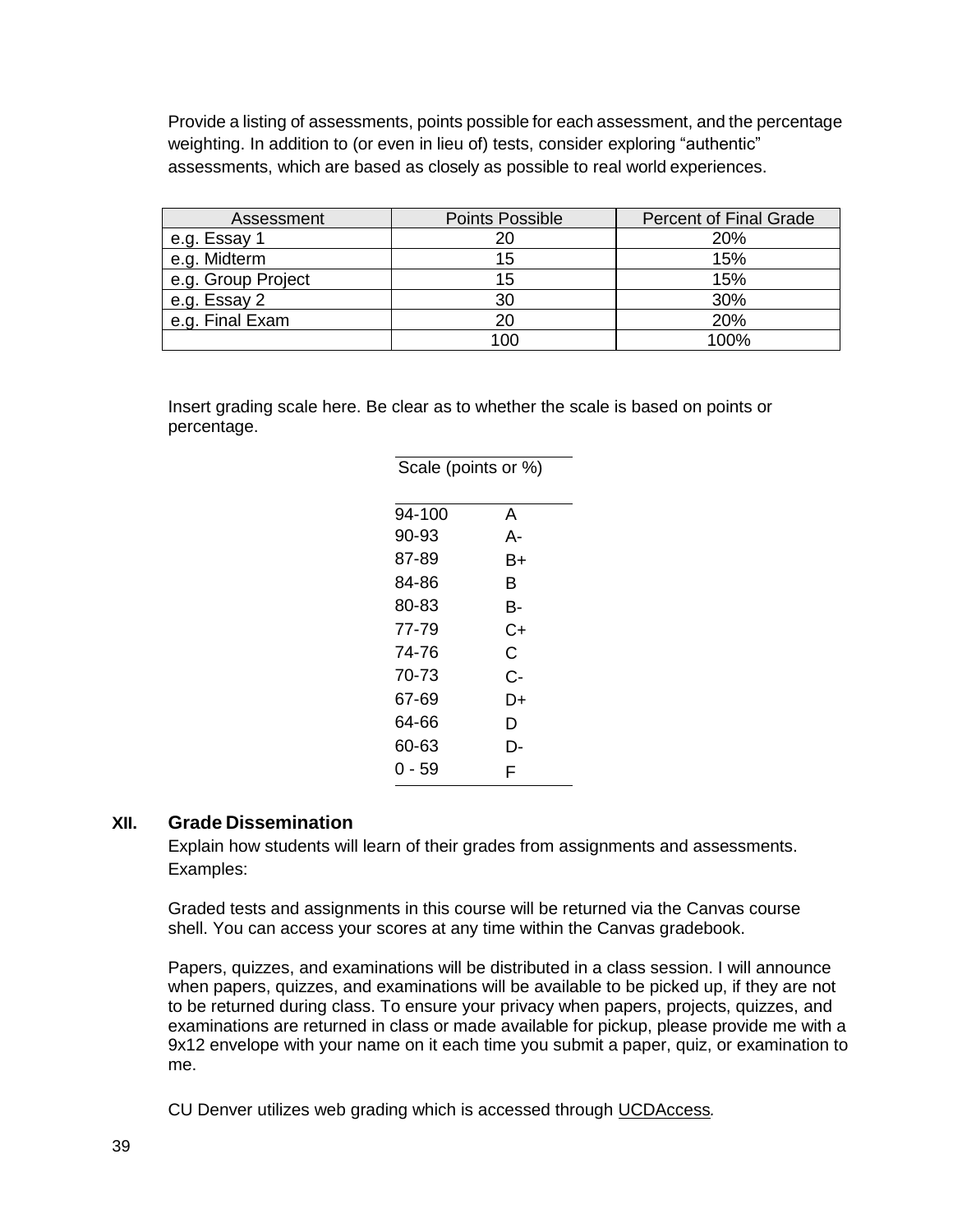#### **COURSE PROCEDURES**

#### **XIII. Course Policies:Grades**

**Attendance Policy:** Offer specifics about your expectations for attendance. How many absences are acceptable/expected? Will students get points for attendance? You may also describe expectation of courtesy here. For courses in which faculty utilize participation rather than attendance as part of the course grade, the syllabus should clearly communicate how participation will be assessed, how students will be informed of their participation grade, how participation will be documented and how the participation grade will be calculated into the final grade for the course.

#### [CU Denver Student Attendance and Absences Policy:](https://www.ucdenver.edu/faculty_staff/employees/policies/Policies%20Library/7XXX%20Student%20Affairs/7030%20-%20Student%20Attendance%20and%20Absences.pdf)

**Late Work Policy**: Provide specifics about your policy on late work. Example: There are no make-ups for in-class writing, quizzes, the midterm, or the final exam. Essays turned in late will be assessed a penalty: a half-letter grade if it is one day late, or a full-letter grade for 2-7 days late. Essays will not be accepted if overdue by more than seven days.

**Extra Credit Policy**: Provide specifics about your policy on extra credit. Example: There is only one extra credit assignment: Building a wiki of course content (see "course wiki" below for details). If extra credit is granted, the additional points are added to the "First Midterm" portion of the semester grade. You cannot earn higher than 100% on the "First Midterm" portion of the grade; any points over 100% are not counted.

**Grades of "Incomplete":** Provide specifics about your policy on incomplete grades.

#### Example:

The current university policy concerning incomplete grades will be followed in this course. Incomplete grades are given only in situations where unexpected emergencies prevent a student from completing the course; students have up to one year (three semesters) to complete course requirements. Your instructor is the final authority on whether you qualify for an incomplete. Incomplete work must be finished within the time allowed or the "I" will automatically be recorded as an "F" on your transcript.

**Rewrite/Resubmit Policy**: Provide specifics about your policy on rewrites. Example: Rewrites are entirely optional; however, only the formal essay may be rewritten for a revised grade. Note that an alternate grading rubric will be used for the rewrite, featuring an additional column that evaluates the changes made specifically.

**Group Work Policy**: Provide specifics about your policy on group work. Example: Everyone must take part in a group project. All members of a group will receive the same score; that is, the project is assessed, and everyone receives this score. However, that number is only 90% of your grade for this project. The final 10% is individual and refers to your teamwork. Every person in the group will provide the instructor with a suggested grade for every other member of the group, and the instructor will assign a grade that is informed by those suggestions. Also, everyone must take part in a group essay (see essay assignments below). The grading criteria are the same as the group project. Once formed, groups cannot be altered or switched, except for reasons of extended hospitalization.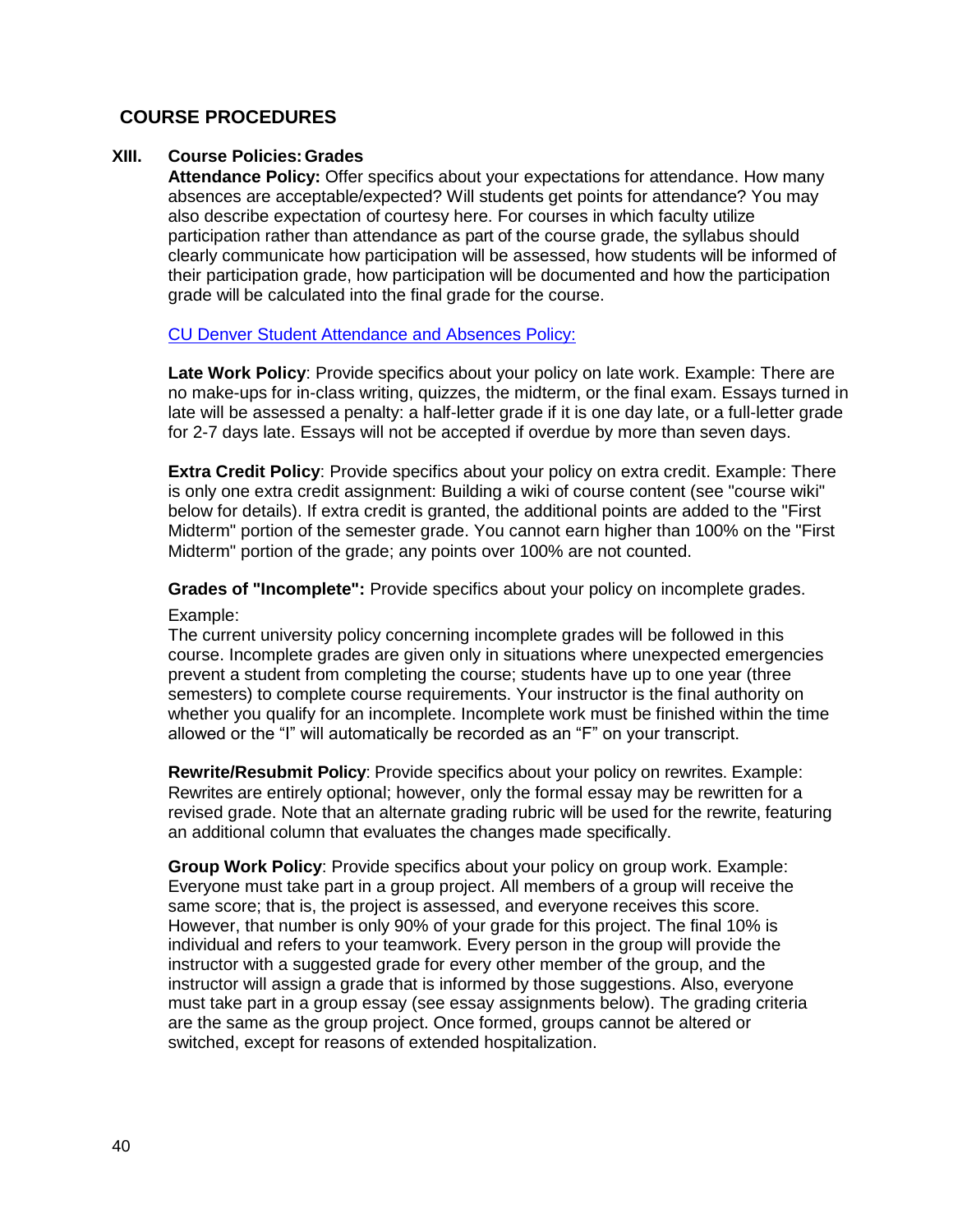#### **XIV. Course Policies: Technology and Media**

**Email:** Describe your policy for how email will be used (official university communication is sent only via a student's university email address), who will communicate with whom, expected response time, will you check it on weekends, who answers technology questions, etc.

**Canvas:** If you use Canvas for your course, describe how you will use it in the course, how often students should expect to login, how team activities will be organized, due dates, policies on late participation, etc. Note: If your course uses blogs, wikis, or social networking/media sites and communities, be sure to describe how you will use these resources in the course as well.

**Laptop and Mobile Device Usage:** Describe your policies for using laptops and mobile devices throughout your course.

**Classroom Devices:** Describe your policies for using calculators, tape recorders, other audio & technology devices for your course.

**Library-supplied online databases and collections.** If you assign research projects, describe your expectations for students to be able to successfully use library resources.

**Classroom Response Clickers:** If your course includes the use of student response devices, provide specifics about the usage and how to get started.

#### **XV. Course Policies: Student Civility Expectations**:

Describe how you want students to behave and treat each other. Example: My commitment is to create a climate for learning characterized by respect for each other and the contributions each person makes to class. I ask that you make a similar commitment.

#### **The Student and Community Counseling Center (located in Tivoli 454)**

Consider adding information that conveys a commitment to supporting students that may be feeling overwhelmed or experiencing life stressors that interfere with academic or personal success. The Student and Community Counseling Center located in Tivoli 454 provides cost-free and confidentia**l** mental health services to help students manage personal challenges that impact emotional or academic wellbeing. You can learn more at the [Counseling Center website](https://www.ucdenver.edu/counseling-center) or by calling 303-556-4372.

#### **Campus Assessment, Response & Evaluation (CARE)**

You may want to include information regarding the Campus Assessment, Response & Evaluation (CARE) Team, which was created at the University of Colorado Denver and Anschutz Medical Campuses to address the health and safety needs of students as well as the campus community. If you have immediate concern about the behavior or safety of a student at CU Denver, help by making a referral to the CARE Team. The CARE Team's purpose is to promote a safe productive learning, living, and working environment by addressing the needs of students, faculty, and staff. If you or a classmate are in need of help, please submit a concern at the **CARE Team website or call 303-315-7306**.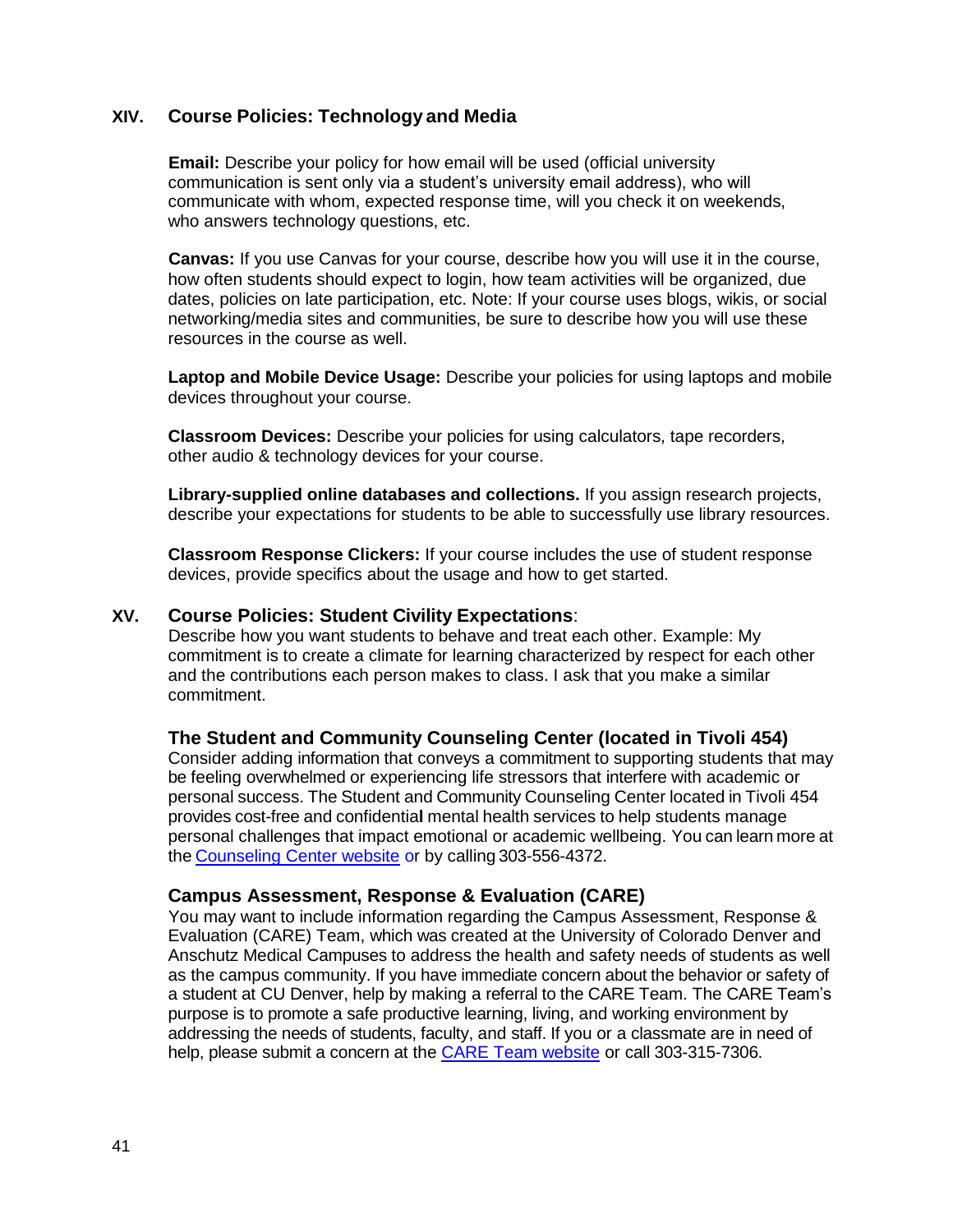**Professionalism:** Offer specifics about your policy on professionalism, Example: Mobile devices must be silenced during all classroom and lab meetings. Those not heeding this rule will be asked to leave the classroom/lab immediately so as not to disrupt the learning environment.

**Electronic Cigarettes** (e-cigarettes): The use of e-cigarettes is distracting in the classroom environment not only to the instructor but to other students. The use of e- cigarettes during all classroom activity is prohibited. Any student who does not comply with this rule will be asked to leave the classroom immediately so as not to disrupt the learning environment. Pursuant to the Auraria Campus Smoking Policy, the use of e- cigarettes indoors and within 25 feet of any entrance is strictly prohibited. See [Campus Policy 3059, Smoke-Free and Tobacco-Free](https://www.ucdenver.edu/faculty_staff/employees/policies/Policies%20Library/3XXX%20General%20Administration/3059%20-%20Smoke-Free%20and%20Tobacco-Free%20Environment.pdf)  [Environment a](https://www.ucdenver.edu/faculty_staff/employees/policies/Policies%20Library/3XXX%20General%20Administration/3059%20-%20Smoke-Free%20and%20Tobacco-Free%20Environment.pdf)nd [Auraria](https://www.ahec.edu/files/general/Policy-Smoking.pdf) [Campus Policy, Smoking.](https://www.ahec.edu/files/general/Policy-Smoking.pdf)

**Late Arrivals**: State your policy on late arrivals (and early departures, if applicable). If the ramifications of late arrivals influence grades, then this policy should be included with your grading policies.

**Auraria Library:** If you engage students in research, consider including the use of the [Auraria](http://library.auraria.edu/services)  [Library services,](http://library.auraria.edu/services) research databases and collections, and librarian expertise as one of your expectations. Include name of specific librarian contact and/or library subject expert web page.

**Writing Center**: If you engage students in writing, consider including the use of the [CLAS](https://clas.ucdenver.edu/writing-center/)  [Writing Center a](https://clas.ucdenver.edu/writing-center/)s one of your expectations.

**Religious Observances**: Indicate how you want students to inform you of conflicts between the normal class schedule and major religious observances, and if you expect them to notify you in advance if they intend to miss class to observe a holy day of their religious faith.

#### **UNIVERSITY POLICIES**

#### **XVI. Access**

**Disability Access:** Offer specifics about the university's policy on disability access. Example:

The University of Colorado Denver is committed to providing reasonable accommodation and access to programs and services to persons with disabilities. Students with disabilities who want academic accommodations must register with [Disability Resources and Services](https://www.ucdenver.edu/student-services/resources/disability-resources-services/pages/disability-resources-services.aspx) (DRS) in Student Commons Building, #2116, phone 303-315-3510, email

[disabilityresources@ucdenver.edu.](mailto:disabilityresources@ucdenver.edu) I will be happy to provide approved accommodations once you provide me with a copy of DRS's letter. Note: DRS requires students to provide current and adequate documentation of their disabilities. Once a student has registered with DRS, DRS will review the documentation and assess the student's request for academic accommodations in light of the documentation. DRS will then provide the student with a letter indicating which academic accommodations have been approved.

#### **XVII. Academic Honesty**

**Student Code of Conduct**: Students are expected to know, understand, and comply with the ethical standards of the university, including rules against plagiarism, cheating, fabrication and falsification, multiple submissions, misuse of academic materials, and complicity in academic dishonesty. See the [Campus Policy on Academic Integrity.](https://www.ucdenver.edu/faculty_staff/employees/policies/Policies%20Library/7XXX%20Student%20Affairs/7050%20-%20Academic%20Integrity.pdf) For suggestions on ways to avoid academic dishonesty, please see the [Encouraging Academic](https://www.ucdenver.edu/faculty_staff/faculty/center-for-faculty-development/resources/Documents/OnlineAcademicHonestyToolkit_MKC_v3.pdf)  [Honesty Toolkit.](https://www.ucdenver.edu/faculty_staff/faculty/center-for-faculty-development/resources/Documents/OnlineAcademicHonestyToolkit_MKC_v3.pdf)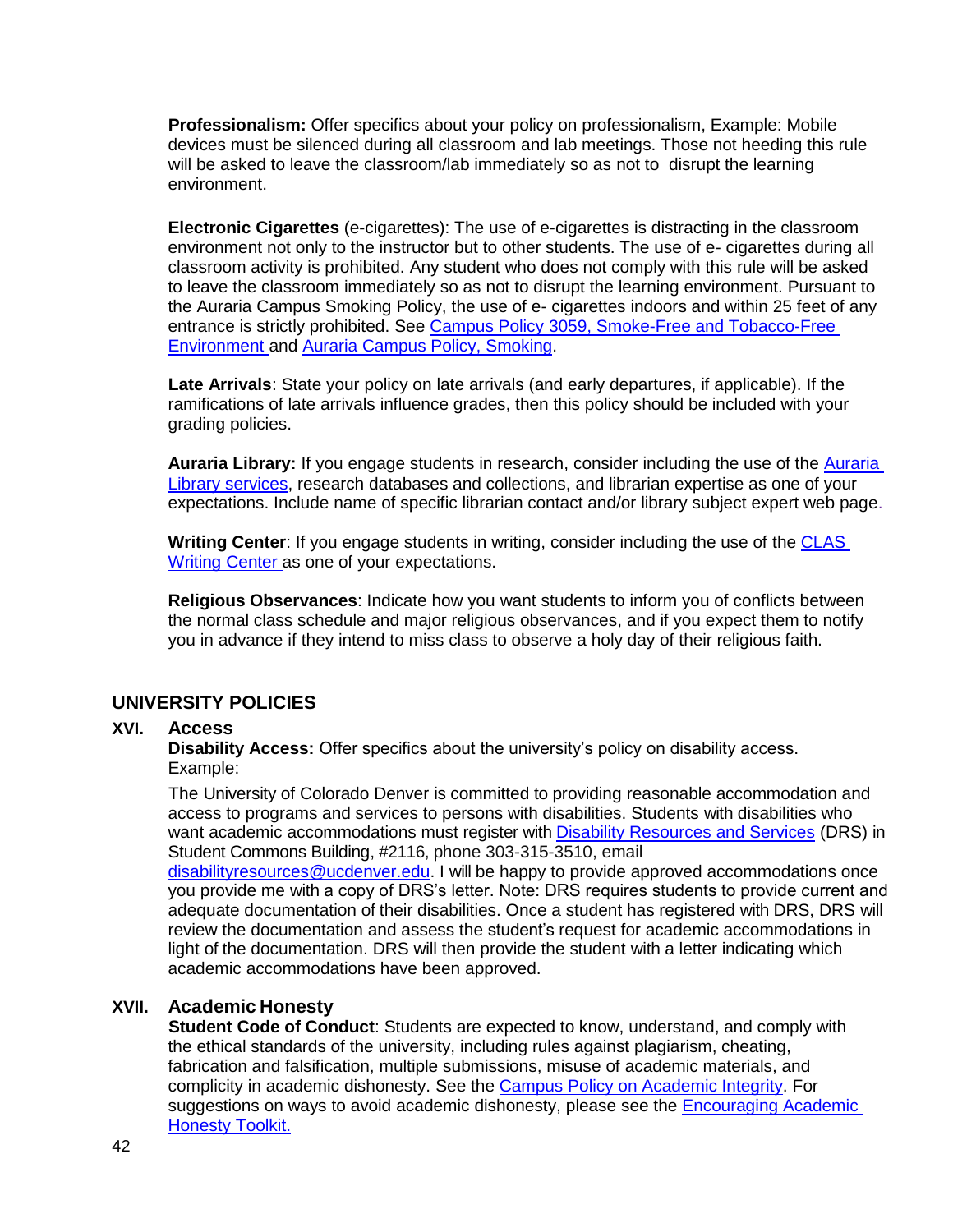You may also want to include specific statements regarding plagiarism, cheating, etc. For examples:

Plagiarism is the use of another person's ideas or words without acknowledgement. The incorporation of another person's work into yours requires appropriate identification and acknowledgement. Examples of plagiarism when the source is not noted include:

- word- for-word copying of another person's ideas or words;
- the "mosaic" (interspersing your own words here and there while, in essence, copying another's work);
- the paraphrase (the rewriting of another's work, while still using their basic ideas or theories);
- fabrication (inventing or counterfeiting sources);
- submission of another's work as your own;
- and neglecting quotation marks when including direct quotes, even on material that is otherwise acknowledged.

Cheating involves the possession, communication, or use of information, materials, notes, study aids, or other devices and rubrics not specifically authorized by the course instructor in any academic exercise, or unauthorized communication with any other person during an academic exercise. Examples of cheating include:

- copying from another's work or receiving unauthorized assistance from another;
- using a calculator, computer, or the internet when its use has been precluded;
- collaborating with another or others without the consent of the instructor;
- submitting another's work as one's own.

Fabrication involves inventing or counterfeiting information—creating results not properly obtained through study or laboratory experiment. Falsification involves deliberate alteration or changing of results to suit one's needs in an experiment or academic exercise.

Multiple submissions involves submitting academic work in a current course when academic credit for the work was previously earned in another course, when such submission is made without the current course instructor's authorization.

Misuse of academic materials includes:

- theft/destruction of library or reference materials or computer programs;
- theft/destruction of another student's notes or materials:
- unauthorized possession of another student's notes or materials;
- theft/destruction of examinations, papers, or assignments;
- unauthorized assistance in locating/using sources of information when forbidden or not authorized by the instructor;
- unauthorized possession, disposition, or use of examinations or answer keys;
- unauthorized alteration, forgery, fabrication, or falsification of academic records;
- unauthorized sale or purchase of examinations, papers, or assignments.

CU Denver has a license agreement with [Turnitin.com,](https://www.turnitin.com/) a service that helps detect plagiarism by comparing student papers with Turnitin's database and Internet sources. Students who take this course agree that all required papers may be submitted to Turnitin. While students retain copyright of their original course work, papers submitted to Turnitin become part of the Turnitin's reference database for the purposes of detecting plagiarism.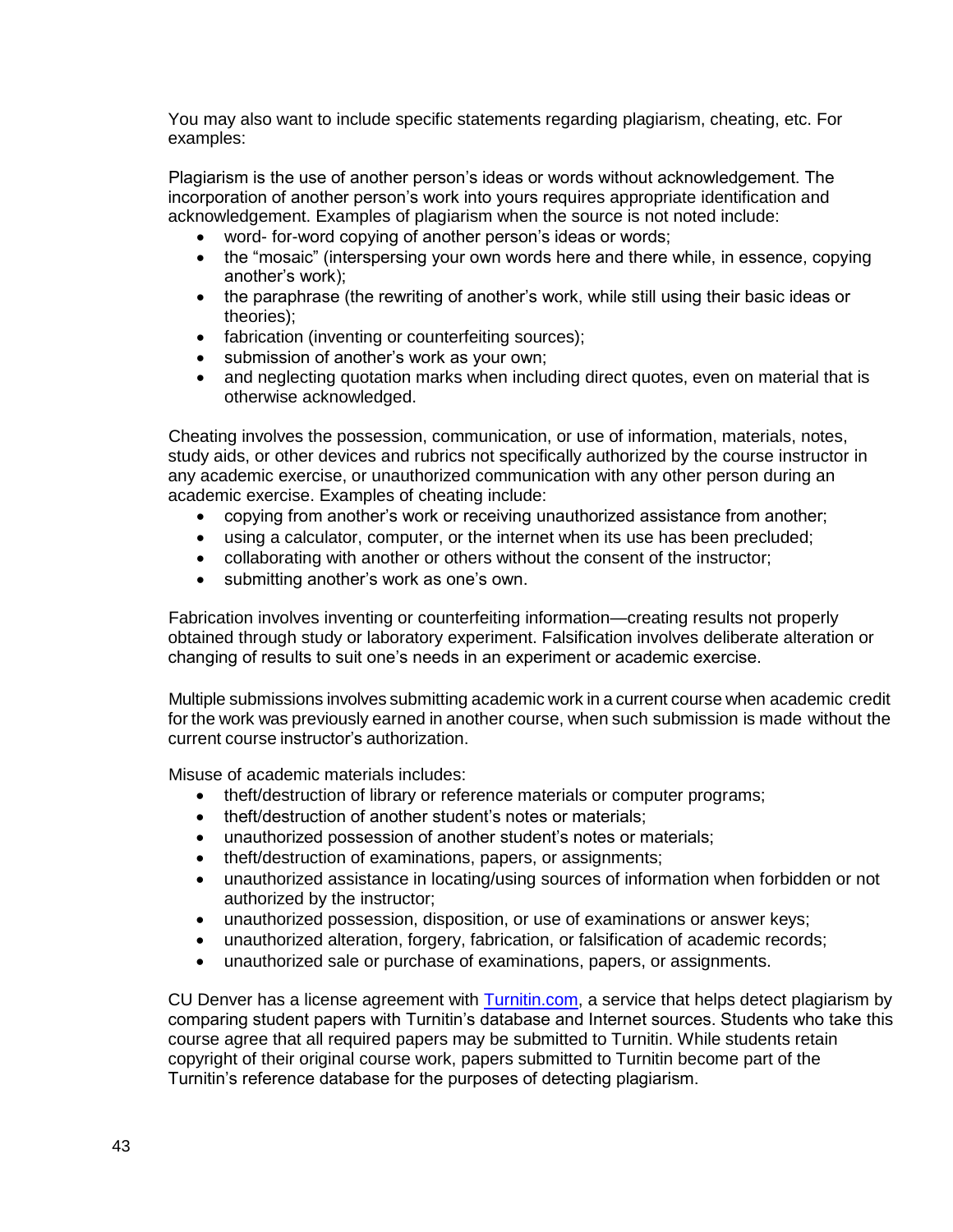Complicity in academic dishonesty involves knowingly contributing to or cooperating with another's act(s) of academic dishonesty.

#### **XVIII. Nondiscrimination and Sexual Misconduct**

The University of Colorado Denver is committed to maintaining a positive learning, working, and living environment. University policy and Title IX prohibit discrimination on the basis of race, color, national origin, sex, age, disability, pregnancy, creed, religion, sexual orientation, veteran status, gender identity, gender expression, political philosophy or political affiliation in admission and access to, and treatment and employment in, its educational programs and activities.

University policy prohibits sexual misconduct, including harassment, domestic and dating violence, sexual assault, stalking, or related retaliation. If you have experienced some sort of sexual misconduct or discrimination, please visit the [Office of Equity/Title IX web site t](https://www1.ucdenver.edu/offices/equity)o understand the resources available to you or contact the Office of Equity/Title IX Coordinator at [equity@ucdenver.edu](mailto:equity@ucdenver.edu) or 303-315-2567.

#### **XIX. Important Dates to Remember**

**Academic Calendar**: Provide a link to the university's current [Academic Calendar](https://ucdenver.edu/student/registration-planning/academic-calendars) so students can track the deadlines for withdrawing from the course and so on.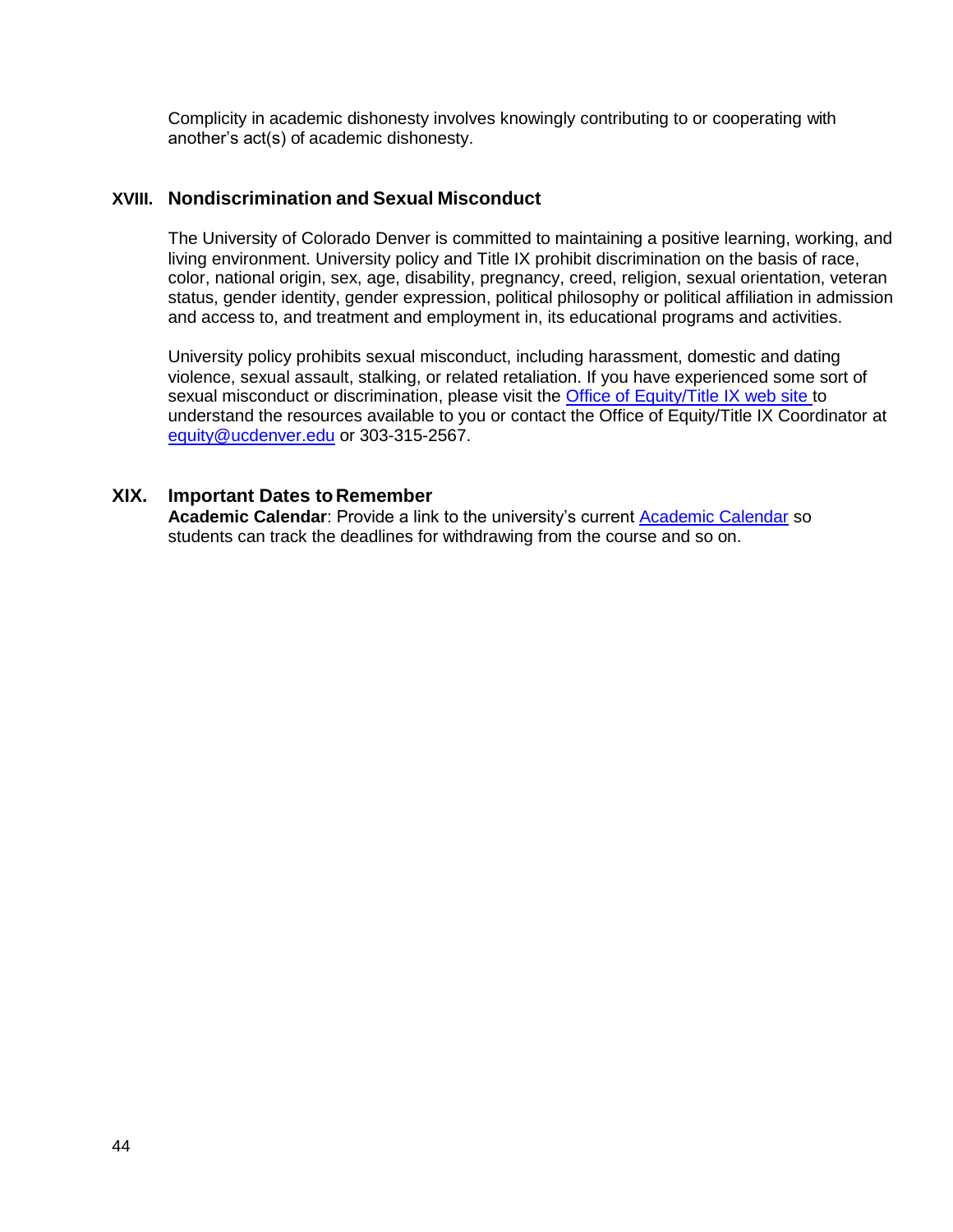# <span id="page-44-0"></span>Appendix C: Developmental Stages of Scholarly Teaching

A framework for scholarly teaching and the scholarship of teaching as described by Boyer (1997) and others (e.g., Bishop-Clark, Dietz-Uhler, & Nelson, 2012; McKinney 2007) is a helpful way to think about, and structure, one's portrayal of teaching. The continuum below provides examples of activities related to being a scholarly teacher to one who engages in the Scholarship of Teaching and Learning.

| <b>Phase One</b><br><b>Growth in Teaching</b>                                                                                                                                     | <b>Phase Two</b><br>Dialogues about T/L                                                                                                                                           | <b>Phase Three</b><br><b>Scholarship of T/L</b>                                                                                     |
|-----------------------------------------------------------------------------------------------------------------------------------------------------------------------------------|-----------------------------------------------------------------------------------------------------------------------------------------------------------------------------------|-------------------------------------------------------------------------------------------------------------------------------------|
| Develop personal knowledge<br>about their own teaching and<br>their students' learning                                                                                            | Develop and exchange<br>knowledge about teaching and<br>learning in their discipline                                                                                              | Develop scholarly knowledge<br>about teaching and learning that<br>has significance and impact for<br>the institution and the field |
| Reflect on teaching                                                                                                                                                               | Engage colleagues in the discipline Draw on literature and research<br>in conversations that make<br>explicit their pedagogical<br>content knowledge                              | on teaching to inform institution<br>and field                                                                                      |
| Engage in institutional teaching<br>development activities                                                                                                                        | Mentor other teachers in the<br>discipline                                                                                                                                        | Publish and make presentations<br>about teaching (may or may not<br>be based on research)                                           |
| Engage in innovation in teaching<br>Intentionally evaluate teaching<br>to make improvements                                                                                       | Provide leadership in teaching at<br>disciplinary level (for example,<br>organize events for department<br>faculty)                                                               | Obtain findings for research on<br>teaching                                                                                         |
| Reading about teaching and<br>learning                                                                                                                                            | Provide leadership in teaching at<br>university level (for example, work using an approach to inquiry<br>as member of a teaching and<br>learning committee, faculty<br>developer) | Carry out research on teaching<br>consistent with understanding<br>teaching and learning                                            |
| Can understand and describe<br>principles underlying teaching<br>and learning decision                                                                                            | Engage in disciplinary and<br>multidisciplinary teaching<br>association                                                                                                           | Publish and make presentations<br>about research on teaching                                                                        |
| Can demonstrate the validity of<br>knowledge of teaching they hold complexity of teaching and<br>through assessment by others,<br>including students, peers and<br>administrators | Grow in understanding of the<br>learning                                                                                                                                          | Have a comprehensive<br>knowledge of the research and<br>literature on teaching and<br>learning                                     |

#### **Continuum of Growth Towards the Scholarship of Teaching:**

Bishop-Clark, C., Dietz-Uhler, B. & Nelson, C.E. (2012).*Engaging in the scholarship of teaching and learning: A guide to the process and how to develop a project from start to finish*. Sterling, VA. Stylus Publishing.

Boyer, E.L. (1997). *Scholarship reconsidered. The Carnegie Report*. San Francisco, CA. Jossey-Bass.

McKinney, K., (2007). *Enhancing learning through the scholarship of teaching and learning*. Hoboken, NJ. Wiley Publishers.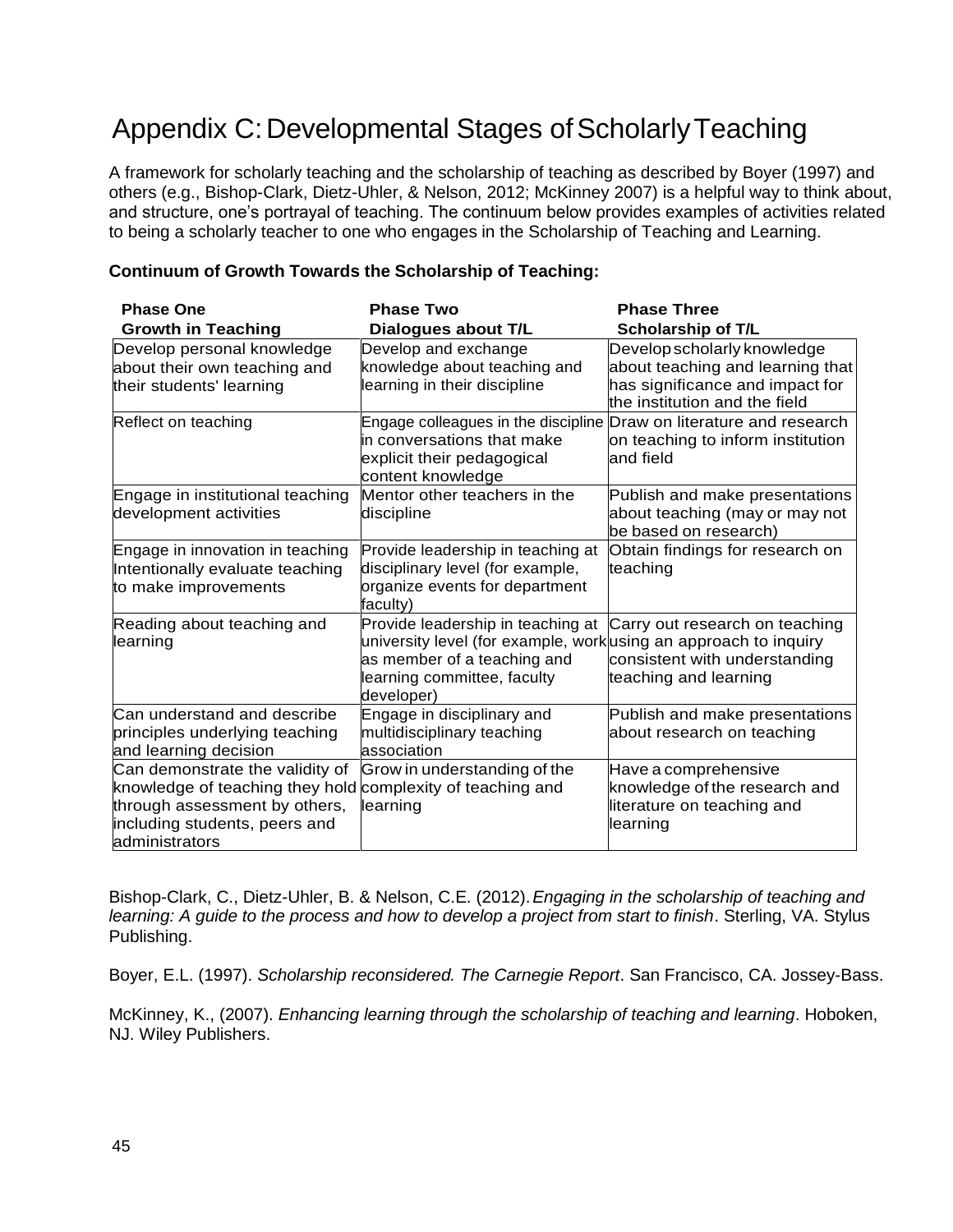# <span id="page-45-0"></span>Appendix D: Sample Summary of Courses Taught and FCQs

| Course<br>Number: | <b>Title of</b><br>Course: | Under-<br>Graduate:<br>(UG)<br>Grad: (G) | <b>New Prep:</b><br>(NP)<br>Prev.<br><b>Taught</b><br># of times:<br>$(PT-X)$ | Co-taught:<br>(CT)<br>Single:(S) | Course<br>Format:       | Number of<br>Students:<br>Census: (a)<br><b>Finals</b><br>Week: (b) | <b>FCQs</b><br>Course<br>Rating:<br>(6 pt scale) | <b>FCQs</b><br>Instructor<br>Rating:<br>(6 pt scale) |
|-------------------|----------------------------|------------------------------------------|-------------------------------------------------------------------------------|----------------------------------|-------------------------|---------------------------------------------------------------------|--------------------------------------------------|------------------------------------------------------|
| FALL 20XX         |                            |                                          |                                                                               |                                  |                         |                                                                     |                                                  |                                                      |
| <b>FINE 1100</b>  | Drawing<br>Foundations     | UG                                       | $PT-1$                                                                        | $\overline{s}$                   | SA                      | 15a/13b                                                             | 5.3                                              | 5.6                                                  |
| <b>FINE 3000</b>  | Intermediate<br>Drawing    | $\overline{\mathsf{U}\mathsf{G}}$        | <b>NP</b>                                                                     | $\overline{s}$                   | <b>SA</b>               | 13a/12b                                                             | 5.7                                              | 5.7                                                  |
| <b>FINE 4800</b>  | Senior Art<br>Seminar      | UG                                       | <b>NP</b>                                                                     | <b>CT</b>                        | $\overline{s}$          | 15a/15b                                                             | 4.7                                              | 5.7                                                  |
| SPRING 20XX       |                            |                                          |                                                                               |                                  |                         |                                                                     |                                                  |                                                      |
| <b>FINE 4000</b>  | Advanced<br>Drawing        | UG                                       | <b>NP</b>                                                                     | S                                | <b>SA</b>               | 13a/13b                                                             | 5.7                                              | 5.7                                                  |
| <b>FINE 4800</b>  | Senior Art<br>Seminar      | UG                                       | $PT-1$                                                                        | $\overline{s}$                   | $\overline{s}$          | 18a/18b                                                             | 5.1                                              | 5.5                                                  |
| FALL 20XX         |                            |                                          |                                                                               |                                  |                         |                                                                     |                                                  |                                                      |
| <b>FINE 2000</b>  | <b>Life Drawing</b>        | UG                                       | <b>NP</b>                                                                     | S                                | <b>SA</b>               | 16a/15b                                                             | 5.7                                              | 5.7                                                  |
| <b>FINE 4210</b>  | Advanced II<br>Painting    | UG                                       | <b>NP</b>                                                                     | S                                | <b>SA</b>               | 14a/14b                                                             | 5.0                                              | 5.3                                                  |
| <b>FINE 4800</b>  | Senior Art<br>Seminar      | UG                                       | $PT-2$                                                                        | S                                | $\overline{\mathbf{s}}$ | 19/19                                                               | 5.2                                              | 5.4                                                  |
| <b>FINE 4840</b>  | Independent<br>Study       | $\overline{\mathsf{U}\mathsf{G}}$        | $PT-1$                                                                        | $\overline{s}$                   | $\overline{S}$          | 1a/1b                                                               | 5.8                                              | 5.9                                                  |
| SPRING 20XX       |                            |                                          |                                                                               |                                  |                         |                                                                     |                                                  |                                                      |
| <b>FINE 2200</b>  | 2-D Design                 | UG                                       | <b>NP</b>                                                                     | $\overline{s}$                   | SA                      | 15a/15b                                                             | 5.0                                              | 5.2                                                  |
| <b>FINE 2200</b>  | Painting I                 | UG                                       | <b>NP</b>                                                                     | $\mathbb S$                      | <b>SA</b>               | 18a/17b                                                             | 5.3                                              | 5.4                                                  |
|                   |                            |                                          |                                                                               |                                  |                         | <b>Overall Average FCQ Ratings:</b>                                 | 5.31                                             | 5.55                                                 |

**KEY: Course Type**

| L(Lecture)                         | LL (Lecture/Lab)                     | <b>ML</b> (Main Lab) | <b>S</b> (Seminar)                   | <b>SA</b> (Studio: Art)  |
|------------------------------------|--------------------------------------|----------------------|--------------------------------------|--------------------------|
| <b>PI</b> (Private<br>Instruction) | <b>FI</b> (Field Instruction)        | <b>P</b> (Practicum) | <b>CE</b> (Cooperative<br>Education) | <b>TS</b> (Travel Study) |
| <b>MT</b> (Master's Thesis)        | <b>DD</b> (Doctoral<br>Dissertation) | R (Research)         | <b>IS</b> (Independent<br>Study)     |                          |
| HY (Hybrid)                        | OL (Online)                          |                      |                                      |                          |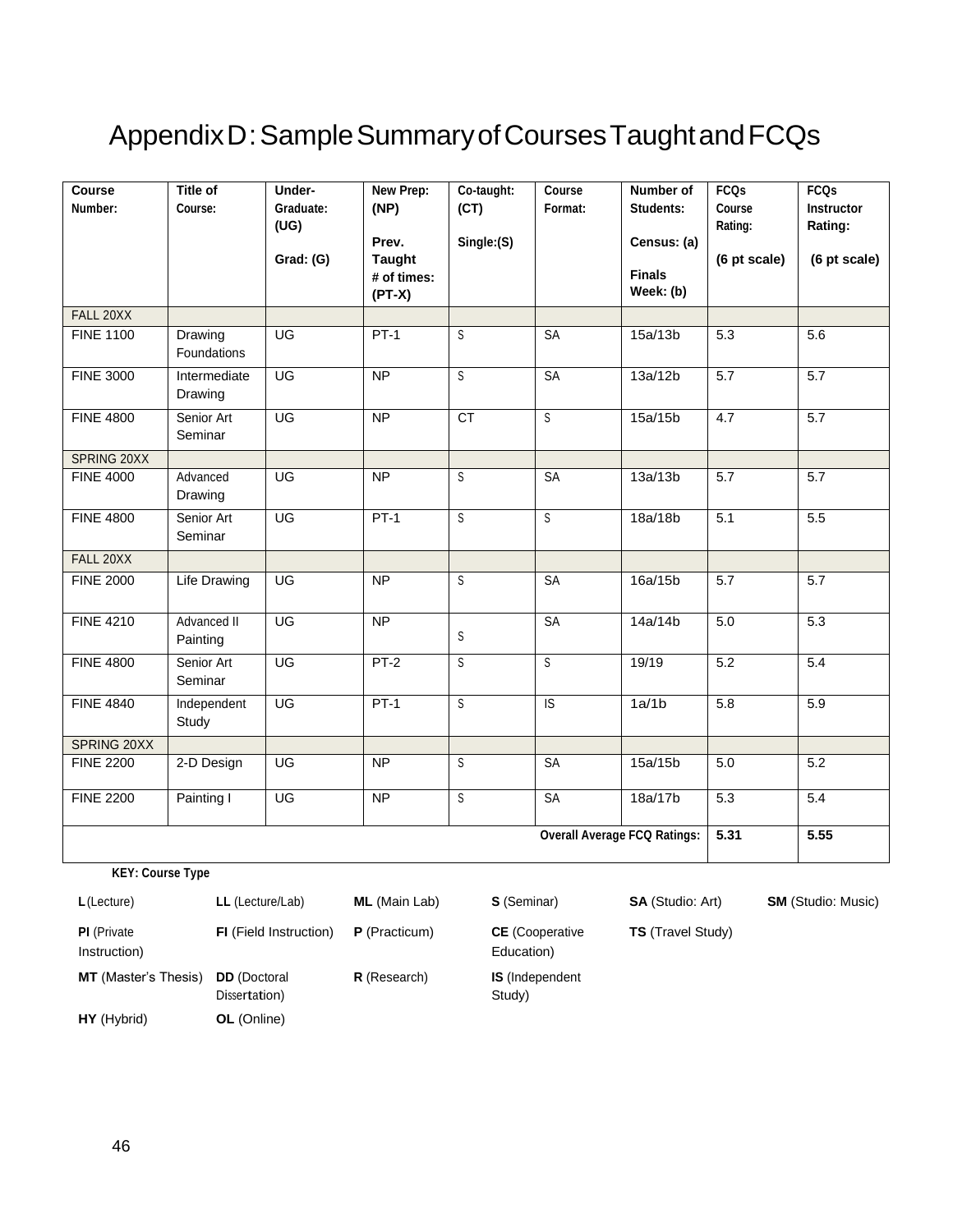# Appendix E: Office of Research Services Information

The Office of Research Services (ORS) is the training and faculty development component of the Office of the Vice Chancellor for Research and Creative Work. ORS provides faculty development resources targeted specifically at enhancing faculty research and creative work, career development, and seeking and obtaining external funding for research and scholarly activities. ORS offers services in:

- Supporting pre-award award aspects of collaborative, multi-investigator, large-scale, and/or cross- unit or institution grant proposals
- Nurturing the development and funding of new collaborative research projects
- Providing faculty with comprehensive fund-seeking support and grants planning
- Offering faculty development workshops around grantsmanship, funding, and research career development
- Publicizing faculty research and creative activities

The Office of Research Development and Education (ORDE), a component of the Office Research Services, serves as a resource for faculty on both the Anschutz Medical and Denver Campuses, providing services designed to increase the University's competitiveness for external funding from federal, state and private sponsors. ORDE provides funding and proposal development assistance.

Funding source services include:

- Available to answer your questions on fund searching and proposal development by telephone, e-mail and in-person
- Perform a personalized fund search for you
- Provide targeted funding announcements to you based on your interests
- Strategize with you about:
- Potential funding agencies
- Contacting program officers
- Elements of proposal development
- Funding sustainability
- Develop and offer a Faculty Seminar Series designed to increase your funding likelihood
- Provide assistance through our New Investigator Program

ORS website:

<https://research.ucdenver.edu/research-services>

ORDE website:

<https://research.ucdenver.edu/research-development-and-education>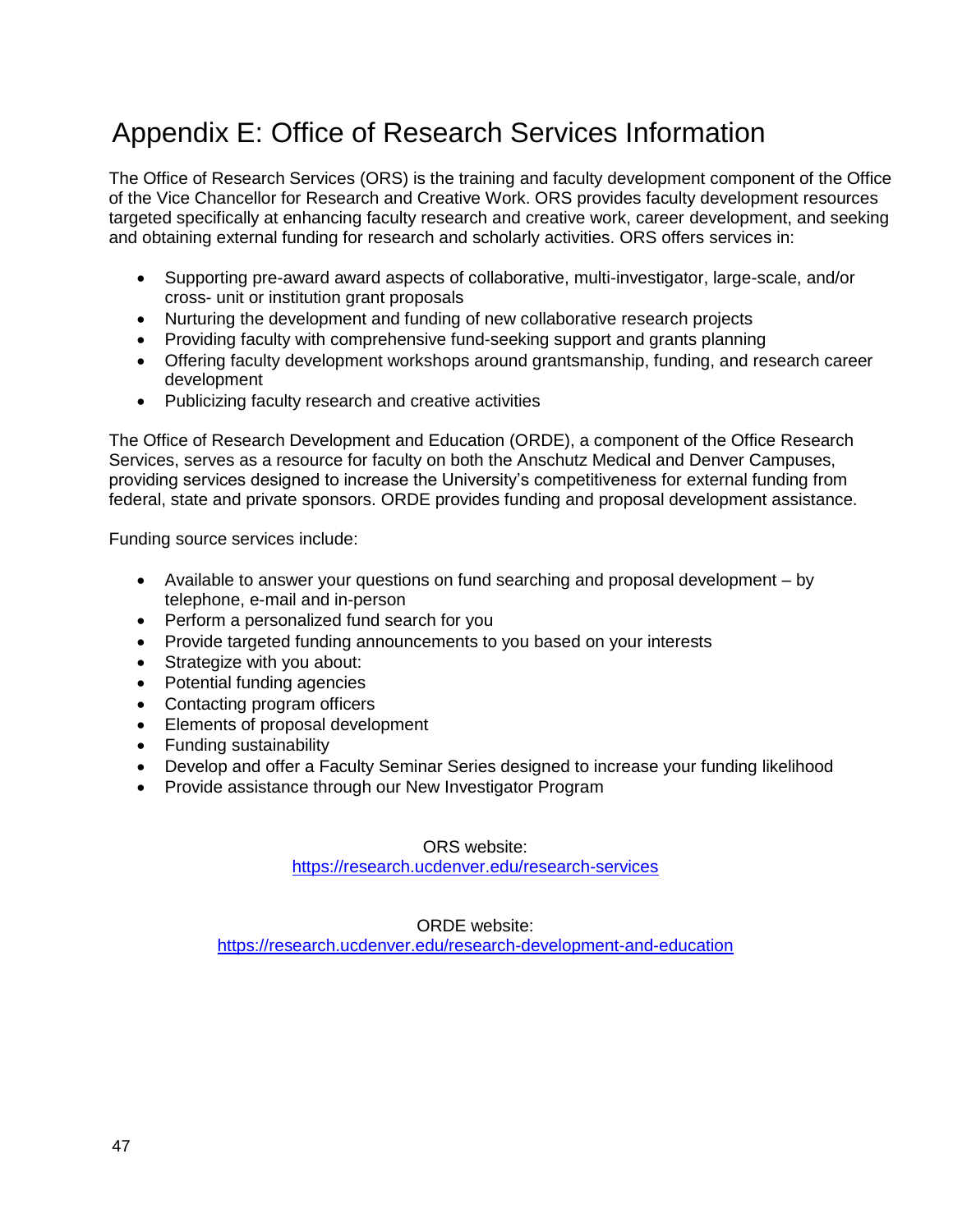# <span id="page-47-0"></span>Appendix F: CVFormat

Note: All entries should be listed in reverse chronological order. Also, be sure to include page numbers.

#### **Name Campus Address Home Address**

#### **Education**

Date, degree, institution, content area

#### **Professional Experience**

#### **Peer Reviewed Publications, Exhibitions, Performances, etc.**

Categories will depend on discipline. Exhibitions and performances included in this section should only be those where peer review or screening was involved. Formatting examples for a publication and exhibition include:

- 2015 Yakacki, C.M., Saed, M., Nair, D.P., Gong, T., Red, S.M., & Bowmann, C.N. Tailored and programmable liquid-crystalline elastomero using a two-stage thoil-acrylate reaction. RSC Advances, 5, 18997-19001
- 2015 Topophilia: New Interiors, Woman Made Gallery, Chicago, Illinois, Director/Curator: Beate Minkovski

#### **Peer Reviewed Books and Book Chapters**

#### **Peer Reviewed Book Reviews**

#### **Grants**

Grants applied for, (include funded and unfunded) with funding agencies, dates, and amounts requested; amounts funded.

#### **Other Indicators of Scholarly and Creative Activity**

Other indicators (both internal and external) of the quality of your scholarly and creative activity: contracts, support received; citations of papers; reviews of your works; purchases of your works by museums; etc.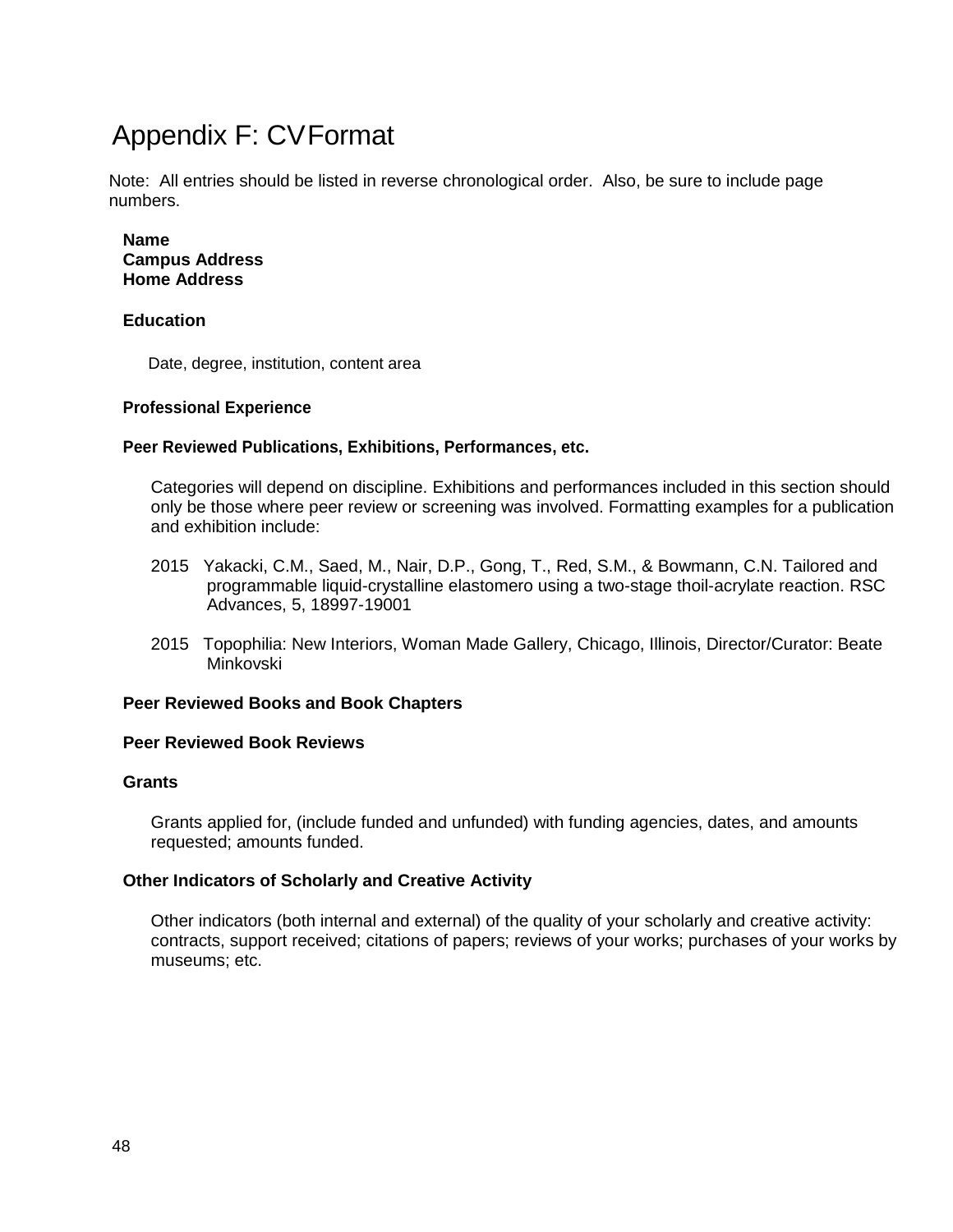#### **Non-Peer Reviewed Publications, Exhibitions, Performances, etc.**

Meeting abstracts, proceedings, etc., technical reports, popular articles, or other galleries and performances.

#### **Non-Peer Reviewed Books and Book Chapters**

**Non-Peer Reviewed Book Reviews**

#### **Peer Reviewed Presentations at Meetings/Conference**

#### **Non-Peer Reviewed Presentations at Meetings/Conferences**

#### **Seminars/Workshops Presented**

#### **Professional Organizations**

Memberships and offices held in professional societies and associations.

#### **Publications/Creative Works in Preparation**

Indicate whether papers are in press, under revision, under review, or being written. Cite journal, etc., when appropriate. Indicate dates of scheduled galleries and performances.

#### **Courses Taught**

Alphabetical listing of courses taught with course number, (without dates or specification of number of times taught).

#### **Leadership and Service**

Department, college/school/Library, Auraria Campus, CU Denver other campus, and university committees and activities, including faculty governance; state and national government agencies; accreditation and program review site visits; committees of professional societies or associations; session chair at professional meetings; consulting without remuneration.

Service activities for which you are separately compensated must be acknowledged. Also, you must conform to the University of Colorado Board of Regent's policy about compensation for consultative services.

#### **Awards/Honors**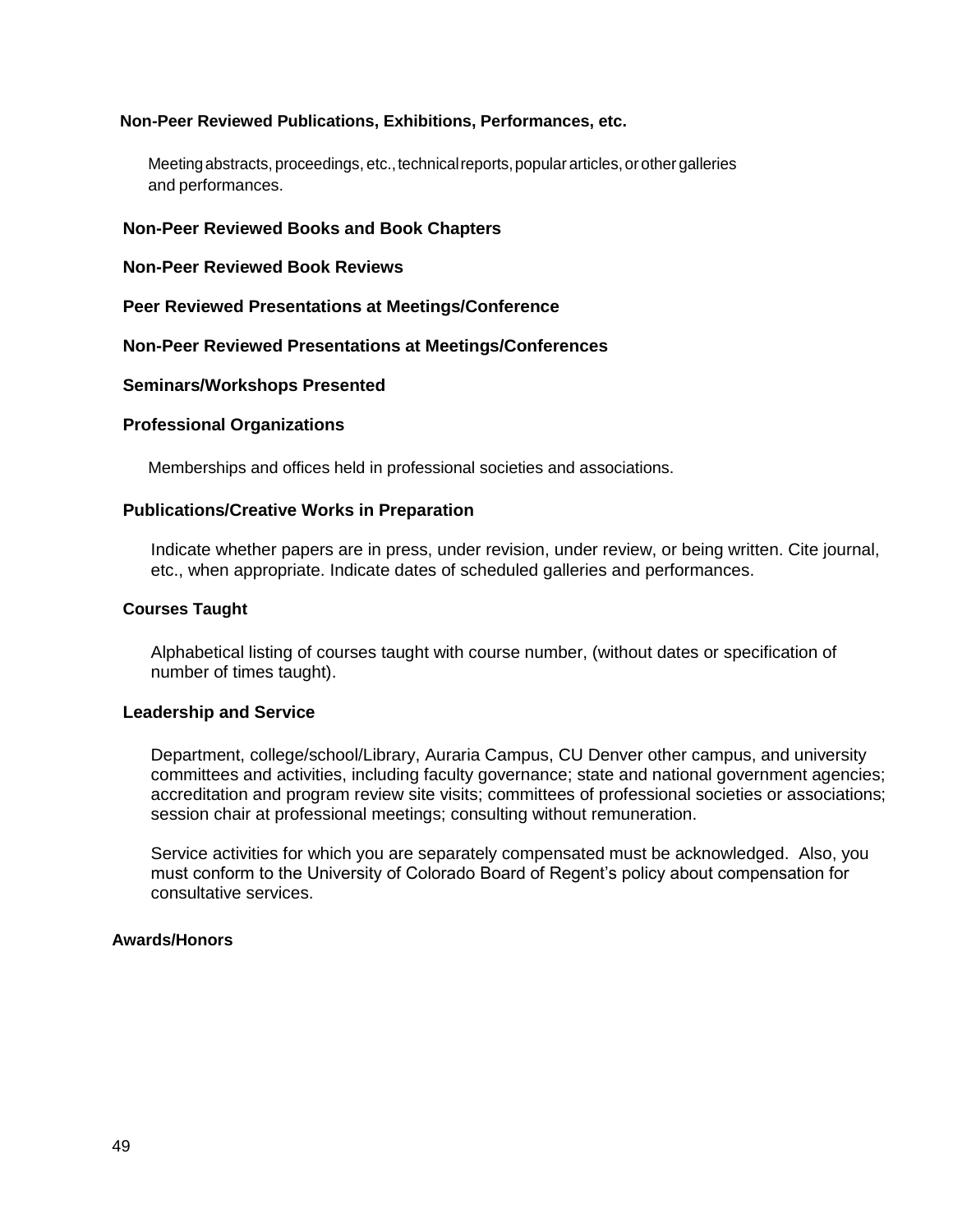### <span id="page-49-0"></span>Appendix G: Important Links to Policies and Resources

University of Colorado Faculty Handbook is available in an online version. It is the official handbook for faculty as it contains links to current Regent policy. It is updated regularly as the Regents adopt/revise/delete policies and as the University Central Administration adopts/revises/deletes administrative policy statements. http://www.cu.edu/office- [academic-affairs/faculty-handbook](http://www.cu.edu/office-%20academic-affairs/faculty-handbook)

Center for Faculty Development and Advancement: [https://www.ucdenver.edu/faculty\\_staff/faculty/center-for-faculty-development/Pages/default.aspx](https://www.ucdenver.edu/faculty_staff/faculty/center-for-faculty-development/Pages/default.aspx)

Center for Excellence in Teaching and Learning: [https://www.ucdenver.edu/faculty\\_staff/faculty/center-for-faculty-development/CETL/Pages/default.aspx](https://www.ucdenver.edu/faculty_staff/faculty/center-for-faculty-development/CETL/Pages/default.aspx)

Office of Research Services (ORS):<https://research.ucdenver.edu/research-services>

Office of Research Development and Education (ORDE): <https://research.ucdenver.edu/research-development-and-education>

Multiple Means of Teaching Evaluation:<https://www.cu.edu/ope/aps/1009>

The Professional Plan for Faculty: [https://www1.ucdenver.edu/offices/faculty-affairs/processes-policies](https://www1.ucdenver.edu/offices/faculty-affairs/processes-policies-forms)[forms](https://www1.ucdenver.edu/offices/faculty-affairs/processes-policies-forms)

University of Colorado Standards, Processes and Procedures for Reappointment, Tenure, Promotion, and Post-Tenure Review:<https://www.cu.edu/ope/aps/1022>

Denver Campus Reappointment, Tenure, and Promotion Review Policy: [https://www.ucdenver.edu/faculty\\_staff/employees/policies/Policies%20Library/1XXX%20Academic%20a](https://www.ucdenver.edu/faculty_staff/employees/policies/Policies%20Library/1XXX%20Academic%20and%20Faculty%20Affairs/1004%20-%20Reappointment,%20Tenure,%20and%20Promotion%20Review.pdf) [nd%20Faculty%20Affairs/1004%20-](https://www.ucdenver.edu/faculty_staff/employees/policies/Policies%20Library/1XXX%20Academic%20and%20Faculty%20Affairs/1004%20-%20Reappointment,%20Tenure,%20and%20Promotion%20Review.pdf) [%20Reappointment,%20Tenure,%20and%20Promotion%20Review.pdf](https://www.ucdenver.edu/faculty_staff/employees/policies/Policies%20Library/1XXX%20Academic%20and%20Faculty%20Affairs/1004%20-%20Reappointment,%20Tenure,%20and%20Promotion%20Review.pdf)

Denver Campus Post-Tenure Review Policy:

[https://www.ucdenver.edu/faculty\\_staff/employees/policies/Policies%20Library/1XXX%20Academic%20a](https://www.ucdenver.edu/faculty_staff/employees/policies/Policies%20Library/1XXX%20Academic%20and%20Faculty%20Affairs/1050%20-%20Post%20Tenure%20Review.pdf) [nd%20Faculty%20Affairs/1050%20-%20Post%20Tenure%20Review.pdf](https://www.ucdenver.edu/faculty_staff/employees/policies/Policies%20Library/1XXX%20Academic%20and%20Faculty%20Affairs/1050%20-%20Post%20Tenure%20Review.pdf)

Tenure Accountability:<https://www.cu.edu/ope/aps/1020>

Faculty Consulting and External Professional Activities:<https://www.cu.edu/ope/aps/1044>

Conflicts of Interest and Commitment in Research and Teaching:<https://www.cu.edu/ope/aps/5012>

Academic Integrity Policy: [https://www.ucdenver.edu/faculty\\_staff/employees/policies/Pages/default.aspx](https://www.ucdenver.edu/faculty_staff/employees/policies/Pages/default.aspx)

CU Denver Policies and Guidelines: [https://www.ucdenver.edu/faculty\\_staff/employees/policies/Pages/default.aspx](https://www.ucdenver.edu/faculty_staff/employees/policies/Pages/default.aspx)

Faculty Processes, Policies and Forms: <https://www1.ucdenver.edu/offices/faculty-affairs/processes-policies-forms>

Office of the Provost:<https://www1.ucdenver.edu/offices/provost>

Office of Faculty Affairs:<https://www1.ucdenver.edu/offices/faculty-affairs>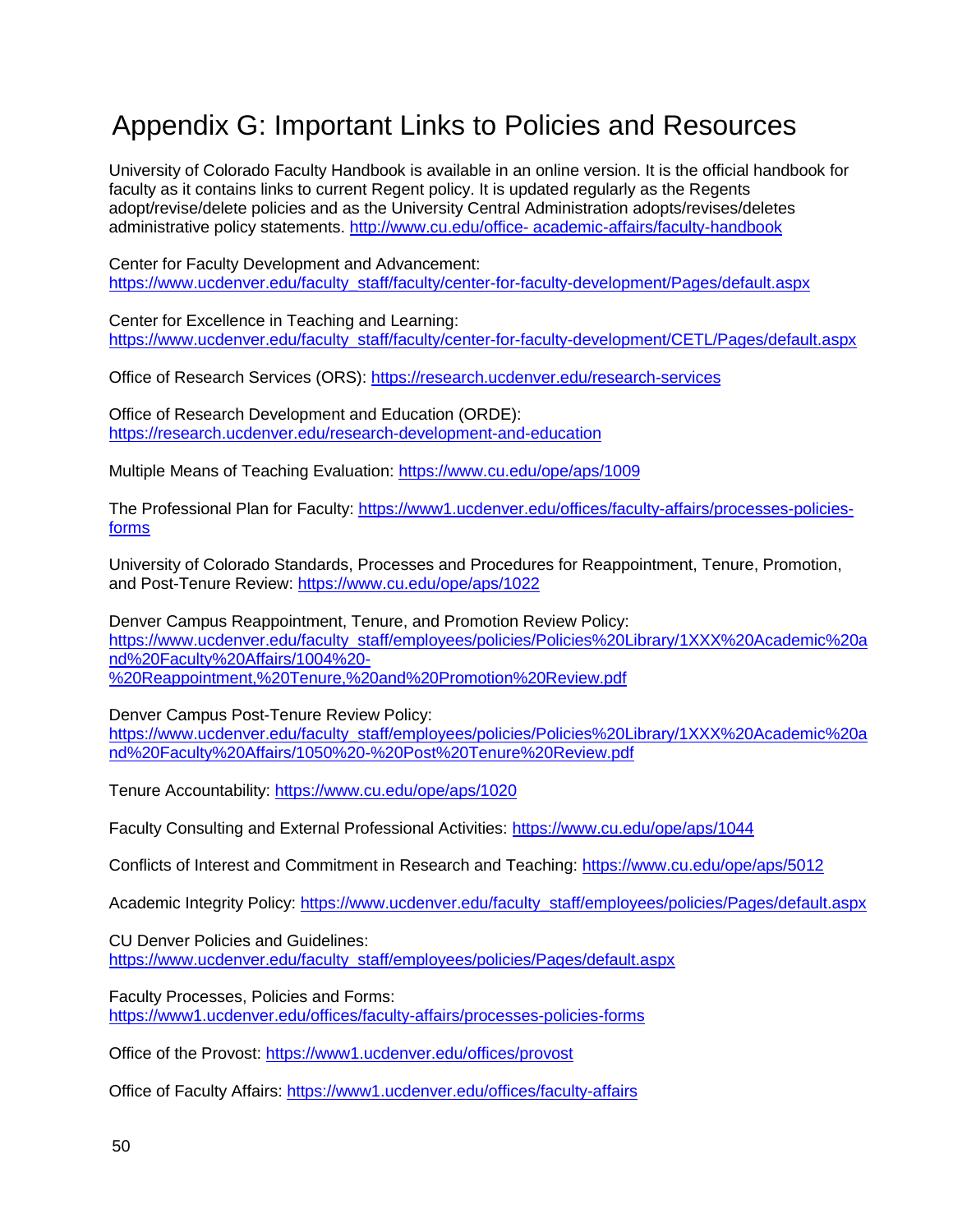# <span id="page-50-0"></span>Appendix H: Sample Letters for External Reviewers

#### **COMPREHENSIVE REVIEW SAMPLE LETTER**

[Letterhead]

**Date** 

Dear Dr. \_\_\_\_\_\_\_\_\_\_:

On behalf of the University of Colorado Denver, thank you for agreeing to serve as an external reviewer of the scholarly/creative work and teaching of Assistant Professor \_\_\_\_\_\_\_\_\_\_\_\_. This is a comprehensive review for reappointment for \_\_\_\_\_\_\_\_\_\_\_\_\_\_\_\_\_, who will begin the fourth year as an Assistant Professor during the fall semester of \_\_\_. If this phase of the review process is successful, the candidate will be considered for tenure and promotion within three years. **We are soliciting your evaluation of Dr. \_\_\_\_\_\_\_\_\_'s demonstrated scholarly/creative work to date**.

The University of Colorado requires that assistant professors undergo a comprehensive review before their evaluation for promotion and tenure. All reappointments, promotions, and awards of tenure at the University of Colorado consider the candidate's record in teaching, scholarly/creative work, and university and public leadership and service. This comprehensive review must include evaluations from scholars in the candidate's field of specialization. For a successful comprehensive review, Dr. \_\_\_\_\_\_\_\_\_\_\_ should be making ongoing and significant progress toward a scholarly/creative work record that can be expected to have an impact on the field. Your evaluation is extremely valuable to us in making this assessment.

While the accompanying materials provide you context with overview statements of Dr.

's scholarly/creative work, teaching and leadership/service, at this time we are soliciting your evaluation of the demonstrated scholarly/creative work accomplishments to date. We ask that your letter be of a constructive and counseling nature so that we may give Dr.

productive suggestions as to the direction, quantity, and quality of work to be accomplished by the seventh year when the prospective tenure review will occur. Although the substance of your evaluation will be summarized for Dr. \_\_\_\_\_, you and your institution will not be identified. Your candor in evaluating the scholarly/creative work will be greatly appreciated.

Dr.  $\blacksquare$  's teaching course load since the time of appointment has been [four] courses per academic year. The materials will indicate any variation from this standard for course releases that may have been applied for scholarly/creative work or teaching-related activities.

In evaluating Dr. \_\_\_\_\_\_\_\_\_ 's scholarly/creative work, please address each of the following points in order:

- 1. The nature of your acquaintance, if any, with Dr. \_\_\_\_\_\_\_\_ and your knowledge of and/or familiarity with the scholarly/creative work prior to this request.
- 2. The quality and quantity of the scholarly/creative work, especially in relationship to productivity in this field.
- 3. The main thrust(s) of the scholarly/creative work and its impact on the field.
- 4. The degree of creativity and originality of the scholarly/creative work.
- 5. To what degree the scholarly/creative work is evolving.
- 6. How Dr.  $\sim$  is scholarly/creative work and productivity compare with others with similar training and experience in the field.
- 7. How you would categorize Dr. \_\_\_\_\_\_\_'s scholarly/creative work accomplishments –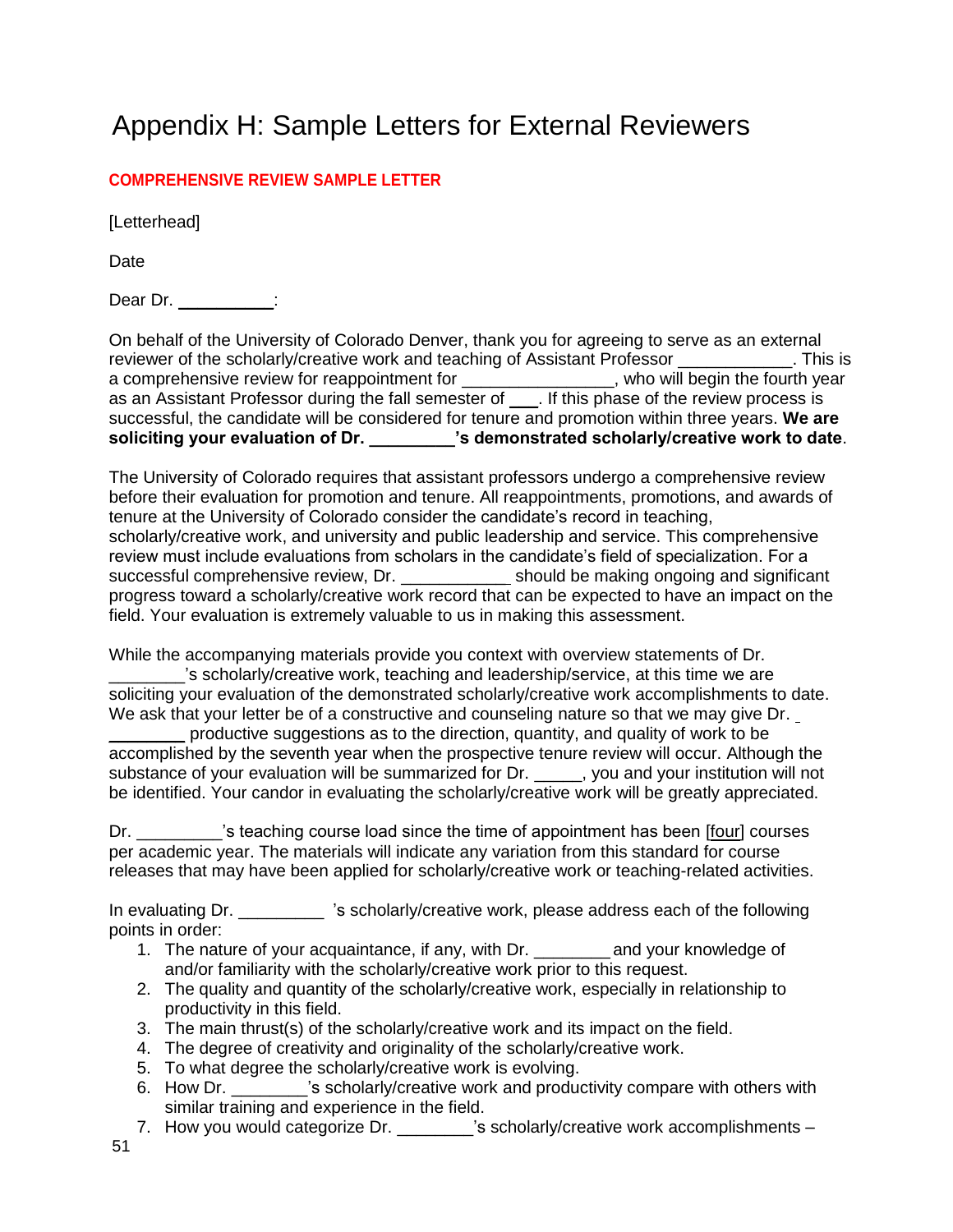approaching excellent, approaching meritorious, or not meritorious – compared to others in this field and at a similar point in their career.

8. What suggestions you have for changes that Dr. \_\_\_\_\_\_\_\_\_\_\_\_ should make in planning and carrying out scholarly/creative work for the next three years.

As Dr. \_\_\_\_\_\_\_ will be evaluated by university faculty outside of the department who may be unfamiliar with your career or field, **please include a copy of your current summary vita with your evaluation letter**. Your final evaluation letter should be on your University letterhead with your signature. A hard copy may be sent by U.S. mail to my attention at the address listed above or it may also be sent electronically as a PDF with your electronic signature to [me/my administrative assistant at \_\_\_\_\_\_\_\_\_\_\_(add contact email)]. We would appreciate receiving your evaluation no later than [add date].

If you have any questions concerning the review, please feel free to call me at [add phone number] or e-mail me at: [add email contact].

Thank you very much for your willingness to assist the University of Colorado Denver in this important academic review process.

Sincerely,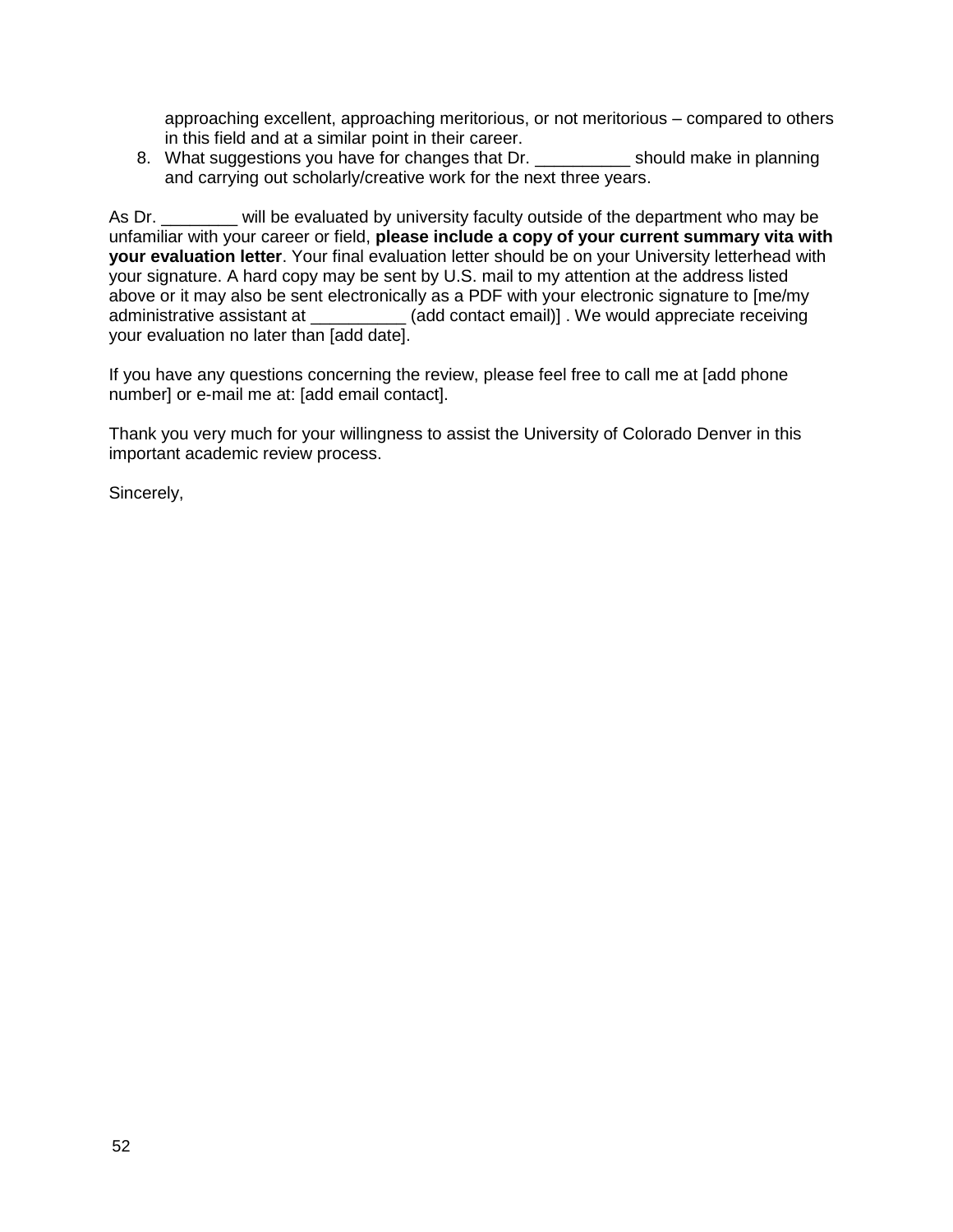#### **TENURE AND PROMOTION SAMPLE LETTER**

[Letterhead]

Date

Dear Dr. \_\_\_\_\_\_\_\_\_\_:

On behalf of the University of Colorado Denver, thank you for agreeing to serve as an external reviewer of the scholarly/creative work and teaching of Assistant Professor who is being considered for tenure and for promotion to the rank of Associate Professor. We are soliciting your evaluation of Dr. \_\_\_\_\_\_\_'s demonstrated scholarly/creative work accomplishments to date. We would appreciate receiving your evaluation no later than [date].

The University of Colorado Denver requires the scholarly/creative work of candidates for tenure and promotion to be evaluated by scholars in the candidate's field of specialization. Although the substance of your evaluation will be summarized for Dr. \_\_\_\_\_\_\_, you and your institution will not be identified. Your candor in evaluating Dr. \_\_\_\_\_\_'s scholarly/creative work will be greatly appreciated.

All reappointments, promotions, and awards of tenure at the University of Colorado consider the candidate's record in teaching, scholarly/creative work, and university and public leadership and service. For promotion to associate professor and award of tenure, the candidate must (1) demonstrate meritorious performance in teaching, scholarly/creative work, and leadership/service, and (2) demonstrate excellence in either teaching or scholarly/creative work. Your evaluation is extremely valuable to us in making this assessment.

Dr.  $\blacksquare$  's teaching course load since comprehensive review has been [two] courses per semester. The materials will indicate any variation from this standard for course releases that may have been applied for scholarly/creative work or teaching-related activities.

Dr.  $\cdot$  's abbreviated dossier includes the current vita; personal statements regarding teaching, scholarly/creative work, and leadership/service as context, and a more detailed statement on scholarly/creative work; [examples of work]; and the Primary Unit criteria used to evaluate the work.

In evaluating Dr. \_\_\_\_\_\_\_\_'s scholarly/creative work, please address each of the following points in order:

- 1. The nature of your acquaintance, if any, with the candidate and your knowledge of and/or familiarity with the scholarly/creative work prior to this request.
- 2. The quality and quantity of the scholarly/creative work, especially in relationship to productivity in this field.
- 3. The main thrust(s) of the scholarly/creative work and its impact on the field.
- 4. The degree of creativity and originality of the scholarly/creative work.
- 5. The degree to which the scholarly/creative work has evolved.
- 6. How Dr. **Sacholarly/creative work productivity compares with others with similar training** and experience in this field.
- 7. How you would categorize Dr.  $\qquad \qquad$  's scholarly/creative work accomplishments excellent, meritorious, or not meritorious – compared to others in this field at a similar point in their careers.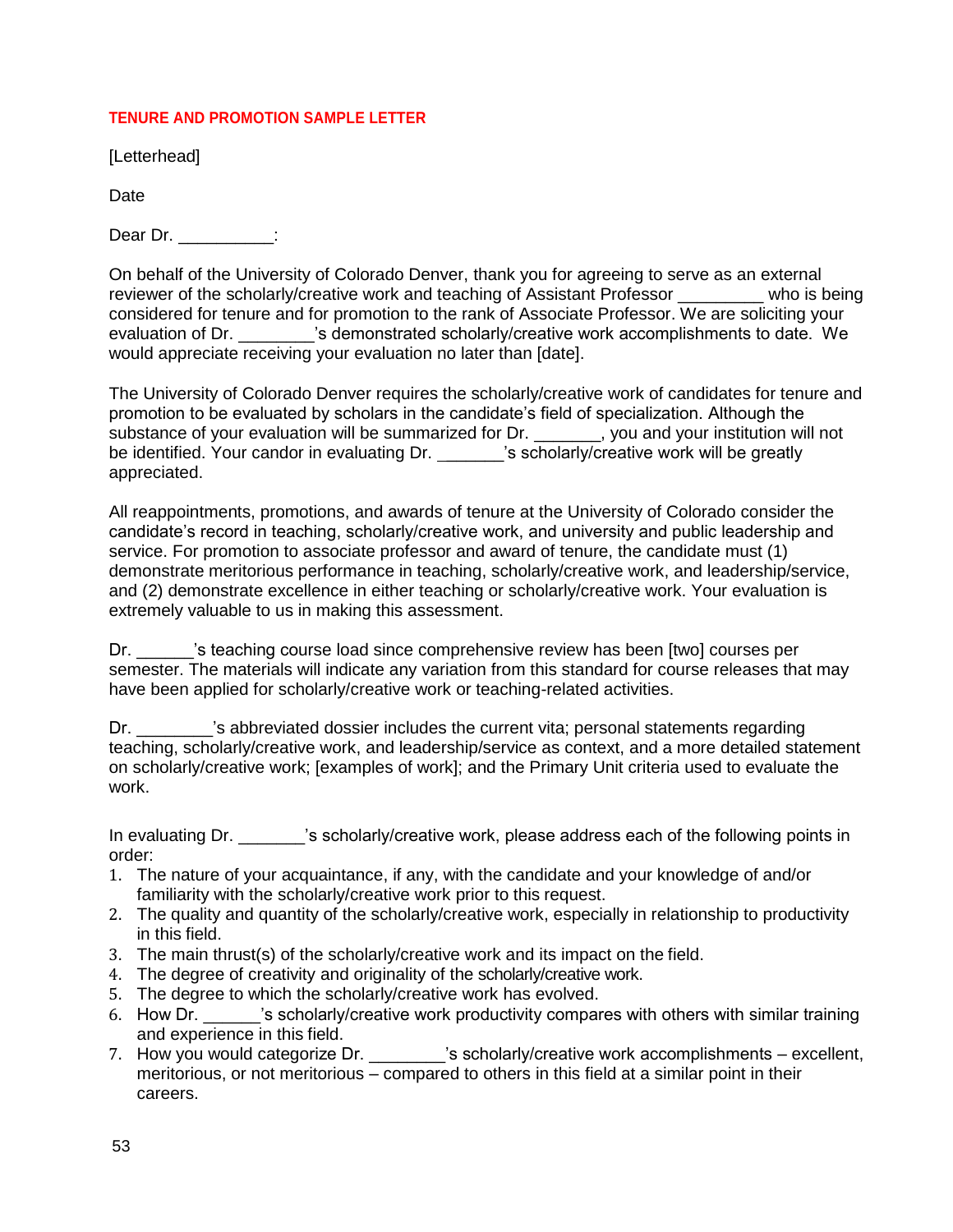As Dr. \_\_\_\_\_\_\_ will be evaluated by university faculty outside of the department who may be unfamiliar with your career or field, **please include a copy of a current summary vita with your evaluation letter**. Your final evaluation letter should be on your University letterhead with your signature. A hard copy may be sent by U.S. mail to my attention at the address listed above or it may be sent electronically as a PDF with your electronic signature to my email address: [insert email address[\].](mailto:Brian.Page@ucdenver.edu) If you have any questions concerning the review, please email me or call me at the number listed below.

Thank you very much for your willingness to assist the University of Colorado Denver in this important academic review process.

Sincerely,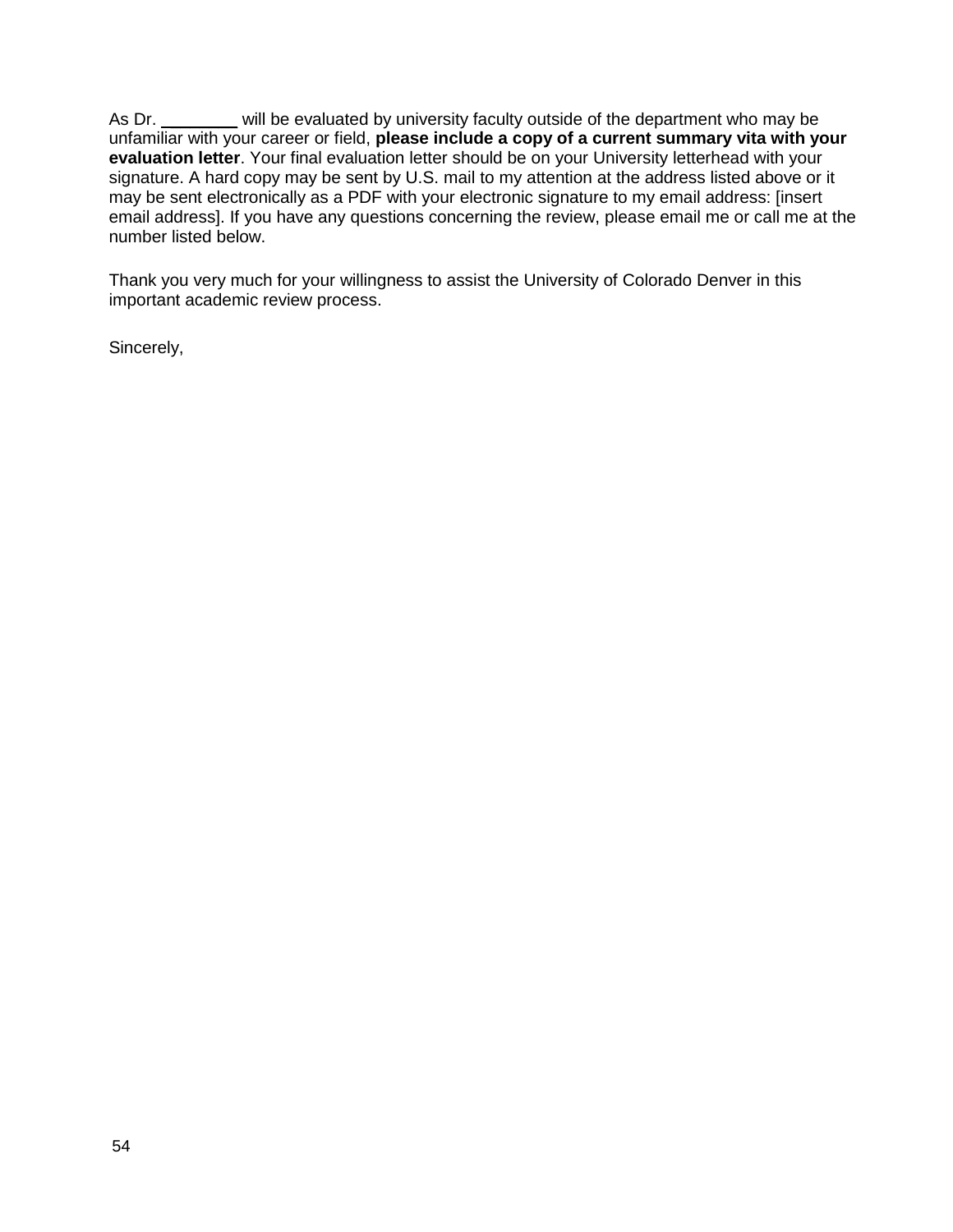#### **PROMOTION TO FULL PROFESSOR SAMPLE REQUEST TO SERVE**

[Letterhead]

Date

Dear Dr. \_\_\_\_\_\_,

On behalf of the University of Colorado Denver, I am writing to ask you to serve as an external reviewer of the scholarly/creative work of Associate Professor \_\_\_\_\_\_\_\_\_\_\_\_\_, who is being considered for promotion to the rank of Full Professor. We are soliciting your evaluation of Dr.

\_\_\_\_\_\_\_\_'s demonstrated scholarly/creative work accomplishments since tenure and promotion to Associate Professor.

The University of Colorado Denver requires the scholarly/creative work of candidates for tenure and promotion to be evaluated by scholars in the candidate's field of specialization. Although the substance of your evaluation will be summarized for Dr. \_\_\_\_\_\_\_\_, you and your institution will not be identified. Your candor in evaluating the work will be greatly appreciated.

If you are willing to serve as a reviewer, please respond to [my administrative assistant] via e-mail at [email address]. If you agree to serve as a reviewer, I will send you, no later than [add date], Dr.

's abbreviated dossier which will include statements about research, scholarly/creative work, and leadership and service accomplishments and not more than five self-selected representative artifacts of scholarly/creative work as well as the specific questions and criteria we would like you to consider in reviewing the work. You can elect to receive these materials electronically or in a printed and bound format; please specify your preference in your reply. I will need to receive your evaluation letter no later than [add date].

Thank you in advance for considering this request in support of our colleague's professional advancement. I would very much appreciate a response from you by [date].

Kind regards,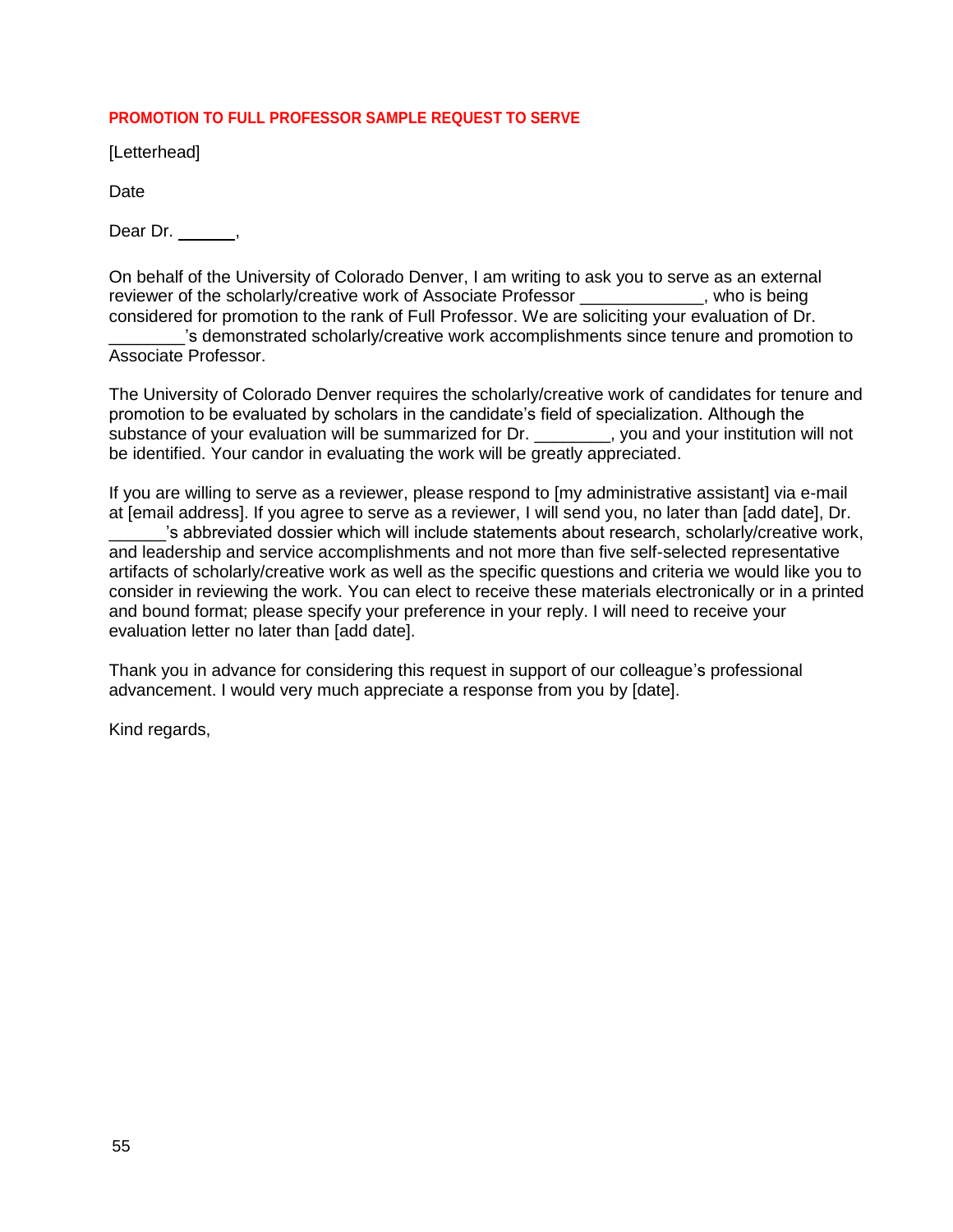#### **PROMOTION TO FULL PROFESSOR SAMPLE LETTER**

[School/College letterhead]

Date

Dear Dr. :

On behalf of the University of Colorado Denver, thank you for agreeing to serve as an external reviewer of the scholarly/creative work of Associate Professor , who is being considered for promotion to the rank of Full Professor. We are soliciting your evaluation of Dr. \_\_\_\_\_\_\_'s demonstrated scholarly/creative work since the time of tenure and promotion to Associate Professor.

All reappointments, promotions, and awards of tenure at the University of Colorado consider the candidate's record in teaching, scholarly/creative work, and university and public leadership and service. The University requires the scholarly/creative work of candidates for tenure and promotion be evaluated by scholars in the candidate's field of specialization. Although the substance of your evaluation will be summarized for the candidate, you and your institution will not be identified. Your candor in evaluating the scholarly/creative work is greatly appreciated.

For promotion to full professor, Dr. \_\_\_\_\_\_\_\_\_\_\_\_ must have (a) a record that, taken as a whole, is judged to be excellent; (b) a record of significant contribution to both graduate and undergraduate education, unless individual or departmental circumstances require a stronger emphasis or singular focus on one or the other; and (c) a record, since receiving tenure and promotion to associate professor, that indicates substantial, significant, and continued growth, development, and accomplishment. Your evaluation of Dr. \_\_\_\_\_\_\_\_'s scholarly/creative work is extremely valuable to us in making this assessment.

Dr.  $\qquad \qquad$  's abbreviated dossier includes the current vita; personal statements regarding teaching, scholarly/creative work, and leadership/service as context, and a more detailed statement on scholarly/creative work; [examples of work]; and the Primary Unit criteria used to evaluate the work.

In evaluating Dr. \_\_\_\_\_\_'s scholarly/creative work, please address each of the following points in order:

- 1. The nature of your acquaintance, if any, with the candidate and your knowledge of and/or familiarity with the scholarly/creative work prior to this request.
- 2. The quality and quantity of the scholarly/creative work, especially in relationship to productivity in this field.
- 3. The main thrust(s) of the scholarly/creative work and its impact on the field.
- 4. The degree of creativity and originality of the scholarly/creative work.
- 5. The degree to which the scholarly/creative work has evolved.
- 6. How Dr. **Example 2**'s scholarly/creative work productivity compares with others with similar training and experience in this field.
- 7. How you would categorize Dr. \_\_\_\_\_\_\_\_'s scholarly/creative work accomplishments excellent, meritorious, or not meritorious – compared to others in this field at a similar point in their careers.

As Dr. \_\_\_\_\_\_\_\_\_\_ will be evaluated by university faculty outside of the department who may be unfamiliar with your career or field, **please include a copy of your current summary vita with**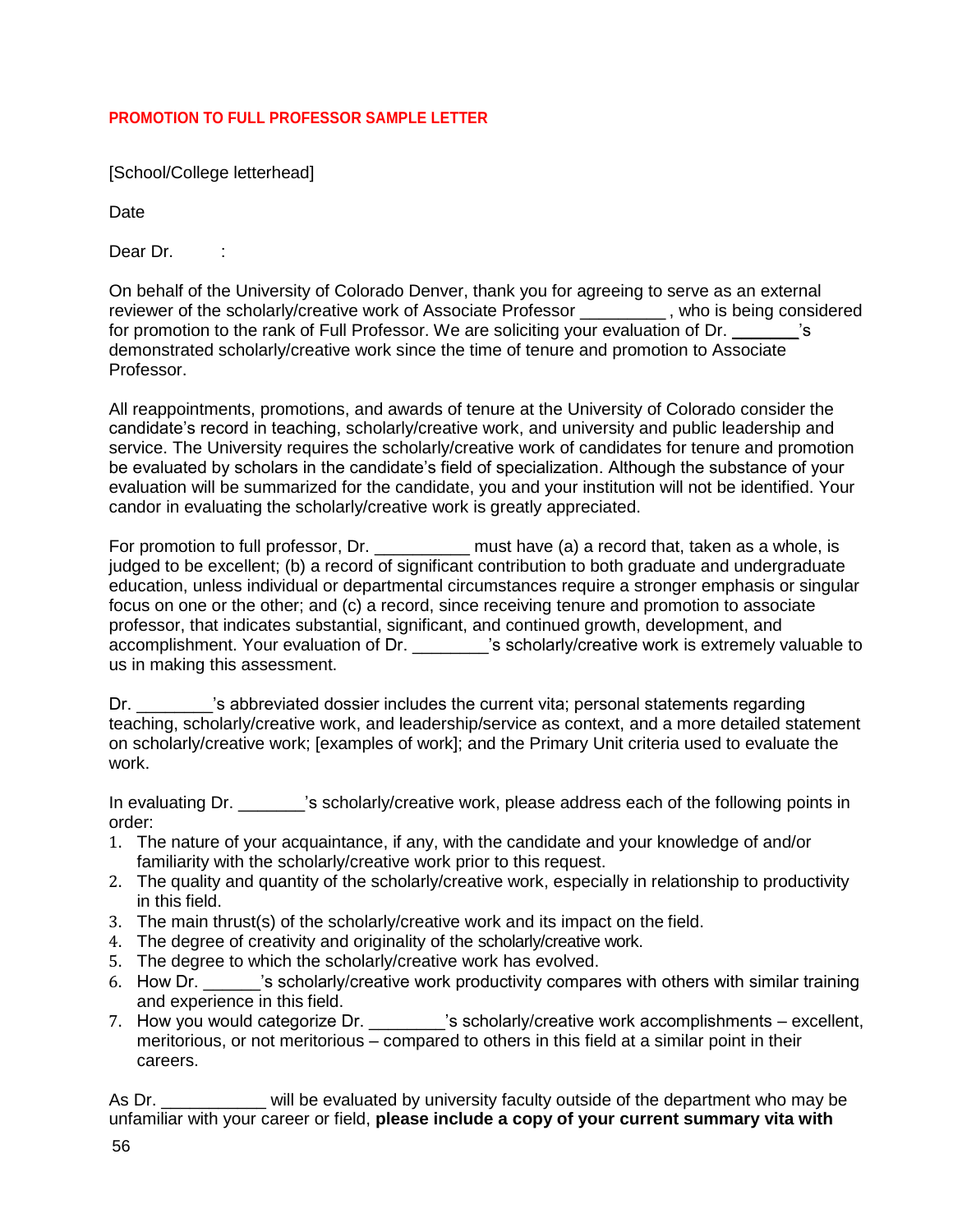**your evaluation letter**. Your final evaluation letter should be on your University letterhead with your signature. A hard copy may be sent by U.S. mail to my attention at the address listed above or it may also be sent electronically as a PDF with your electronic signature to [my administrative assistant] at [add contact email]. We would appreciate receiving your evaluation no later than [add date].

If you have any questions concerning the review, please feel free to call me at [add phone] or e-mail me at: [add email contact]. Thank you very much for your willingness to assist the University of Colorado Denver in this important academic review process.

Sincerely,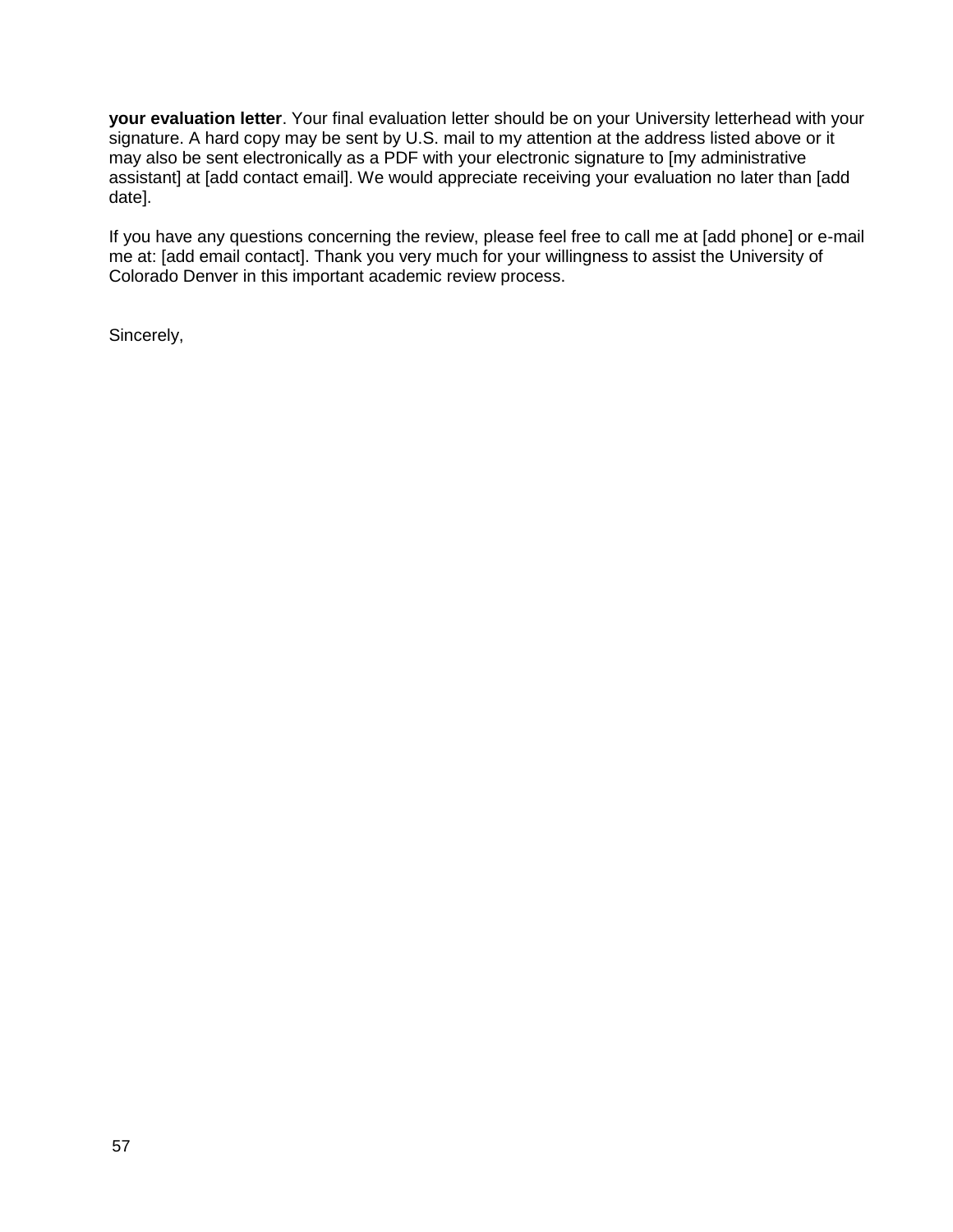# <span id="page-57-0"></span>Appendix I: Dossier Overview

#### **1. General**

- a. Candidates for reappointment, tenure, or promotion are responsible for ensuring that the material in the dossier:
	- is NOT contained in plastic sleeves;
	- is submitted in the order specified;
	- is separately tabbed with text, not alpha or numeric, labels that are well-secured in their plastic tabs; and
	- is complete, accurate, and properly organized in the appropriate sections.
- b. While the candidate is expected to provide information about his or her entire career, evaluations focus on activities since the date of the last appointment, reappointment, tenure, or promotion.
- c. The dossier may be presented in no more than three, three-ring binders. If a candidate submits multiple binders, the case for reappointment, tenure, and promotion must be made in binder #1, with supporting materials in the remaining binder(s). Remember, more is not necessarily better!

#### **2. Dossier**

- a. Current Curriculum Vitae. The curriculum vitae must be current to the date of submission and must follow the format provided in Appendix F. Primary units shall not propose, require, or use different curriculum vitae formats unless recommended by the discipline. If this is the case, explain this to the reviewer.
- b. Summary Statement. This is a two-to-three-page summary overview of the candidate's teaching, scholarly/creative work and leadership/service and responses to any suggestions and/or recommendations made in prior RTP reviews.
- c. Teaching. Material related to teaching includes a statement of teaching philosophy and changes in teaching methods over the years, a summary table report on the history of courses taught and the number of students in classes (see Appendix D), work with students outside the classroom, methods used to review teaching, grading practices, a summary of the student evaluations, and a response to the evaluation data. A summary of the average overall course and instructor ratings from the Faculty Course Questionnaires (FCQs) should be included. Actual FCQs for at least the most recent three years must be provided in a separate binder unless school/college policy suggests otherwise (e.g., in the case of large classes). If a representative selection of actual FCQs is provided, the means of selection must be described.
- d. Librarianship. Library faculty include materials related to the practice of librarianship and work with students in that context.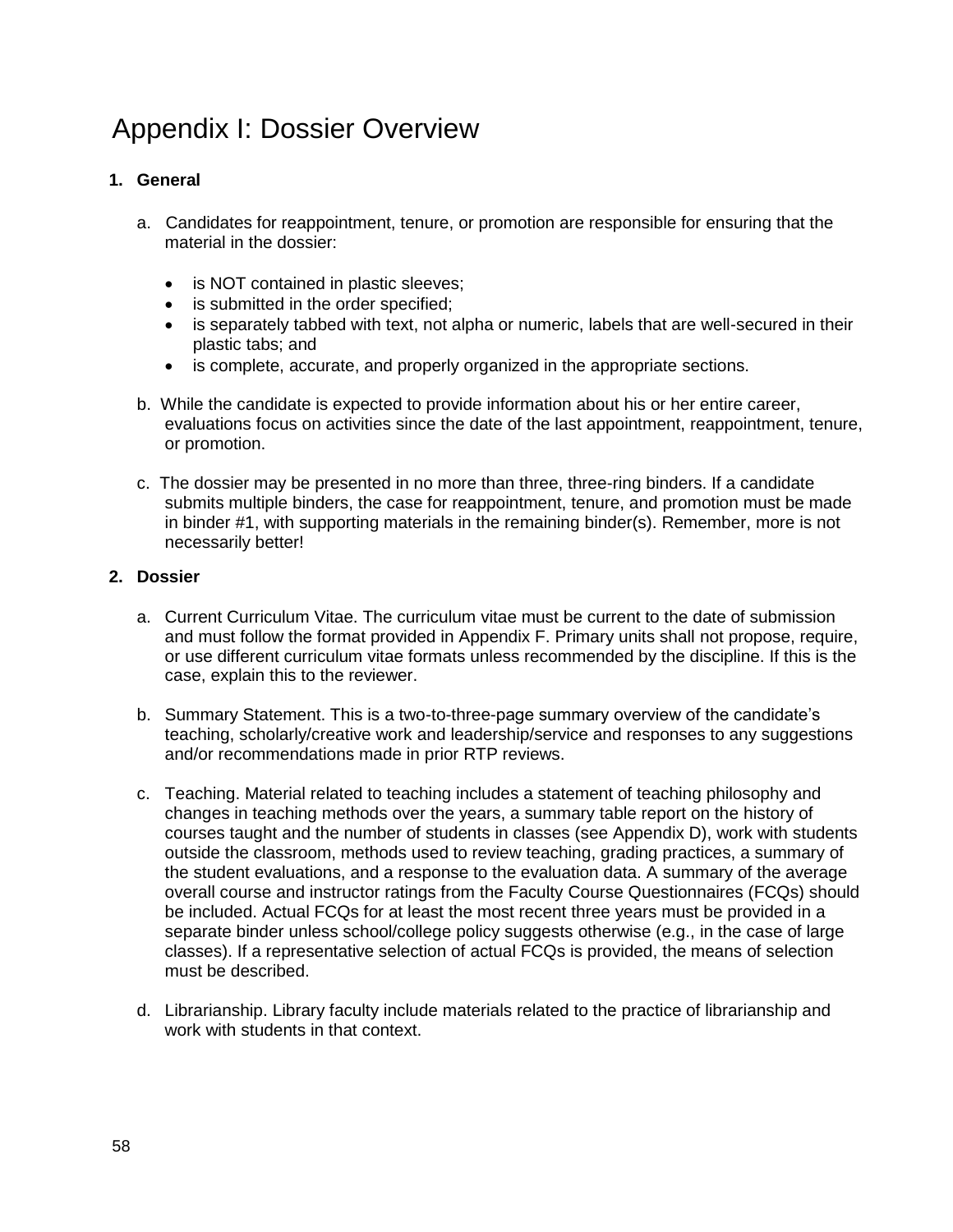- e. Scholarly and Creative Work. Material related to scholarly and creative work includes a statement describing the focus of the candidate's scholarly/creative work to date, anticipated future directions, and information related to publications, performances, galleries, grants, and related research, scholarly and other creative activity. Where the candidate has coauthors, the candidate must explain the role of each co-author and the meaning of the order of co-authors' names. For refereed journals, some indication should be provided, e.g., the reputation of the journal; the circulation data of the journal; the acceptance rates (include the number of submissions) for the journal, etc. Similarly, for creative work (performances or exhibitions), an attempt must be made to evaluate the venue. Creative work, like scholarship, must be peer-reviewed. Where the candidate has received support for scholarly/creative activities, that information must be disclosed and explained in detail.
- f. Leadership and Service. Material related to leadership/service includes all significant professional service to the university, city, state, region, nation, and to professional associations. An explanation must be provided for any separately compensated service.

#### **3. Color of Dossier**

Colleges, schools, and the library provide each candidate with up to three, three-ring binders, color- coded as follows:

| College of Architecture and Planning         | Gray         |
|----------------------------------------------|--------------|
| College of Arts & Media                      | Royal        |
|                                              | <b>Blue</b>  |
| Auraria Library                              | White        |
| <b>Business School</b>                       | Maroon       |
| School of Education & Human Development      | Pale Blue    |
| College of Engineering, Design and Computing | Red          |
| College of Liberal Arts and Sciences         | Green        |
| <b>School of Public Affairs</b>              | <b>Black</b> |

#### **4. Content of Dossier**

- a. Organization. Dossiers are organized with tabbed dividers into specific sections, with each section containing the necessary information
- b. Limitation. Dossiers are limited to three, three-ring binders. The first binder contains all essential information. Supporting documentation, such as actual FCQ's, must be submitted in separate binders. Sample dossiers are available for review in the Center for Faculty Development.
- c. Presentation of material. Material in the dossier must be presented in an easily readable form without having to be removed from the dossier. Material is not to be presented in threehole punched plastic sleeves.
- d. Labeling of material. Each dossier must be separately tabbed by section with text, not alpha or numeric labels.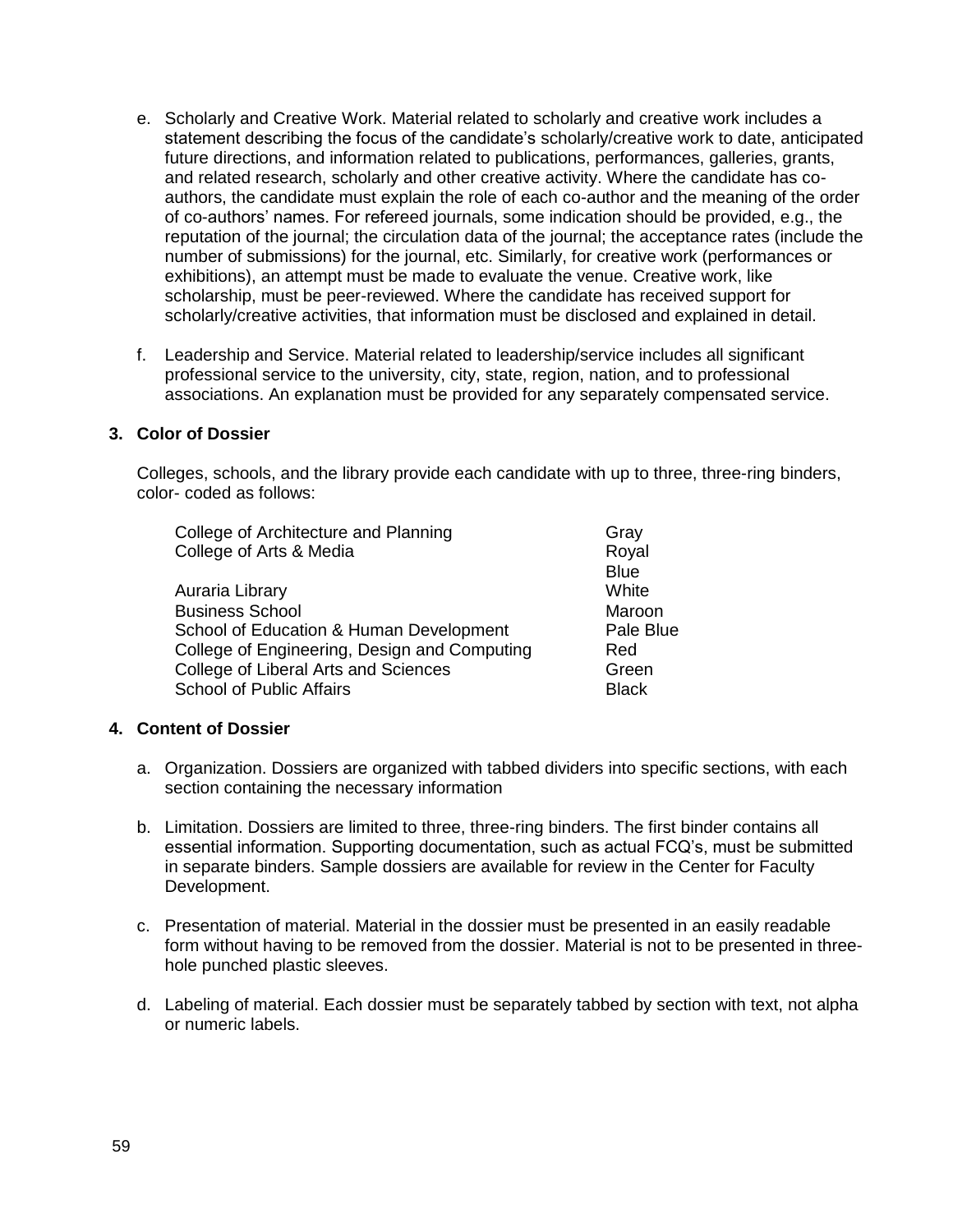#### **5. Order of Material in Dossier**

Each dossier must contain the material detailed in the Dossier Checklist (See Appendix J: Vice Chancellor's Advisory Committee (VCAC) Guidelines for Dossier Preparation). If material is omitted or is not in the order specified, the Office of the Provost will return the dossier to the dean's office without referring it to the VCAC Committee.

#### **6. Return of Dossier**

An abbreviated dossier (with external reviewer information and personnel actions removed) is returned to the candidate at the end of the RTP process.

#### **7. RTP Record Retention**

University of Colorado Denver | Anschutz Medical Campus record retention policy requires that all faculty personnel records, including promotion and tenure documents, be maintained for 10 years after the employee's separation from the University. Schools/colleges/library may return paper copy dossiers to candidates **only** after having made and retained a full and complete electronic record.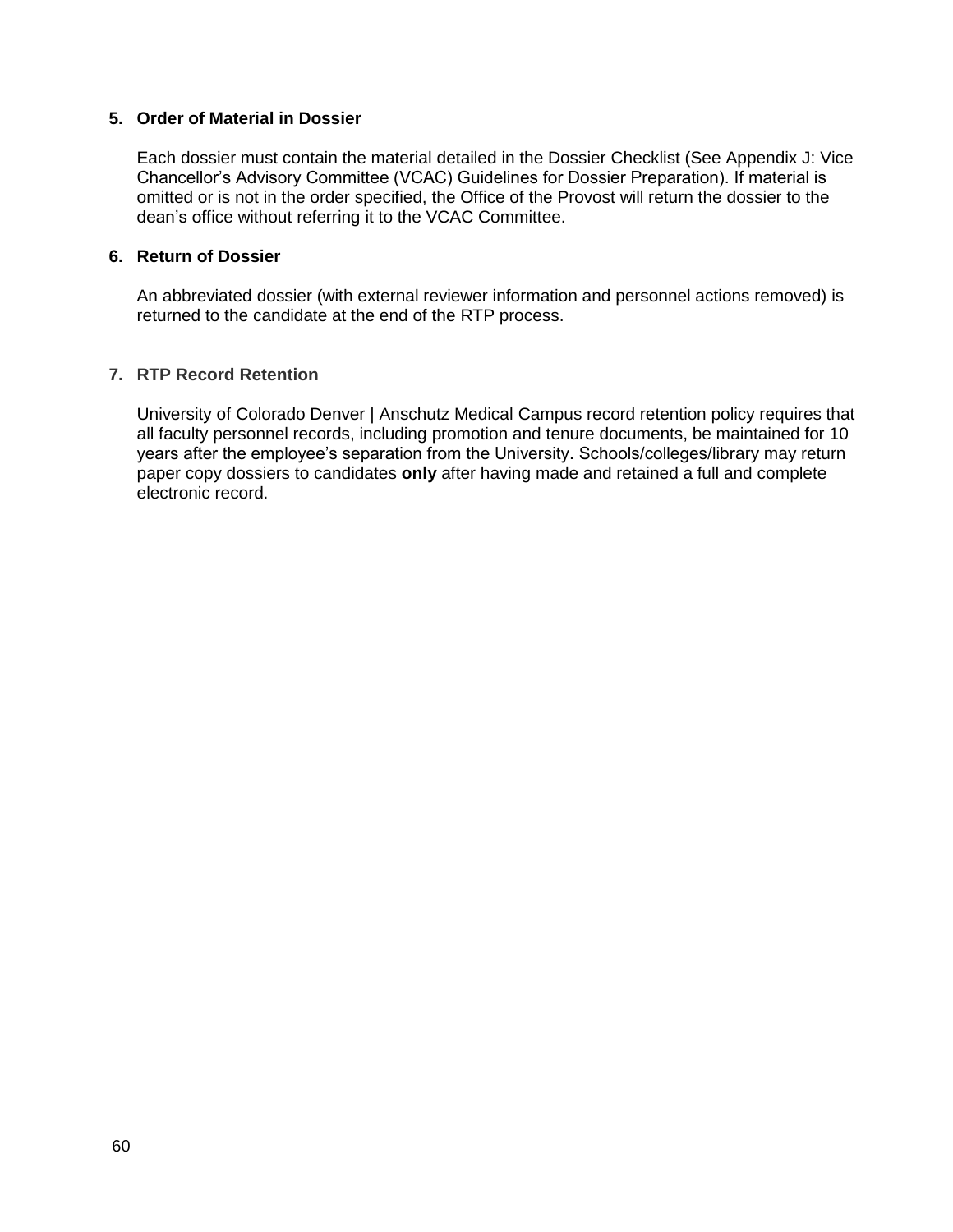### <span id="page-60-0"></span>Appendix J: VCAC Guidelines for Dossier Preparation

**Preamble:** This guide has two parts to help you assemble a dossier that conforms to the expectations the VCAC has for an easy-to-read and, thus, easy-to-evaluate dossier. Not preparing a dossier properly can delay the process, sometimes to the detriment of a candidate.

The first part of this guide indicates how all dossiers should be organized and tabbed. The second part addresses how letters in the dossier should be presented in terms of terminology and organization. Both are essential in dossier preparation and apply not only to candidates in their dossier preparation, but to primary units and schools/colleges/library. Complying with these recommended guidelines will tend to increase the VCAC's confidence that the primary units and schools/colleges/library have done due diligence in understanding and applying campus and system-wide policies and procedures for faculty evaluation.

The dossier checklists on the next pages require that items be placed in the dossier in a particular order. The ordering applies to reappointment/comprehensive review, tenure, and promotion dossiers **(***Dossier Checklist: Reappointment, Tenure, and Promotion***)** as well as hire with tenure dossiers **(***Dossier Checklist: Hire with Tenure*). Dossiers not conforming to the checklist order will be returned for remediation before they are considered by the VCAC. We recognize that certain dossiers may not have all the items that are indicated, but the ordering of what is placed in the dossier should follow the guidelines given.

In addition to the required ordering, every dossier must be clearly tabbed and every section within a tab that has multiple items must have the multiple items clearly separated. An example of this is the section of external letters, where every letter needs to be separated by some means like a sheet of heavy, colored paper. The VCAC spends a great deal of time on every dossier. It needs to be able to find things easily to avoid delay.

The [system](https://www.cu.edu/ope/aps/1022) and [campus](https://www.ucdenver.edu/faculty_staff/employees/policies/Policies%20Library/1XXX%20Academic%20and%20Faculty%20Affairs/1004%20-%20Reappointment,%20Tenure,%20and%20Promotion%20Review.pdf) policy documents on reappointment, tenure, and promotion can be found at:

[University of Colorado Board of Regents Laws and Policies](https://www.cu.edu/regents/laws-and-policies)

[University of Colorado Office of Policy and Efficiency](https://www.cu.edu/ope/aps)

[University of Colorado Denver | Anschutz Medical Campus Policies and Guidelines](https://www.ucdenver.edu/faculty_staff/employees/policies/Pages/default.aspx)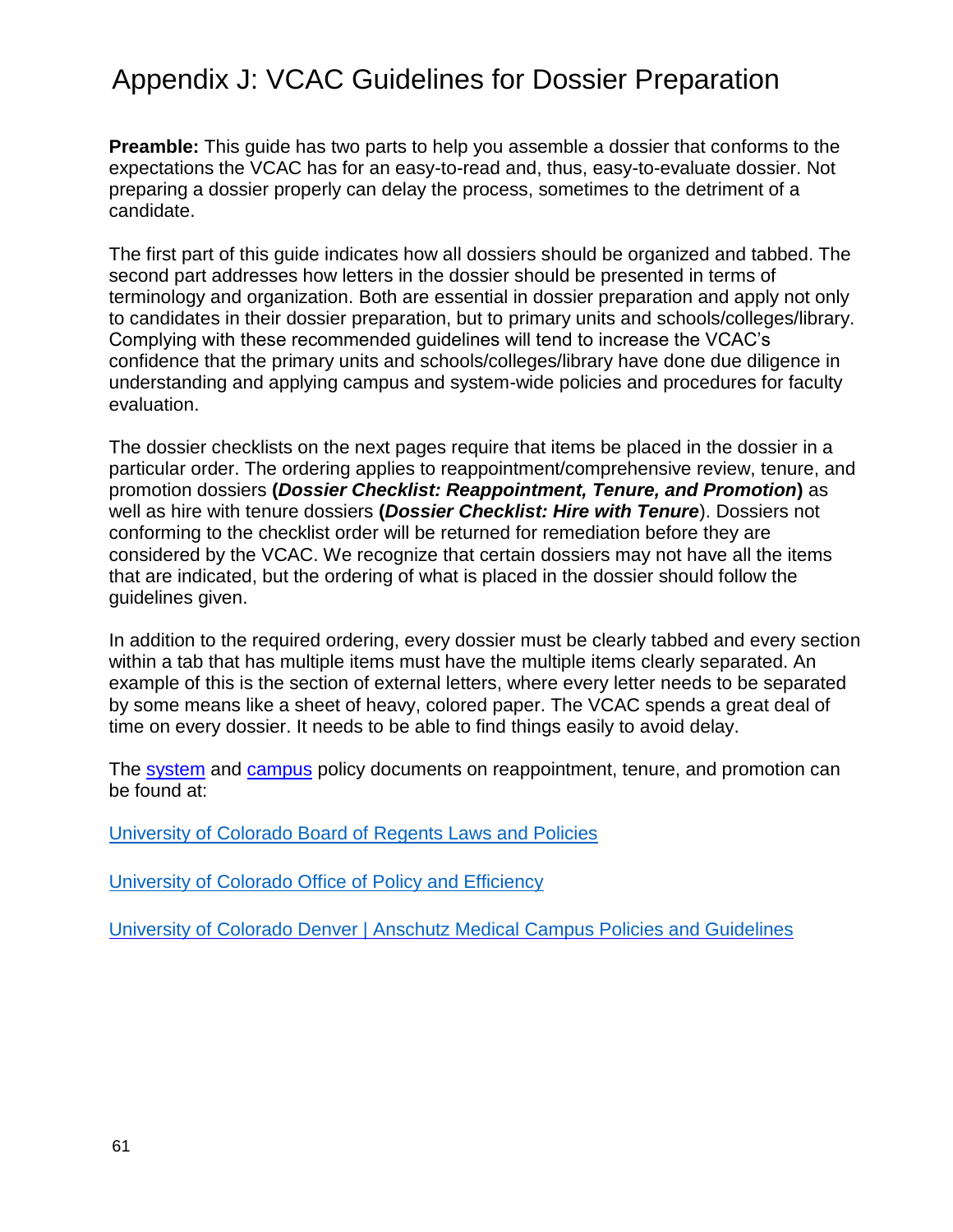#### **Dossier Checklist: Reappointment, Tenure, and Promotion**

**Candidate's Name:** \_\_\_\_\_\_\_\_\_\_\_\_\_\_\_\_\_\_\_\_\_\_\_\_\_\_\_\_\_\_\_\_\_\_\_\_\_\_\_\_\_\_\_\_\_\_\_\_\_\_\_\_\_\_\_\_\_\_\_\_

|  | Action: [ ] Reappointment [ ] Comprehensive Review [ ] Tenure [ ] Promotion |  |
|--|-----------------------------------------------------------------------------|--|
|  |                                                                             |  |

**School/College:** \_\_\_\_\_\_\_\_\_\_\_\_\_\_\_\_\_\_\_\_\_\_\_\_\_\_\_\_\_\_\_\_\_\_\_\_\_\_\_\_\_\_\_\_\_\_\_\_\_\_\_\_\_\_\_\_\_\_\_\_\_\_

A candidate's dossier must be presented in **no more than three, three-ring binders, no larger than three inches**. If a candidate submits multiple binders, the case for reappointment, tenure, and promotion must be made in Binder #1; this is all that should be in Binder #1. Supporting materials are to be presented in the remaining binder(s). Items on this checklist are listed in their required order. Each item is to be clearly tabbed.

#### **[ ] Completed dossier checklist**

#### **[ ] UCD-7 signature form**

**[ ] Primary unit criteria** *(include statement re: acceptance of current primary unit criteria if candidate was hired with previous criteria in place)*

#### **[ ] Initial offer letter**

#### **[ ] Previous RTP and personnel actions, if any**

#### **[ ] Current curriculum vitae**

*(The VCAC often finds that CVs are not clearly presented. Strategies for Success has a suggested template that should be followed. Clear indications of pagination in published works, clear delineations of refereed work, and clarity about what has been published, what is in press, and what is in progress are essential features of a properly presented CV. In addition, placing dates for all activities including published works on the left margin in bold makes reading a dossier much easier as does conforming to a 12-point font size. Faculty in the creative arts have more leeway, but clarity is an absolute requirement.)*

- **[ ] Candidate's summary statement** *(two-to-three-page summary overview)*
- **[ ] Candidate's teaching (librarianship) statement** *(no more than three pages)*

**[ ] FCQ one-page summary table** *(see Strategies for Success Appendix G)*

- **[ ] Candidate's scholarly/creative work statement** *(no more than three pages)*
- **[ ] Candidate's leadership/service statement** *(no more than three pages)*

Other materials supporting teaching (librarianship), scholarly/creative work, and leadership/service should be placed in logical places in Binders #2 and #3. *(There has developed a tendency to place too much material in binders. The VCAC believes that clear, concise materials need to populate dossiers, and that too much material actually can be harmful to critical reading of a case.)*

**[ ] Supporting teaching (librarianship) materials** *(to be placed in supplementary binders)*

- **[ ] FCQs in separate binder number \_\_\_\_** *(schools and colleges have discretion in terms of very large courses, but need to submit unbiased, representative samples of FCQs)*
- [ ] Other supporting teaching (librarianship) materials in separate binder number
- [64] Supporting scholarly/creative work materials in separate binder number \_\_\_\_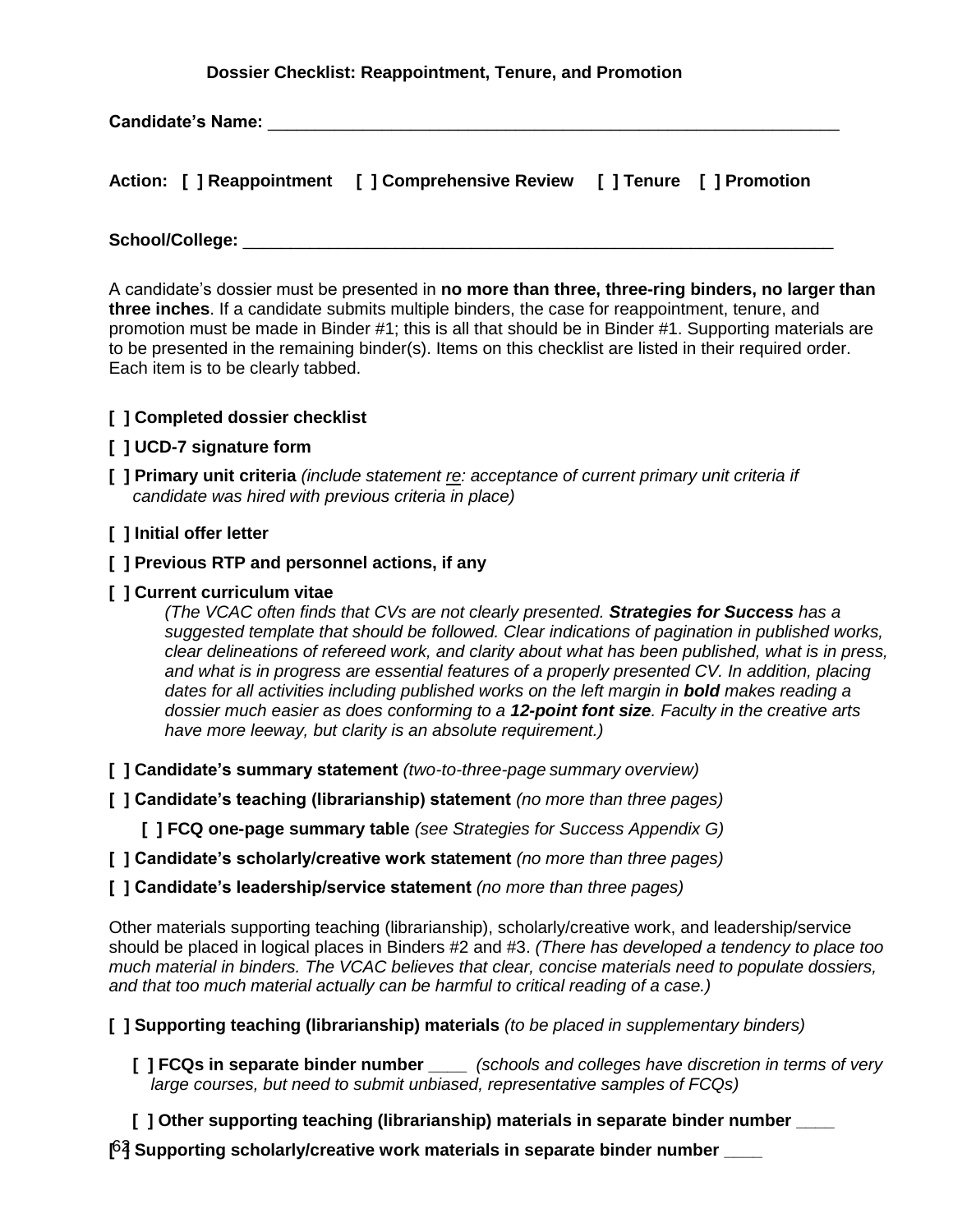- **[ ] Supporting leadership/service materials in separate binder number \_\_\_\_**
- **[ ] Primary Unit recommendation and vote** (*see Letter Writing Requirements for Dossiers\**)
	- **[ ] if vote is not unanimous, an explanation of negative votes is required and a minority report may be added** *(If there is no minority report, do not include an empty tabbed* *section)*
	- **[ ] Primary Unit analysis of teaching (librarianship)** (*subcommittee report, if relevant*) *(Documentation requires peer reviews of teaching/librarianship, other multiple methods of evaluation, and critical, relevant teaching/librarianship analyses)*
	- **[ ] Primary Unit analysis of scholarly/creative work** (*subcommittee report, if relevant*)
	- **[ ] Primary Unit analysis of leadership/service** (*subcommittee report, if relevant*)
- **[ ] First level review/Dean's advisory/review committee recommendation and vote** (see *Letter Writing Requirements for Dossiers\**) *(an independent analysis at this level is required)*
	- **[ ] if vote is not unanimous, explanations and minority reports may be added** *(helpful, but not required)*
- **[ ] Dean's recommendation** (*see Letter Writing Requirements for Dossiers\**)

#### **[ ] Reconsideration recommendations**

*(If the Dean's advisory/review committee or the Dean disagrees with the recommendation of the Primary Unit, the dossier is returned to the Primary Unit for reconsideration, after which the Primary Unit returns its reconsidered judgment to the Dean for further consideration.)*

- **[ ] Primary unit's reconsideration, if applicable**
- **[ ] Additional reconsideration and vote of the Dean's advisory/review committee and/or Dean, if applicable**
- **[ ] External letters**

 **[ ] Two lists of suggested reviewers (candidate's and primary unit's), with indication of who responded**

- **[ ] Explanation of how reviewers were chosen**
- **[ ] Copy of the letter(s) sent to the external reviewers**
- **[ ] Number of reviewers meets requirements [ ] explanation if requirement not met**
- **[ ] Ratio meets requirements [ ] explanation if requirement not met**
- **[ ] Copies of External Reviewers' curriculum vitae** *(to be placed in a tabbed section separate from the external letters with clear separations between CVs)*

I have reviewed this candidate's dossier and affirm that it is comprised of binders, is complete, and is consistent with University policy.

| <b>Dean's Signature</b> |  |
|-------------------------|--|
|                         |  |

63 scholarly/creative work, and leadership/service differ from promotion and tenure evaluations.*\** Note that *Letter Writing Requirements for Dossiers* carefully indicates the acceptable terms to evaluate performance at each level. Thus, reappointment/comprehensive review evaluation of teaching (librarianship),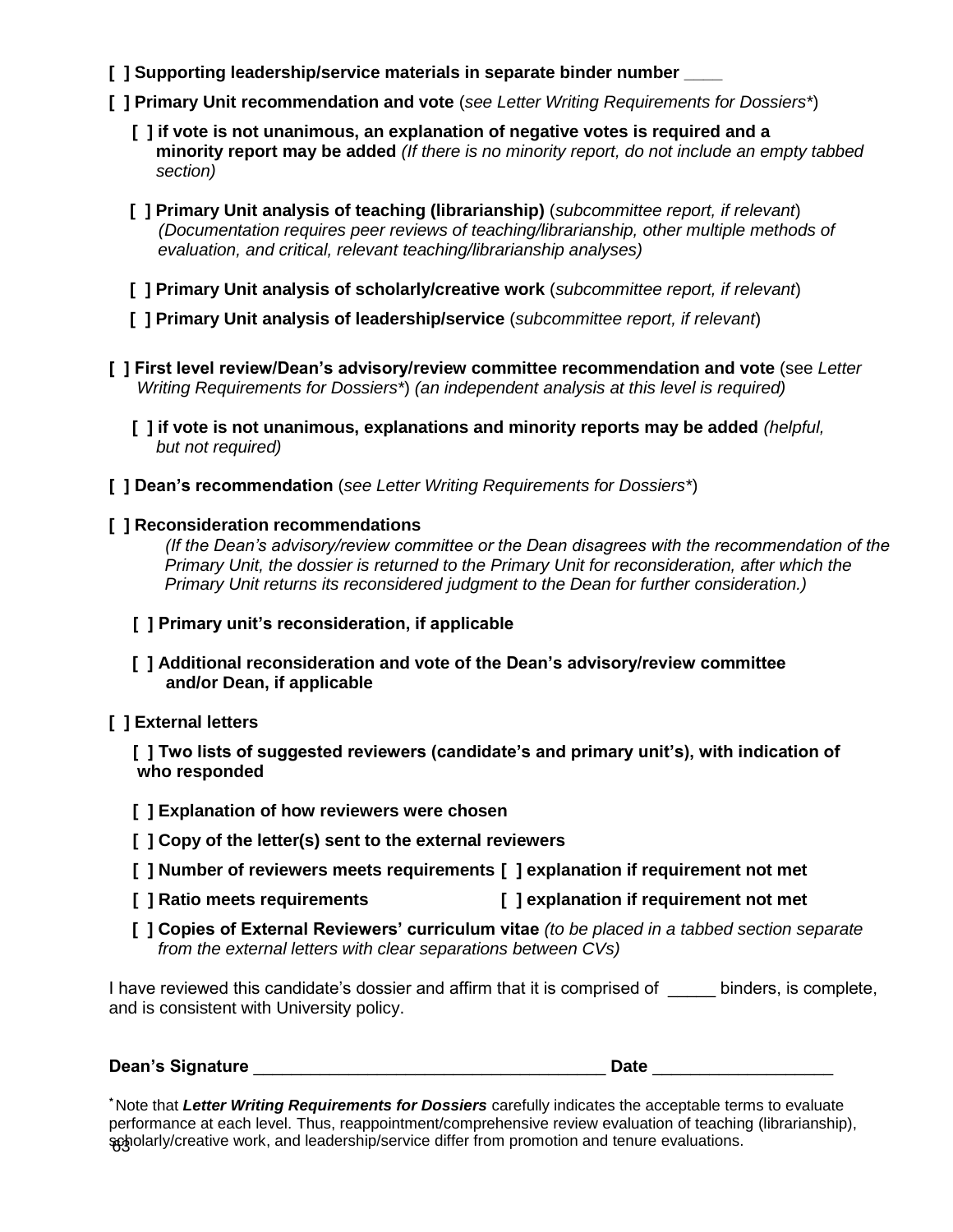#### **Dossier Checklist: Hire with Tenure**

| Candidate's Name: The Candidate's Name: |  |  |
|-----------------------------------------|--|--|
|                                         |  |  |
| <b>Current Rank/Title:</b>              |  |  |

**Action: [ ] Tenure [ ] Promotion**

A candidate's dossier should be presented in a **single three-ring binder**. Items on this checklist are listed in their required order in the binder. Each item is to be clearly tabbed as such.

- **[ ] Completed dossier checklist**
- **[ ] UCD-7 signature form**
- **[ ] CU Denver official offer letter**
- **[ ] Primary unit criteria for University of Colorado Denver primary unit**
- **[ ] Criteria for tenure/promotion at candidate's current institution**
- **[ ] Current curriculum vitae**
- **[ ] Evidence of meritorious or excellent teaching** *(e.g. peer reviews of teaching, student evaluations, syllabi, curriculum development, mentoring, awards)* including a narrative summary that describes their merit or excellence in teaching
- **[ ] Examples of meritorious or excellent scholarly/creative work** *(three publications or other supporting documentation are sufficient)*
- **[ ] Evidence of meritorious or excellent leadership/service**
- **[ ] Primary unit recommendation and vote including analysis of teaching, scholarly/creative work, and leadership/service***\**
	- **[ ] if vote not unanimous, explanations and minority reports may be submitted**
- **[ ] First level review/Dean's advisory/review committee recommendation and vote***\**  **[ ] if vote not unanimous, explanations and minority reports may be submitted**
- **[ ] Dean's recommendation***\** **including the three required points enumerated in** *[Campus](https://www.ucdenver.edu/faculty_staff/employees/policies/Policies%20Library/1XXX%20Academic%20and%20Faculty%20Affairs/1021%20-%20Faculty%20Hires%20With%20Tenure%20CU%20Denver.pdf)  [Administrative Policy 1021: Hire with Tenure](https://www.ucdenver.edu/faculty_staff/employees/policies/Policies%20Library/1XXX%20Academic%20and%20Faculty%20Affairs/1021%20-%20Faculty%20Hires%20With%20Tenure%20CU%20Denver.pdf)* **(July 1, 2020)**

*a) A statement of the specific merits of the candidate, including a summary of how the candidate meets or exceeds the Regental and school, college, or library standards for tenure, tenure and promotion, or tenure at the rank of professor.* 

- *b) A description of the long-range fiscal and academic program plans for the unit.*
- *c) An explanation of how the personnel action fits into the unit's plan.*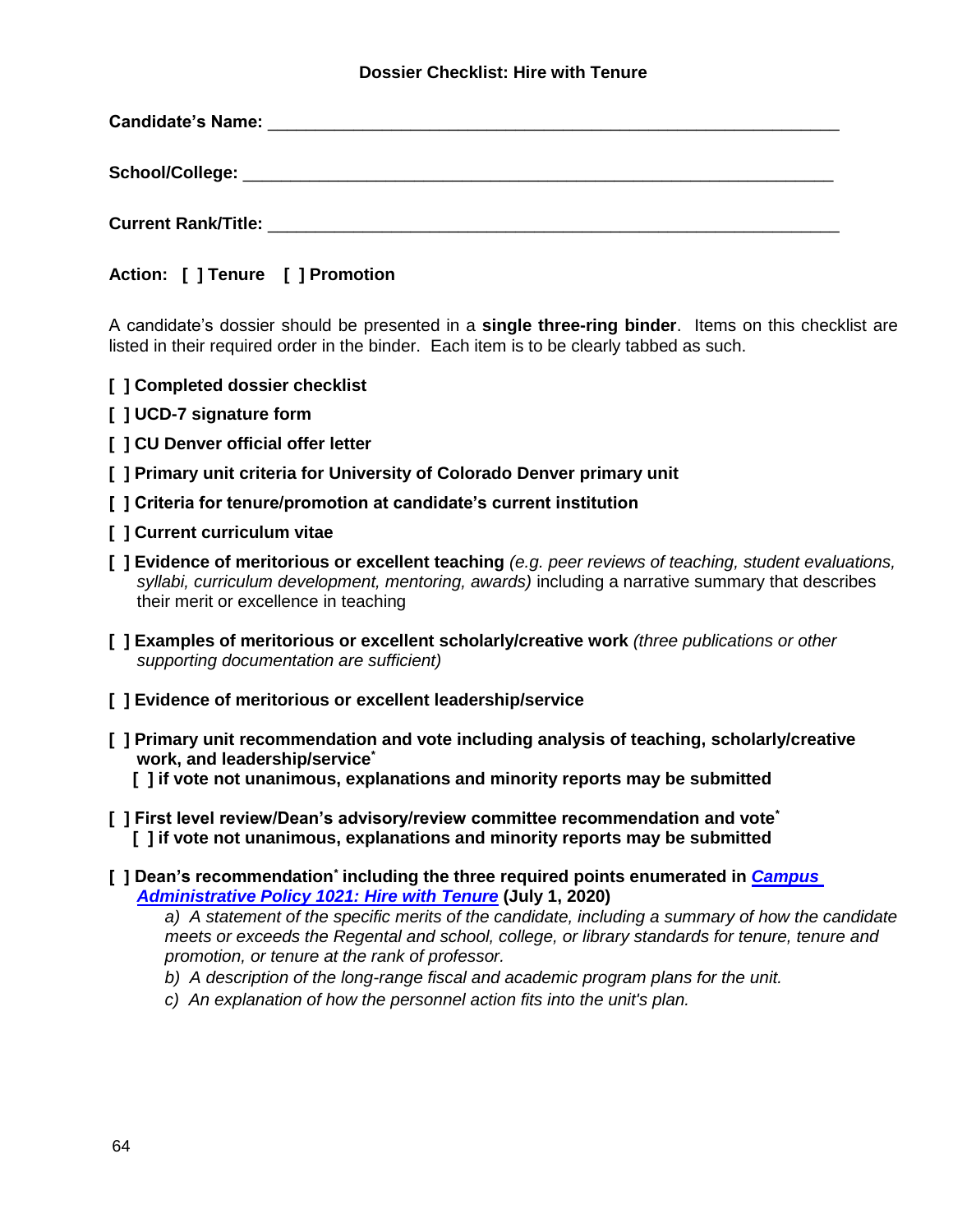#### **[ ] Letters of Recommendation** *(as appropriate to the situation)*

- [ ] Situation A: Copy of the official letter granting the candidate tenure at the current institution *Candidate is currently a tenured associate professor at a comparable institution, and requests tenure as an associate professor.*
- [ ] Situation B: Copy of the official letter granting the candidate tenure at the current institution AND

 three external letters of evaluation for promotion to the rank of professor OR letters of recommendation for hire

*Candidate is currently a tenured associate professor at a comparable institution, and requests tenure and promotion to professor.*

[ ] Situation C: Copy of the official letter granting the candidate tenure at the current institution AND

 copy of the official letter granting the candidate the rank of professor at the current institution

*Candidate is currently a tenured professor at a comparable institution, and requests tenure and the rank of professor.*

- [ ] Situation D: Copy of the official letter granting the candidate the current rank at the current institution
	- AND

three external letters of evaluation for the award of tenure

*(a very unusual situation): Candidate is not currently tenured at another institution, but has a record that clearly meets the Campus' standards for tenure. This would most likely only occur if the candidate is at a program/institution that does not grant tenure.*

**[ ] External Letters if required** *(if the letters of recommendation for hire are not used or if the candidate is not currently tenured at another institution)*

I have reviewed this candidate's dossier and affirm that it is complete and is consistent with University policy.

|  | <b>Dean's Signature</b> |  |
|--|-------------------------|--|
|--|-------------------------|--|

**Date**  $\Box$ 

*\** Note that *Letter Writing Requirements for Dossiers* carefully indicates the acceptable terms to evaluate performance in teaching, scholarly/creative work, and leadership/service.

8/20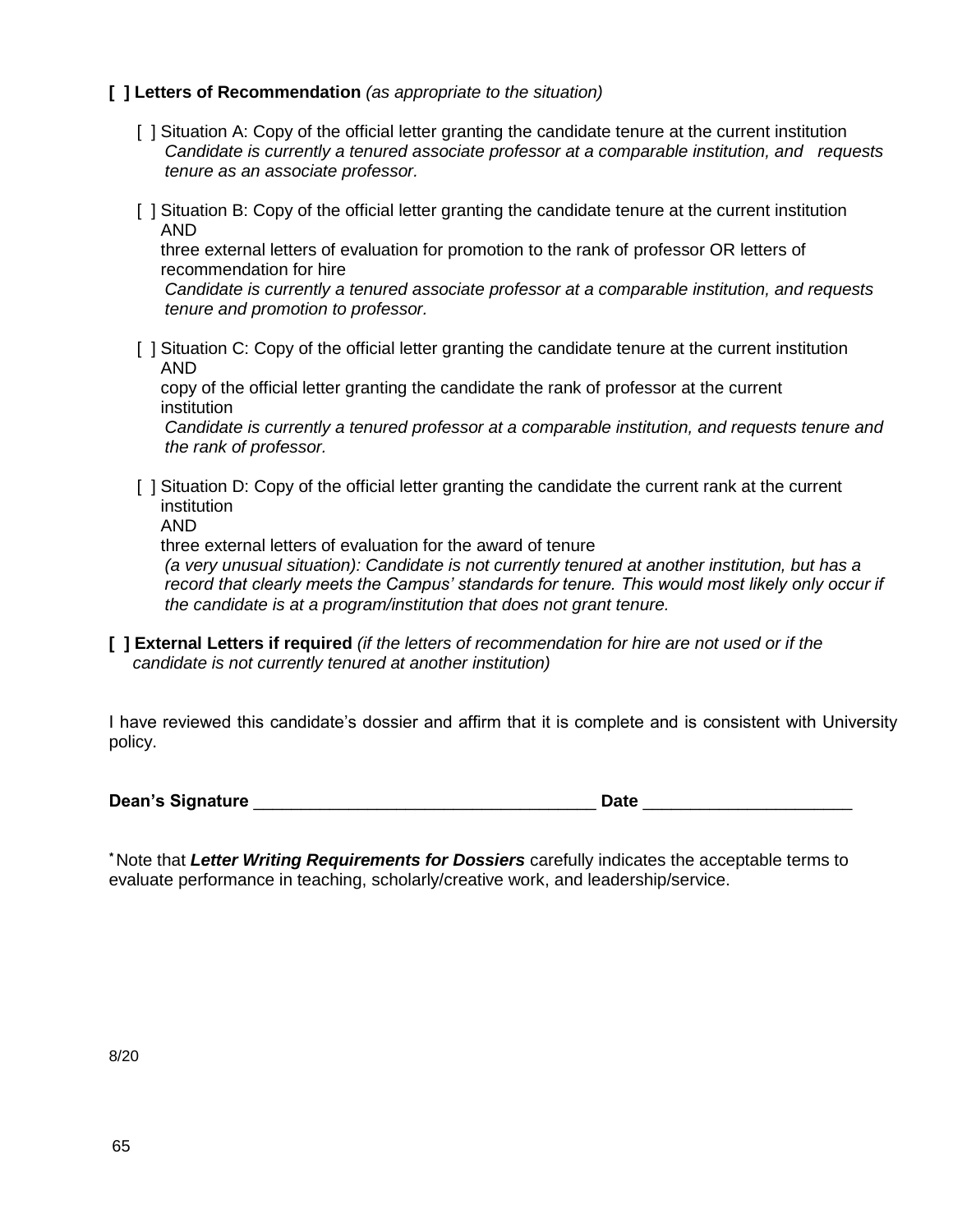# <span id="page-65-0"></span>Appendix K: Letter Writing Requirements for Dossiers

There are a number of **necessary requirements** in preparing letters in a case for the Vice Chancellor's Advisory Committee (VCAC). These typically depend on type of case.

#### **(A) Comprehensive Review**:

(a) Only use the designations **approaching excellent**, **approaching meritorious**, or **not meritorious** in reviews by the primary unit, the first level review, and the dean in Comprehensive Review evaluations. Do not invent other terminology.

(b) Record vote counts including the number of recusals and absences for teaching (librarianship), scholarly/creative work, and leadership/service. Recusals from discussion and voting should apply if there is a conflict of interest or a bias regarding a candidate, meaning that a committee member is unable to render a fair and unbiased opinion.

Examples:

- the primary unit voted 3-1-0-0 (yes-no-recusal-absent) for **approaching excellent** in teaching with three committee members voting for approaching excellent and one for approaching meritorious
- voted 2-1-0-0 for **approaching meritorious** in scholarly/creative work with two committee members voting for approaching meritorious and one for not meritorious
- voted 1-2-0-0 for **not meritorious** in leadership/service with one committee member voting for approaching meritorious and two for not meritorious

Add a table like the one following to record evaluations.

| Evaluation of Teaching, Scholarly/Creative<br>Work, and Leadership/Service<br>$(AE =$ approaching excellent, $AM =$ approaching<br>meritorious, $NM = not$ meritorious) | Teaching<br>(Librarianship) | Scholarly/<br><b>Creative Work</b> | Leadership/<br>Service |
|-------------------------------------------------------------------------------------------------------------------------------------------------------------------------|-----------------------------|------------------------------------|------------------------|
| Department/Primary Unit                                                                                                                                                 | 7AE                         | 5AE. 2AM                           | 4AE, 3AM               |
| Dean's Review Committee                                                                                                                                                 | 3AM, 4NM                    | 1AE, 1AM, 5NM                      | 5AE, 2AM               |
| Dean's Evaluation                                                                                                                                                       | AE                          | AM                                 | AE.                    |

(c) Record the overall vote for reappointment

Examples:

the primary unit voted 6-1-0-1 (yes-no-recusal-absent) for reappointment

| Votes                   | Yes | N٥ | Recusal | Absent |
|-------------------------|-----|----|---------|--------|
| Department/Primary Unit |     |    |         |        |
| Dean's Review Committee |     |    |         |        |
| Dean's Recommendation   |     |    | ΝA      |        |

Add a table like the one following to record votes for reappointment.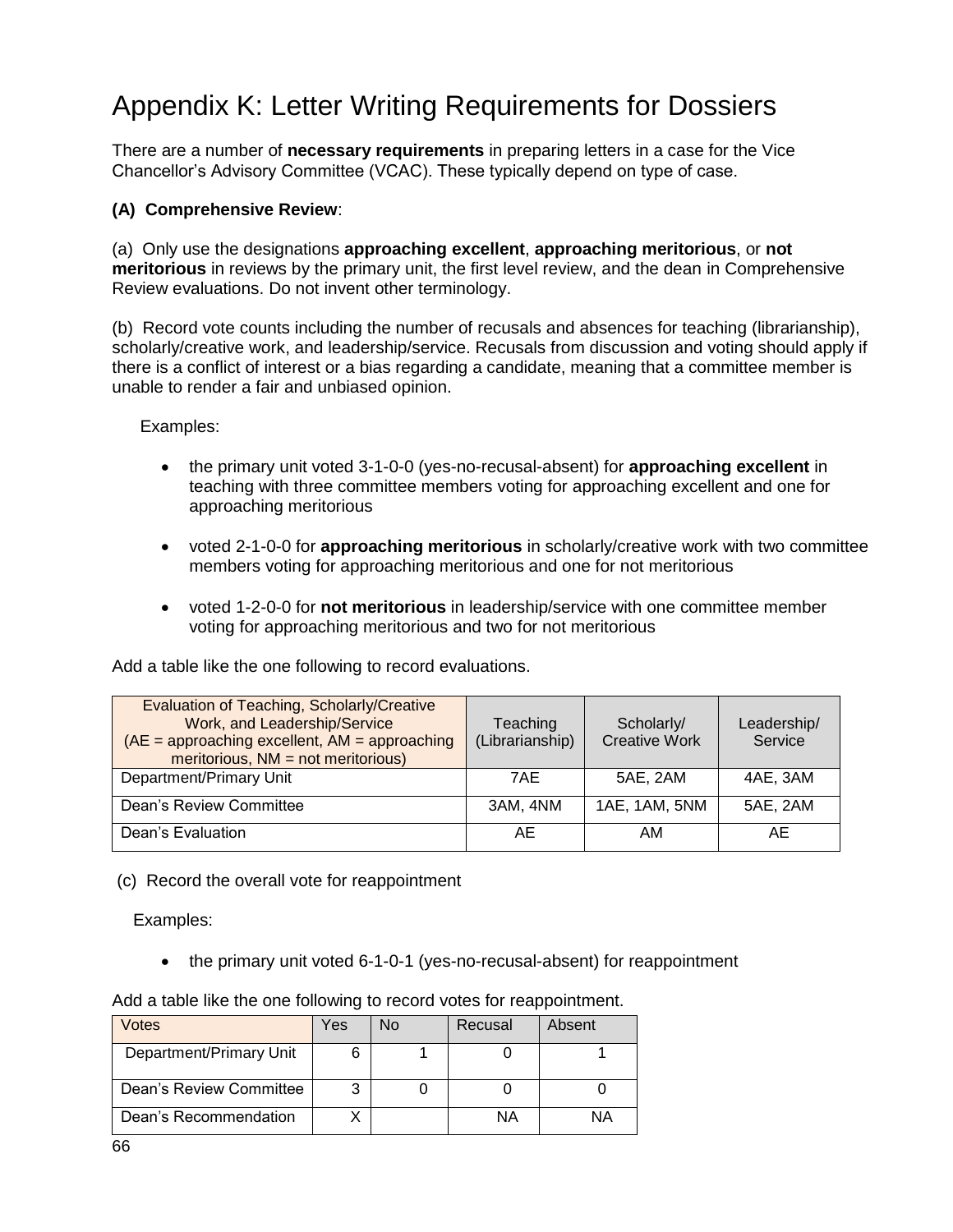#### **===================================================================**

#### **(B) Tenure and Promotion Review**:

(a) Only use the designations **excellent**, **meritorious**, or **not meritorious** in Tenure and Promotion evaluations by the primary unit, the first level review, and the dean.

(b) Record vote counts including the number of recusals and absences for teaching (librarianship), scholarly/creative work, and leadership/service. Recusals from discussion and voting should apply if there is a conflict of interest or a bias regarding a candidate, meaning that a committee member is unable to render a fair and unbiased opinion.

#### Examples:

- the primary unit voted 3-1-0-0 (yes-no-recusal-absent) for **excellent** in teaching with three committee members voting for excellent and one for meritorious
- voted 2-1-0-0 for **meritorious** in scholarly/creative work with two committee members voting for meritorious and one not meritorious
- voted 1-2-0-0 for **not meritorious** in leadership/service with one committee member voting for meritorious and two for not meritorious

Add a table like the one following to record evaluations.

| <b>Evaluation of Teaching, Scholarly/Creative</b><br>Work, and Leadership/Service<br>$(E = $ excellent, M = meritorious, NM = not<br>meritorious) | Teaching<br>(Librarianship) | Scholarly/<br><b>Creative Work</b> | Leadership/<br>Service |
|---------------------------------------------------------------------------------------------------------------------------------------------------|-----------------------------|------------------------------------|------------------------|
| Department/Primary Unit                                                                                                                           | 7Е                          | 5E, 2M                             | 4E, 3M                 |
| Dean's Review Committee                                                                                                                           | 3M, 4NM                     | 1E, 1M, 5NM                        | 5E, 2M                 |
| Dean's Evaluation                                                                                                                                 | E                           | м                                  |                        |

(c) Record the overall vote for promotion and tenure

Examples:

• the primary unit voted 6-1-0-1 (yes-no-recusal-absent) for tenure and promotion

Add a table like the one following to record votes

| Votes                   | Yes: | No   Recusal | Absent |
|-------------------------|------|--------------|--------|
| Department/Primary Unit | 6    |              |        |
| Dean's Review Committee | 3    |              |        |
| Dean's Recommendation   | x    | NА           | NΑ     |

**===================================================================**